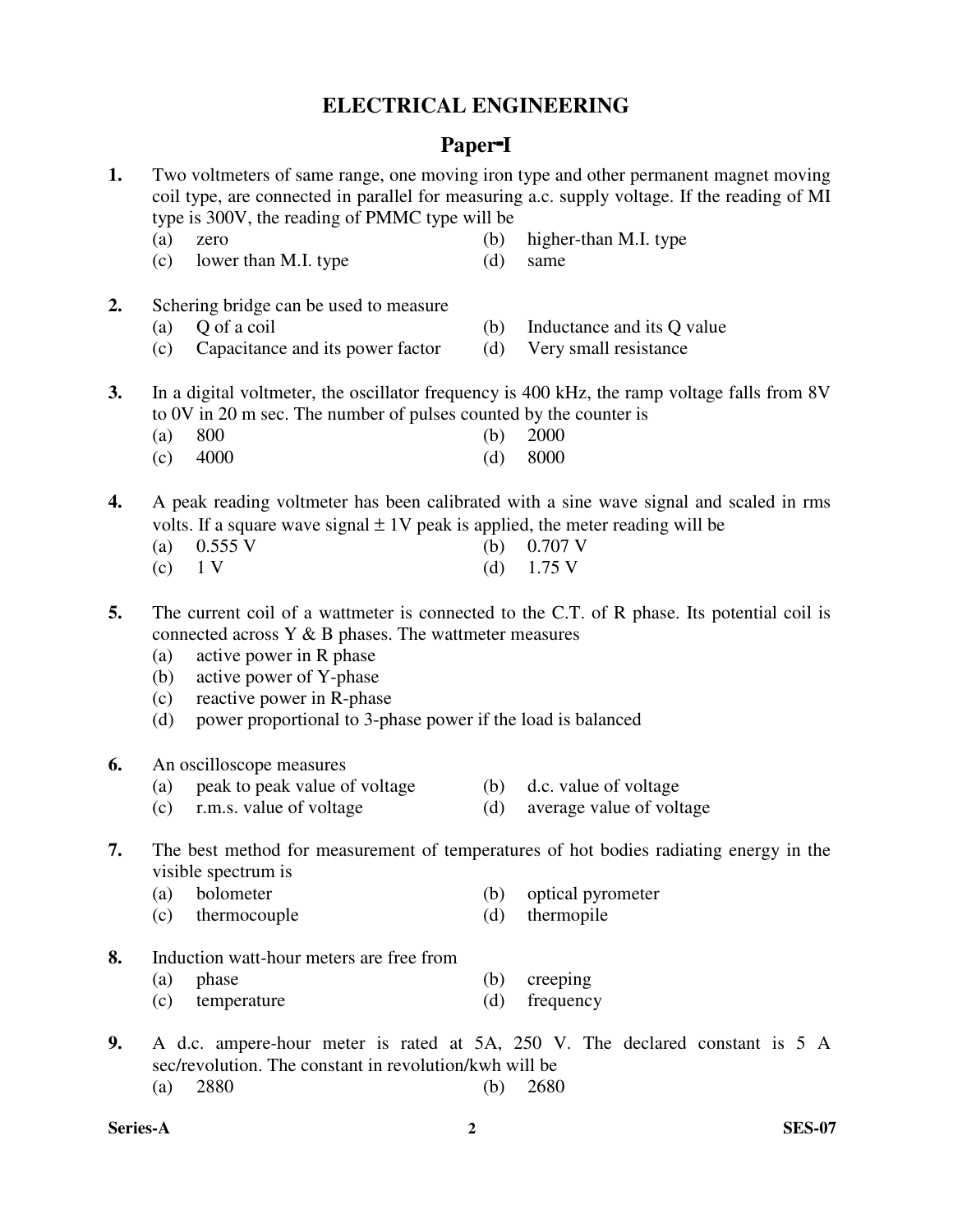(c) 2480 (d) 2280

विद्युत अभियांत्रिकी

#### ¯ÖÏ¿®Ö¯Ö¡Ö-**<sup>I</sup>**

- 1. समान परास के दो वोल्टमीटर, एक चल लौह प्रकार का तथा दूसरा स्थायी चुम्बक चल कुण्डली प्रकार का, प्रत्यावर्ती सप्लाई वोल्टता मापन के लिये समानान्तर क्रम में जोड़े गये हैं । यदि चल लौह प्रकार के विभवमापी का पाठ्यांक 300 वो. है तो स्थायी चुम्बक चल कुण्डली प्रकार के विभवमापी का पाठ्यांक होगा
	- (a) ¿Ö段Ö (b) "Ö»Ö »ÖÖîÆü ×¾Ö³Ö¾Ö´ÖÖ¯Öß ÃÖê †×¬ÖÛú
	- (c) चल लौह विभवमापी से कम $\qquad \qquad \text{(d)} \quad$  समान
- **2.** शियरिंग ब्रिज का प्रयोग मापन के लिये किया जा सकता है<br>(a) किसी कुण्डली का Q
	- (a) ×ÛúÃÖß ÛãúÞ›ü»Öß ÛúÖ Q (b) ¯ÖÏê¸üÛúŸ¾Ö ŸÖ£ÖÖ ˆÃÖÛêú Q ÛúÖ ´ÖÖ®Ö
	- (c) धारिता तथा उसका शक्ति गुणक
- $3.$   $\,$  किसी डिजिटल विभवमापी में दोलक की आवृत्ति  $400~\mathrm{kHz}$  हैं, रैम्प विभव  $20~\mathrm{m}$   $\mathrm{sec}$  में  $8\mathrm{V}$  से  $0\mathrm{V}$  तक गिर जाता है । गणक द्रारा गिनी गयी पल्सों की संख्या है
- (a) 800 (b) 2000 (c) 4000 (d) 8000
- 4. एक शीर्ष पाठयांक वोल्टतामापी को ज्या तरंग संकेत से अंशशोधित किया गया है तथा उसका स्केल आर.एम.एस. ¾ÖÖê»™ü ´Öë Æîü … µÖפü ± 1V ¿ÖßÂÖÔ ´ÖÖ®Ö ÛúÖ ¾ÖÝÖÖÔÛúÖ¸ü ŸÖ¸ÓüÝÖ ÃÖÓÛêúŸÖ ¯ÖϵÖãŒŸÖ ×ÛúµÖÖ •ÖÖŸÖÖ Æîü ŸÖÖê ¾ÖÖê»™ü´Öß™ü¸ü ÛúÖ ¯ÖÖšËüµÖÖÓÛú ÆüÖêÝÖÖ
	- (b)  $0.707$  V
	- (c)  $1 \text{ V}$  (d)  $1.75 \text{ V}$
- **5.** किसी वाटमीटर के धारा कृण्डली को R कला के C.T. से जोड़ा गया है । इसके विभव कृण्डली को Y तथा B कला के बीच जोडा गया है । वाटमीटर मापेगा
	- $(a)$   $R$ -कला में सक्रिय शक्ति को ।
	- (b)  $Y$ -कला में सक्रिय शक्ति को ।
	- $(c)$   $R$ -कला में प्रतिघाती शक्ति को ।
	- (d) त्रिकलीय शक्ति के समानुपाती शक्ति को जब भार संतुलित है ।
- **6.** ओसिलोस्कोप मापता है<br>(a) शीर्ष से शीर्ष वोल्टतामान ।
	- (a) शीर्ष से शीर्ष वोल्टतामान । (b) दि.धा. वोल्टतामान ।
	- (c) वोल्टता का आर.एम.एस. मान । (d) वोल्टता का औसतमान ।

7. दृश्य स्पेक्ट्रम में ऊर्जा विकरित ऊष्मीय पिण्डों के तापमान मापन की सर्वोत्तम विधि है

- (a) बोलोमीटर (b) अॉप्टिकल पायरोमीटर
- (c) थर्मोकपल (d) थर्मोपाइल
- 8. Þ. प्रेरण वोट-आवर मीटर मुक्त होते हैं
	- (a) कला से ।  $\qquad \qquad$  (b) क्रीपिंग से ।
	- (c) ŸÖÖ¯Ö´ÖÖ®Ö ÃÖê … (d) †Ö¾Öé×¢Ö ÃÖê …
- 
- 
-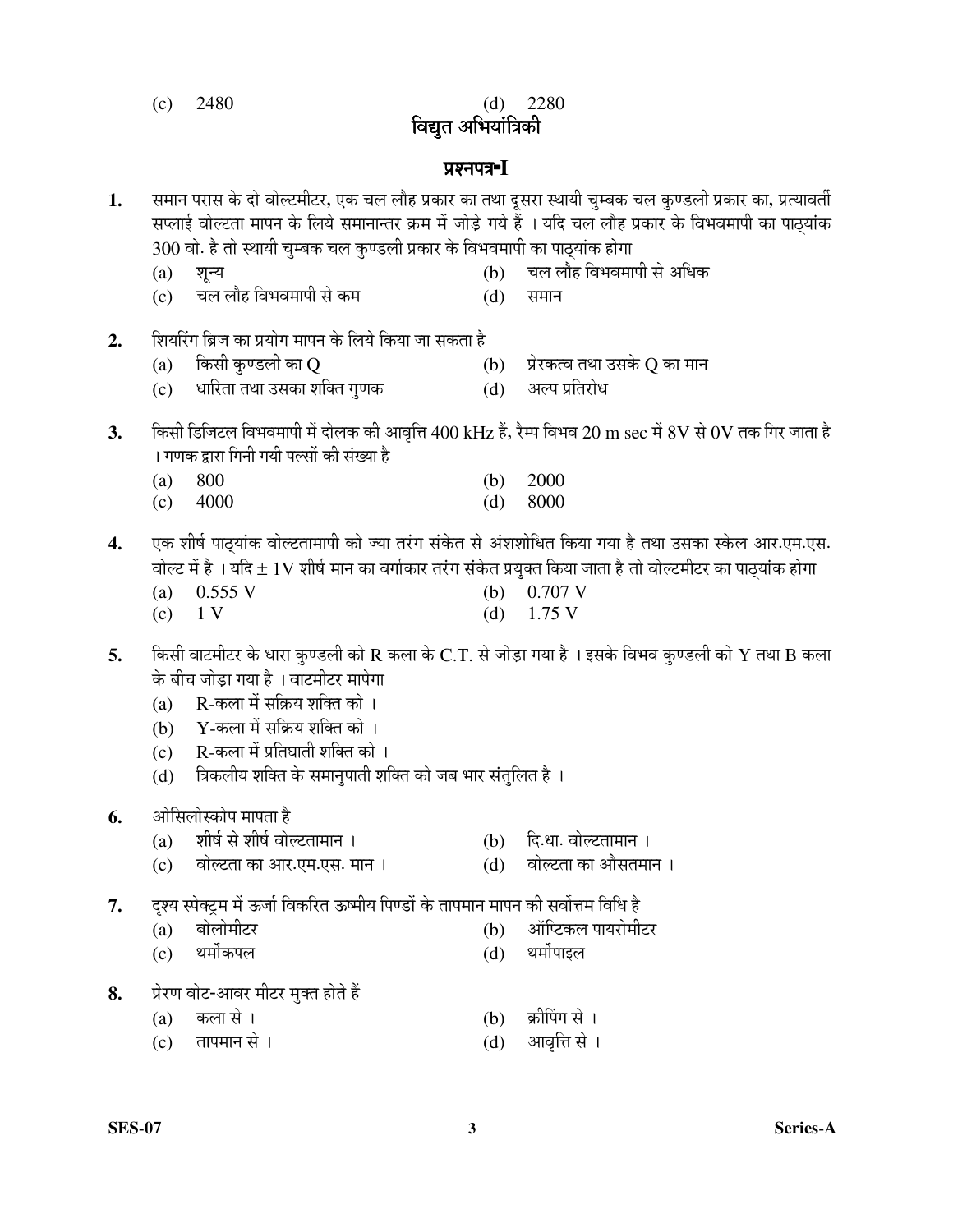| 9. पक दि.धा. एम्पियर-ऑवर मीटर 5A, 250V के लिये निर्धारित है)। इसका घोषित स्थिरांक 5A sec/revolution |
|-----------------------------------------------------------------------------------------------------|
| है । इसका स्थिरांक revolution/kWh में होगा                                                          |

- (a) 2880 (b) 2680
- (c) 2480 (d) 2280
- **10.** In CRO, Lissajous pattern will be a straight line, if the two signals are of same frequency with a phase difference of
- (a)  $0^{\circ}$  (b)  $180^{\circ}$ 
	- (c)  $360^\circ$  (d) All of these
- **11.** If temperature of a radiating body is 1500 °C, the wavelength at which maximum radiant energy occurs is
	- (a) 2.87 µm (b) 1.63 µm
	- (c)  $1.01 \text{ }\mu\text{m}$  (d)  $20.85 \text{ }\mu\text{m}$

**12.** A (0-25 A) ammeter has a guaranteed accuracy of 1% of full scale reading. The current measured by this ammeter is 10 A. The percentage limiting error for this measurement is  $(h)$  0.25%

| (a) $0.025\%$ | $(D)$ $0.25%$ |
|---------------|---------------|
| (c) $0.5\%$   | (d) $2.5\%$   |

**13.** A resistance strain gauge with a gauge factor 3 is fastened to a steel member subjected to a stress of 100 N/mm<sup>2</sup>. The modulus of elasticity of steel is approximately  $2 \times 10^5$  N/mm<sup>2</sup>. The percentage change in the resistance is

(a)  $1.5$  (b)  $1.0$ (c)  $0.15$  (d)  $0.1$ 

**14.** Two wattmeter method for measuring 3-phase power is employed in a 3-phase balanced system with current coils connected in A and C lines. The phase sequence is ABC. If the current coil in phase A reads zero, then the power factor of the load will be

- (a) 0.5 lagging (b) 0.5 leading
- (c) zero lagging (d) zero leading
- **15.** Maxwell's inductance-capacitance bridge is used for measurement of inductance of
	- (a) Low Q coils (b) Medium Q coils
	- (c) High Q coils (d) Both (a) and (b)

**16.** If 'd' is the deflection in galvanometer in scale divisions in mm and 'I' is galvanometer current in  $\mu$ A, then the current sensitivity in mm/ $\mu$ A is

- (a)  $I/d$  (b)  $d/I$
- (c) dI (d)  $\sqrt{d}$
- **17.** The secondary output voltage of a saturable core frequency meter is the function of
	- (a) only frequency (b) only primary voltage
	- (c) both (a) and (b)  $(d)$  None of above
- **18.** Eddy current damping is normally used in the instruments of
	- (a) Induction type (b) Moving iron type
	- (c) Permanent magnet moving coil type (d) Nothing can be said

**Series-A 4 SES-07**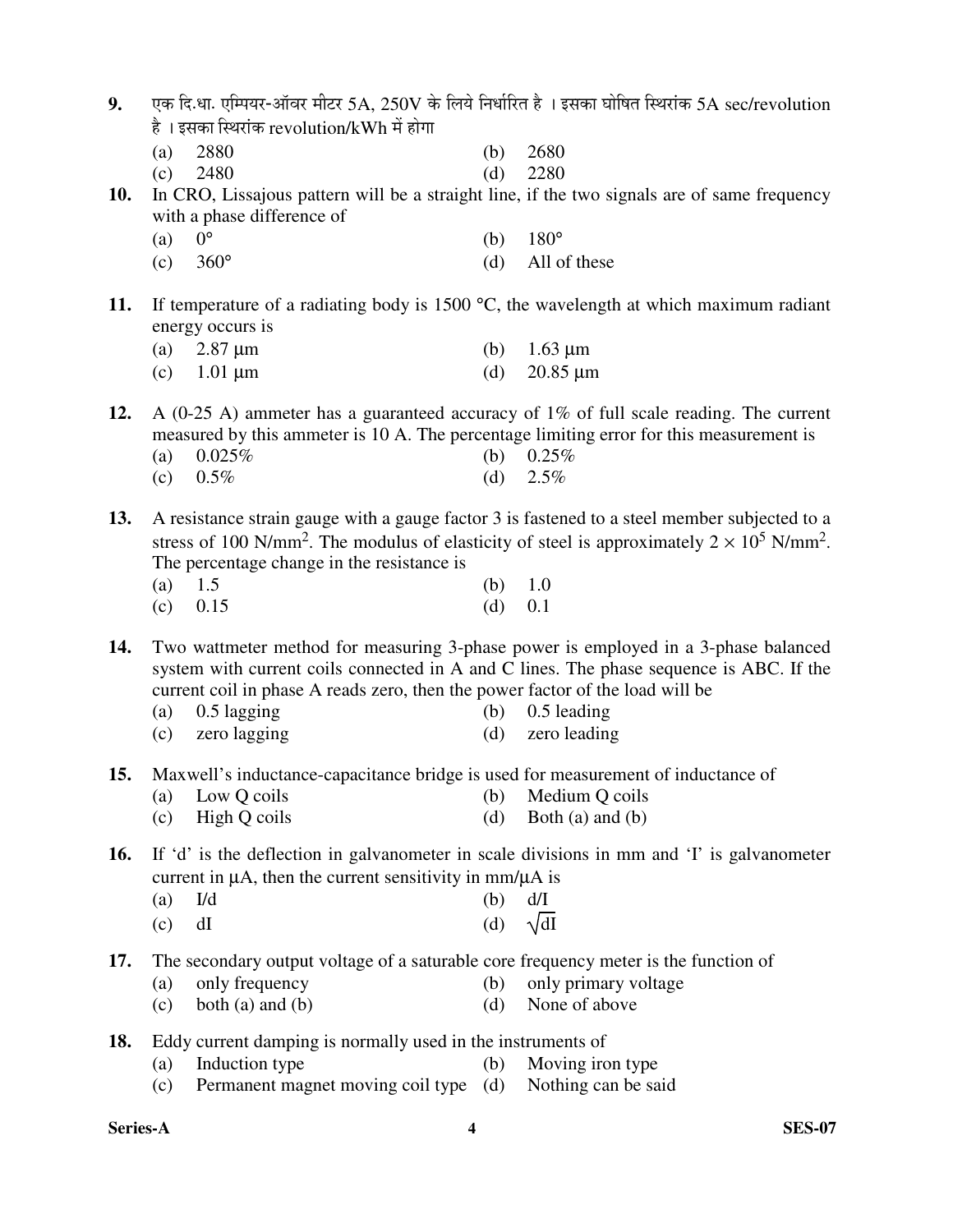| 19. | A d.c. ammeter has a resistance of 0.1 $\Omega$ and its current range is 0 – 100A. If the range is<br>to be extended to $0 - 500A$ , the meter requires the shunt resistance of |                                                                                             |            |                                                                                                                        |
|-----|---------------------------------------------------------------------------------------------------------------------------------------------------------------------------------|---------------------------------------------------------------------------------------------|------------|------------------------------------------------------------------------------------------------------------------------|
|     | (a)                                                                                                                                                                             | $0.01 \Omega$                                                                               | (b)        | $0.011 \Omega$                                                                                                         |
|     | (c)                                                                                                                                                                             | $0.25 \Omega$                                                                               | (d)        | $0.025 \Omega$                                                                                                         |
| 10. |                                                                                                                                                                                 | CRO में लिसैजस नमूना एक सीधी रेखा होगा, जब दोनों संकेतों की आवृत्ति समान हो और कला-अन्तर हो |            |                                                                                                                        |
|     | $0^{\circ}$<br>(a)                                                                                                                                                              |                                                                                             | (b)        | $180^\circ$                                                                                                            |
|     | (c)                                                                                                                                                                             | $360^\circ$                                                                                 | (d)        | उपरोक्त सभी                                                                                                            |
| 11. | मान है                                                                                                                                                                          |                                                                                             |            | यदि किसी ऊर्जा विकरित पिण्ड का तापमान 1500 °C है तो, अधिकतम वितरण ऊर्जा के लिये तरंग-लम्बाई का                         |
|     |                                                                                                                                                                                 |                                                                                             |            |                                                                                                                        |
|     | (a)<br>(c)                                                                                                                                                                      | $2.87 \mu m$<br>$1.01 \mu m$                                                                | (b)<br>(d) | $1.63 \mu m$<br>$20.85 \mu m$                                                                                          |
|     |                                                                                                                                                                                 |                                                                                             |            |                                                                                                                        |
| 12. |                                                                                                                                                                                 |                                                                                             |            | एक (0-25 A) धारामापी की सुनिश्चित शुद्धता पूर्ण स्केल पाठ्यांक का 1% है । इस धारामापी द्वारा मापी गयी धारा             |
|     |                                                                                                                                                                                 | $10 \text{ A}$ है । इस मापन की प्रतिशतता सीमीय त्रुटि है                                    |            |                                                                                                                        |
|     | (a)<br>(c)                                                                                                                                                                      | 0.025%<br>0.5%                                                                              | (b)<br>(d) | 0.25%<br>2.5%                                                                                                          |
|     |                                                                                                                                                                                 |                                                                                             |            |                                                                                                                        |
| 13. |                                                                                                                                                                                 |                                                                                             |            | गेज गुणक 3 वाले किसी प्रतिरोध विकृति गेज को एक स्टील सदस्य जिस पर $100 \text{ N/mm}^2$ का स्ट्रेस (प्रतिबल) पड़        |
|     |                                                                                                                                                                                 |                                                                                             |            | रहा है, से बाँधा गया है । स्टील का प्रत्यास्थता गुणांक लगभग $2\times10^5$ N/mm $^2$ है । प्रतिरोध में प्रतिशत बदलाव है |
|     | (a)                                                                                                                                                                             | 1.5                                                                                         | (b)        | 1.0                                                                                                                    |
|     | (c)                                                                                                                                                                             | 0.15                                                                                        | (d)        | 0.1                                                                                                                    |
| 14. |                                                                                                                                                                                 |                                                                                             |            | एक संतुलित त्रिकला तन्त्र का शक्तिमापन के लिये द्वि-वाटमीटर विधि का प्रयोग किया गया है । शक्तिमापकों की धारा           |
|     |                                                                                                                                                                                 |                                                                                             |            | कुण्डलियाँ A और C लाइनों में संयोजित हैं । कला अनुक्रम ABC है । यदि कला A की धारा कुण्डली शून्य                        |
|     |                                                                                                                                                                                 | दर्शाती है तो त्रिकला भार का शक्ति गुणक होगा                                                |            |                                                                                                                        |
|     | (a)                                                                                                                                                                             | $0.5$ पश्चगामी                                                                              | (b)        | $0.5$ अग्रगामी                                                                                                         |
|     | (c)                                                                                                                                                                             | शून्य पश्चगामी                                                                              | (d)        | शून्य अग्रगामी                                                                                                         |
| 15. |                                                                                                                                                                                 | मैक्सवेल प्रेरकत्व-संधारित्र सेतु का प्रयोग प्रेरकत्व मापन में किया जाता है, जिस कुण्डली का |            |                                                                                                                        |
|     | (a)                                                                                                                                                                             |                                                                                             |            |                                                                                                                        |
|     |                                                                                                                                                                                 | Q निम्न होता है ।                                                                           | (b)        | Q मध्यम होता है ।                                                                                                      |
|     |                                                                                                                                                                                 | (c) $Q$ उच्च होता है ।                                                                      |            | (d) (a) और (b) दोनों                                                                                                   |
|     |                                                                                                                                                                                 |                                                                                             |            |                                                                                                                        |
| 16. |                                                                                                                                                                                 |                                                                                             |            | यदि किसी गैल्वेनोमीटर, जिसका विक्षेप विभाजन मि.मी. में है, का विक्षेप 'd' है और 'I' गैल्वेनोमीटर की धारा $\mu A$       |
|     |                                                                                                                                                                                 | में है तो उसकी धारा सुग्राहिता मि.मी./ $\mu$ A में होगी                                     |            |                                                                                                                        |
|     | $Id$<br>(a)                                                                                                                                                                     |                                                                                             | (b)        | d/I                                                                                                                    |
|     | dI<br>(c)                                                                                                                                                                       |                                                                                             | (d)        | $\sqrt{dI}$                                                                                                            |
| 17. |                                                                                                                                                                                 | किसी संतृप्तीय क्रोड आवृत्तिमापी का द्वितीयक निर्गत वोल्टता फलन होता है                     |            |                                                                                                                        |
|     | (a)                                                                                                                                                                             | केवल आवृत्ति का ।                                                                           | (b)        | केवल प्राथमिक वोल्टता का ।                                                                                             |
|     | (c)                                                                                                                                                                             | $(a)$ तथा $(b)$ दोनों ।                                                                     | (d)        | उपर्युक्त में से कोई नहीं ।                                                                                            |
| 18. |                                                                                                                                                                                 | भँवरधारा अवमन्दन का प्रयोग सामान्यतया मापन उपयन्त्रों में होता है                           |            |                                                                                                                        |
|     | (a)                                                                                                                                                                             | प्रेरण प्रकार के<br>स्थायी चुम्बक चल कुण्डली प्रकार के                                      | (b)        | चल-लौह प्रकार के<br>कुछ नहीं कहा जा सकता                                                                               |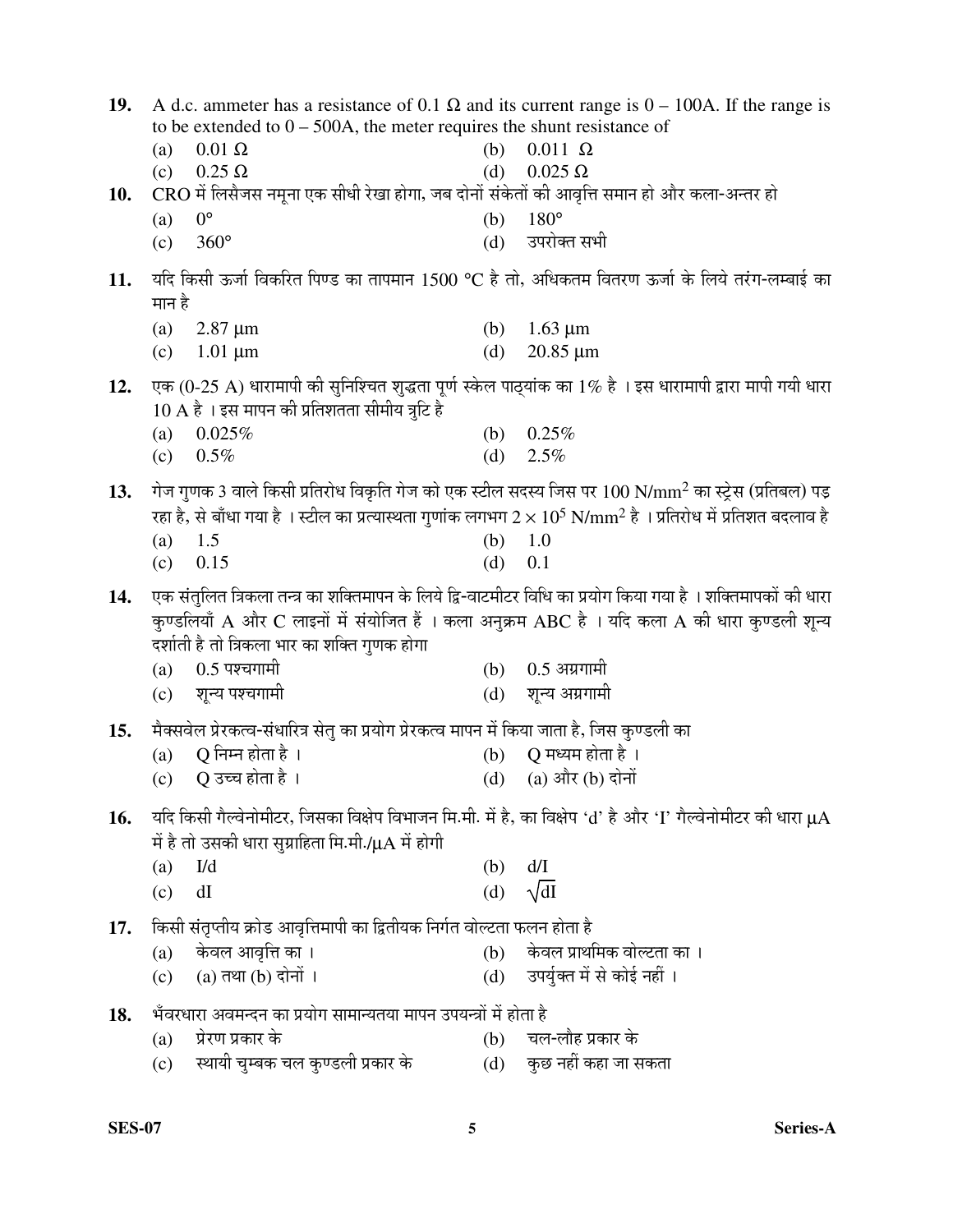| 19.    एक दि.धा. अमीटर का प्रतिरोध $0.1~\Omega$ और उसका धारा परास $0$ - $100$ A है  । अगर परास को $0$ -500A तक बढ़ाना |
|-----------------------------------------------------------------------------------------------------------------------|
| हो तो मीटर के शंट प्रतिरोध का मान होगा                                                                                |

| (a) $0.01 \Omega$ |  | (b) $0.011 \Omega$ |  |
|-------------------|--|--------------------|--|
|-------------------|--|--------------------|--|

| (c) $0.25 \Omega$ | (d) $0.025 \Omega$ |
|-------------------|--------------------|
|-------------------|--------------------|

**20.** A d.c. potentiometer is designed to measure upto about 2V with a slide wire of 800 mm. A standard cell of emf 1.18 V obtains balance at 600 mm. A test cell is seen to obtain balance at 680 mm. The emf of the test cell is

| (a) $1.00 V$         | (b) $1.34$ V         |
|----------------------|----------------------|
| (c) $1.50 \text{ V}$ | (d) $1.70 \text{ V}$ |

**21.** An average reading digital multimeter reads 10 V when fed with a triangular wave, symmetric about the time axis. For the same input the r.m.s. reading meter will read

| (a) $20/\sqrt{3}$ V | (b) $10/\sqrt{3}$ V |
|---------------------|---------------------|
| (c) $20\sqrt{3}$ V  | (d) $10\sqrt{3}$ V  |

**22.** Load flow study of a power system is mainly carried out for

- (a) fault calculations (b) stability studies
- (c) system planning and operation (d) load frequency control

**23.** Three materials X, Y and Z having relative permittivity 2.5, 3.0 and 4.0 respectively are used in a single core cable. The materials on inner most and outer most layer respectively should be

- (a)  $X$  and  $Y$  (b)  $Y$  and  $Z$
- (c)  $X$  and  $Z$  (d)  $Z$  and  $X$

**24.** A cable has an insulation of relative permittivity 2. If the insulation is replaced by one of relative permittivity 4, then capacitance of the cable

- (a) is doubled (b) is halved
- (c) remains unchanged (d) is reduced
- **25.** The normal voltage for dielectric heating is

| (a) $1500 \text{ V}$ | (b) $11 \text{ kV}$ |
|----------------------|---------------------|
| (c) $33 \text{ kV}$  | (d) $66 \text{ kV}$ |

- **26.** For the use of Newton-Raphson method, the non-linear algebraic equations are made linear with the help of
	- (a) By decoupling the equations (b) Taylor series expansion
	- (c) Exponential distribution (d) Nothing can be said

```
27. In the load flow analysis, Jacobian is represented as
```

| H N |        |  |
|-----|--------|--|
|     | $M$ I. |  |

For decoupled load flow analysis the assumptions made are

- (a)  $M = 0; L = 0$  (b)  $H = 0; L = 0$
- (c)  $M = 0; N = 0$  (d)  $H = 0; N = 0$
- **28.** A power system network with a capacity of 100 MVA has a source impedance of 10% at a point. The fault level at that point is
	- (a) 1500 MVA (b) 1000 MVA

**Series-A 6 SES-07**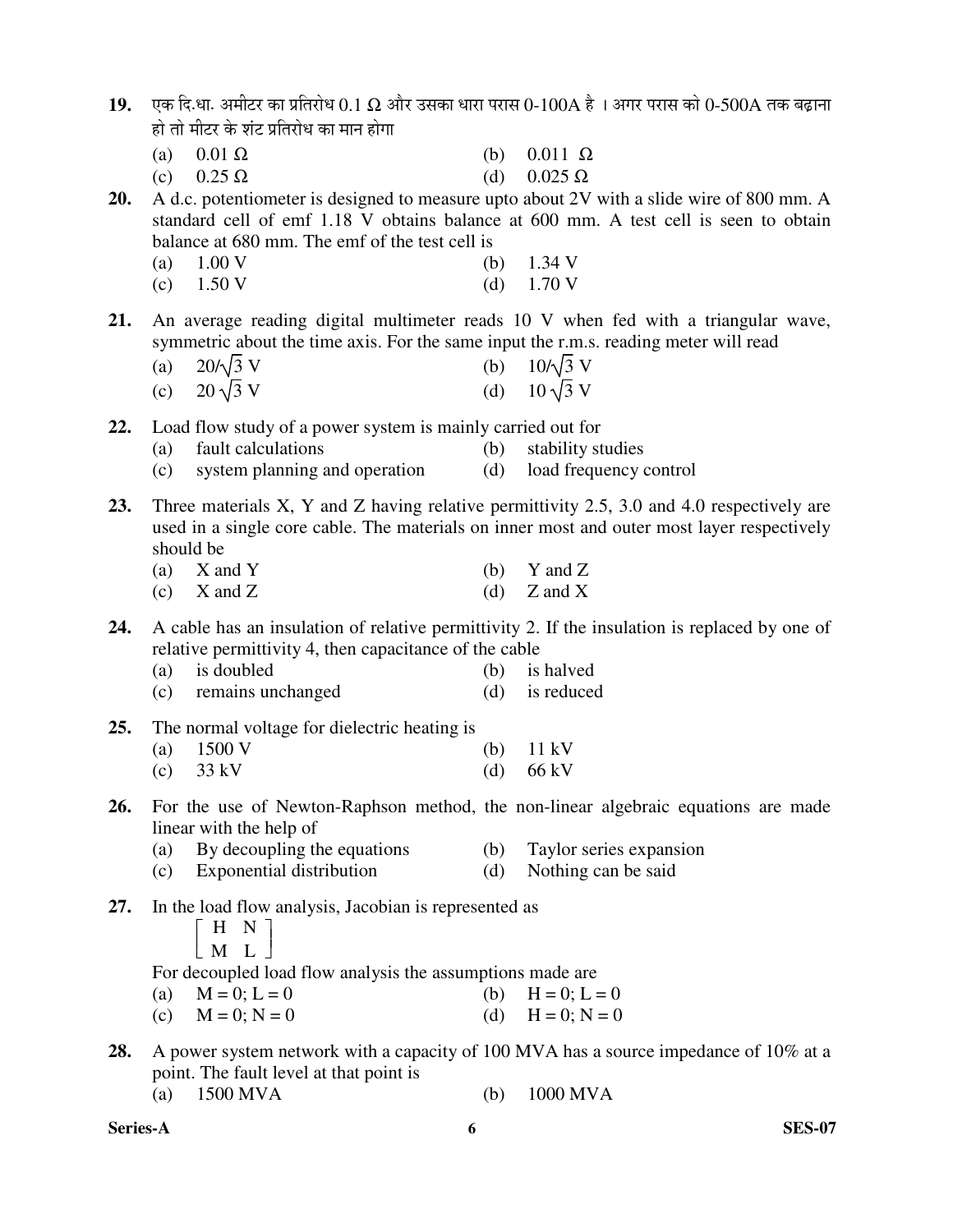|     | (c) | 500 MVA                                                                                                  |     | (d) $100$ MVA                                                                                                                                           |
|-----|-----|----------------------------------------------------------------------------------------------------------|-----|---------------------------------------------------------------------------------------------------------------------------------------------------------|
| 29. |     | It is always economical to improve the power factor of an electric installation to                       |     |                                                                                                                                                         |
|     | (a) | zero                                                                                                     |     | $(b)$ unity                                                                                                                                             |
| 20. | (c) | a little less than unity                                                                                 |     | (d) a little more than unity<br>किसी दि.धा. विभवमापी को 800 मिमी. की स्लाइड तार के साथ लगभग 2V तक मापने के लिये बनाया गया है ।                          |
|     |     |                                                                                                          |     | मानक सेल, जिसका वि.वा.ब. 1.18 V है, 600 मिमी. पर संतुलन प्राप्त करता है । परीक्षण सेल 680 मिमी. पर                                                      |
|     |     | संतुलन प्राप्त करता हुआ देखा जाता है । परीक्षण सेल का वि.वा.ब. है                                        |     |                                                                                                                                                         |
|     | (a) | 1.00V                                                                                                    | (b) | 1.34 V                                                                                                                                                  |
|     |     | $(c)$ 1.50 V                                                                                             | (d) | 1.70 V                                                                                                                                                  |
| 21. |     |                                                                                                          |     | एक औसत पाठ्य डिजिटल मल्टीमीटर जब किसी त्रिकोणीय तरंग, जो समय अक्ष के सममित है, से पोषित होता है तो                                                      |
|     |     | 10 V पढ़ता है । उसी निवेश के लिये एक आर.एम.एस. पाठ्य मीटर पढ़ेगा                                         |     |                                                                                                                                                         |
|     |     | (a) $20/\sqrt{3}$ V                                                                                      |     | (b) $10/\sqrt{3}$ V                                                                                                                                     |
|     |     | (c) $20\sqrt{3}$ V                                                                                       |     | (d) $10\sqrt{3}$ V                                                                                                                                      |
| 22. |     | किसी शक्ति तन्त्र का लोड-फ्लो अध्ययन मुख्यतः किया जाता है                                                |     |                                                                                                                                                         |
|     |     | $(a)$ दोष गणना के लिये ।                                                                                 |     | (b) स्थायित्व अध्ययन के लिये ।                                                                                                                          |
|     | (c) | तंत्र की योजना एवं प्रचालन के लिये ।                                                                     |     | (d) भार-आवृत्ति नियंत्रण के लिये ।                                                                                                                      |
|     |     |                                                                                                          |     |                                                                                                                                                         |
| 23. |     |                                                                                                          |     | तीन पदार्थ X, Y, तथा Z जिनकी सापेक्ष विद्युतशीलता क्रमशः 2.5, 3.0 एवं 4.0 है, को किसी एकल क्रोड केबिल                                                   |
|     |     | में प्रयोग किया जाता है । अन्तरतम और बाहरी परत के पदार्थ क्रमशः होने चाहिए<br>(a) $X \nleftrightarrow Y$ |     | (b) $Y \nleftrightarrow Z$                                                                                                                              |
|     |     | (c) $X \nleftrightarrow Z$                                                                               |     | (d) $Z \nRightarrow X$                                                                                                                                  |
|     |     |                                                                                                          |     |                                                                                                                                                         |
| 24. |     | दिया जाय जिसकी सापेक्षिक विद्युतशीलता 4 है, तो केबिल की धारिता                                           |     | किसी केबिल के विद्युतरोधी की सापेक्षिक विद्युतशीलता 2 है । यदि विद्युतरोधी को ऐसे विद्युतरोधी तत्त्व से बदल                                             |
|     | (a) | दोगुनी हो जाती है ।                                                                                      |     | (b) आधी हो जाती है ।                                                                                                                                    |
|     |     | (c) अपरिवर्तित रहती है ।                                                                                 |     | (d) कम हो जाती है ।                                                                                                                                     |
|     |     |                                                                                                          |     |                                                                                                                                                         |
| 25. |     | परावैद्युत तापन में सामान्य वोल्टता होती है                                                              |     |                                                                                                                                                         |
|     | (a) | 1500 V                                                                                                   | (b) | 11 kV<br>66 kV                                                                                                                                          |
|     | (c) | 33 kV                                                                                                    | (d) |                                                                                                                                                         |
| 26. |     | न्यूटन-रैपन्सन विधि के प्रयोग के लिये, अरेखीय बीजगणितीय समीकरणों को रेखीय बनाया जाता है                  |     |                                                                                                                                                         |
|     | (a) | सभी समीकरणों को वियुग्मन करके ।                                                                          |     | (b) टेलर-श्रेणी विस्तार करके ।                                                                                                                          |
|     | (c) | चरघातांकी बंटन करके ।                                                                                    | (d) | कुछ नहीं कहा जा सकता ।                                                                                                                                  |
|     |     |                                                                                                          |     |                                                                                                                                                         |
| 27. |     |                                                                                                          |     | भार-प्रवाह विश्लेषण में जैकोबियन को $\bigg \begin{array}{cc} H & N\ M & L\end{array}\bigg $ से प्रदर्शित किया जाता है । अयुग्मित भार-प्रवाह विश्लेषण के |
|     |     | लिये धारणा बनाई जाती है                                                                                  |     |                                                                                                                                                         |
|     | (a) | $M = 0$ ; $L = 0$                                                                                        |     | (b) $H = 0$ ; $L = 0$                                                                                                                                   |
|     | (c) | $M = 0$ ; $N = 0$                                                                                        | (d) | $H = 0; N = 0$                                                                                                                                          |
| 28. |     |                                                                                                          |     | एक 100 MVA क्षमता के शक्ति तन्त्र की किसी बिन्दु पर श्रोत प्रतिबाधा 10% है । उस बिन्दु पर दोष स्तर होगा                                                 |
|     | (a) | 1500 MVA                                                                                                 | (b) | 1000 MVA                                                                                                                                                |

**SES-07 7 Series-A**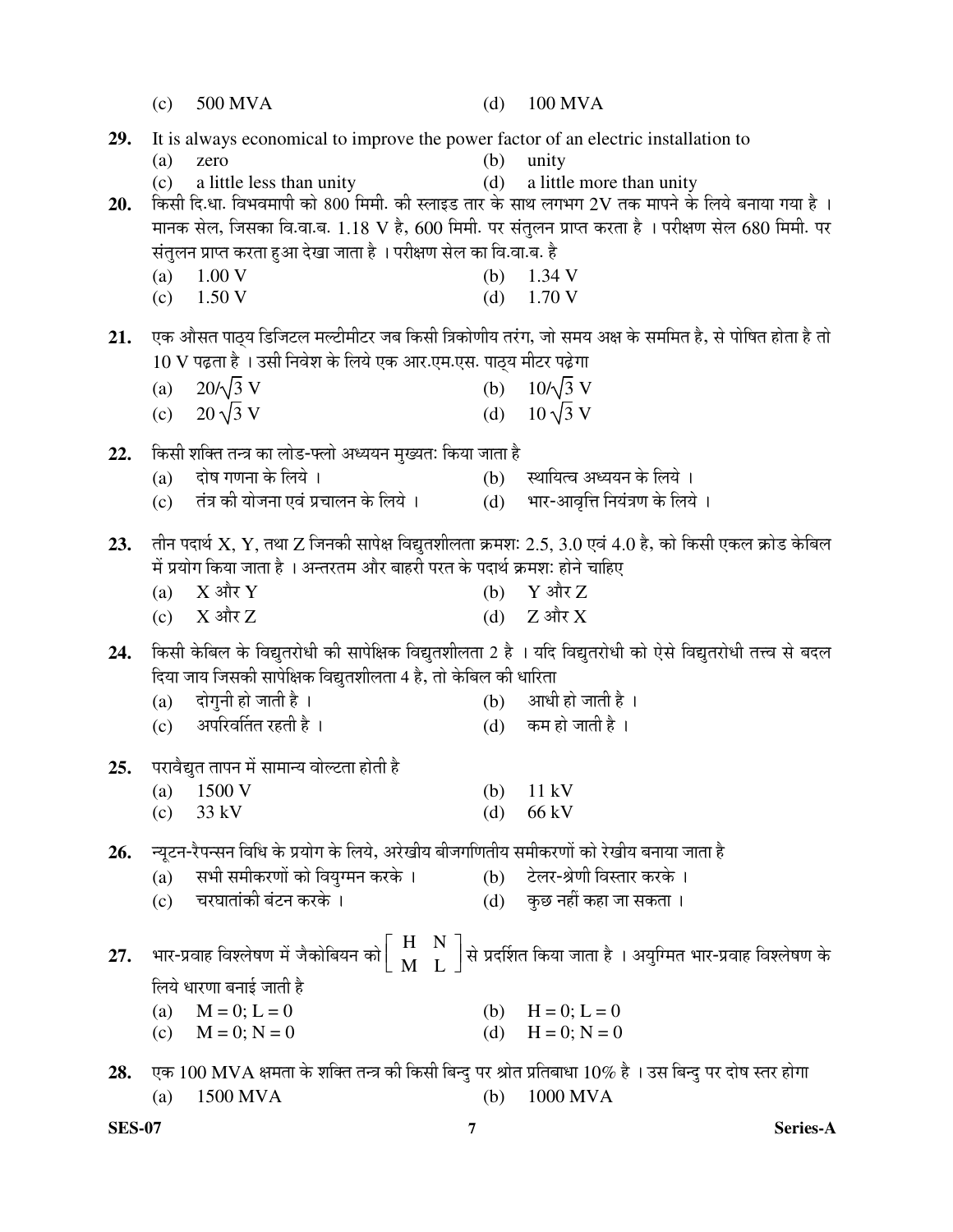|            | (c) | 500 MVA                                                                 | (d)        | <b>100 MVA</b>                                                                           |
|------------|-----|-------------------------------------------------------------------------|------------|------------------------------------------------------------------------------------------|
| 29.        |     | किसी वैद्युत प्रतिष्ठान का शक्ति गुणक बढ़ाया जाना हमेशा लाभप्रद होता है |            |                                                                                          |
|            | (a) | शून्य तक।                                                               | (b)        | इकाई तक ।                                                                                |
|            | (c) | इकाई से थोड़ा कम ।                                                      |            | (d) इकाई से थोड़ा अधिक ।                                                                 |
| 30.        |     |                                                                         |            | An overhead transmission line has a span of 260 m. The weight of the conductor is        |
|            |     |                                                                         |            | $0.68$ kg/m. The maximum allowable tension in the line is 1550 kg. Maximum sag of the    |
|            |     | line should be                                                          |            |                                                                                          |
|            | (a) | 5.8 m                                                                   | (b)        | 4.6 <sub>m</sub>                                                                         |
|            | (c) | 2.7 <sub>m</sub>                                                        | (d)        | 3.7 <sub>m</sub>                                                                         |
|            |     |                                                                         |            |                                                                                          |
| 31.        |     | Shielding angle of an EHV line is about                                 |            |                                                                                          |
|            | (a) | $20^{\circ}$                                                            | (b)        | $50^{\circ}$                                                                             |
|            | (c) | $70^{\circ}$                                                            | (d)        | $90^{\circ}$                                                                             |
|            |     |                                                                         |            |                                                                                          |
| 32.        |     | A transmission line to be reciprocal, the condition is                  |            |                                                                                          |
|            | (a) | $A = D$                                                                 | (b)        | $AC - BD = 1$                                                                            |
|            | (c) | $AD-BC=1$                                                               | (d)        | $AB - CD = 1$                                                                            |
| <b>33.</b> |     | For a battery with constant voltage, the reflection coefficient is      |            |                                                                                          |
|            | (a) | $\infty$                                                                | (b)        | $-1$                                                                                     |
|            | (c) | $\mathbf{1}$                                                            | (d)        | $\boldsymbol{0}$                                                                         |
|            |     |                                                                         |            |                                                                                          |
| 34.        |     |                                                                         |            | In a single phase a.c. distribution shown in the figure below, the single phase load are |
|            |     | being supplied. The voltage drop from A to C is                         |            |                                                                                          |
|            |     | В<br>А                                                                  |            |                                                                                          |
|            |     | 230 V                                                                   |            |                                                                                          |
|            |     | 30 A.                                                                   | 40 A,      |                                                                                          |
|            |     | $0.8$ lagg                                                              | <b>UPF</b> |                                                                                          |
|            |     |                                                                         |            |                                                                                          |
|            | (a) | $(4.5 + j 30)V$                                                         | (b)        | $(30 + j 4.5)V$                                                                          |
|            | (c) | $(4.5 - j 30)V$                                                         | (d)        | i30V                                                                                     |

- **35.** For a given base voltage and base volt-amperes, the per unit impedance value is *x*. For the doubled base values of both voltage and volt-amperes, the per unit impedance will be
	- (a) 2*x* (b) 0.25*x* (c)  $0.5x$  (d) no change
- **36.** The zero sequence current of a generator for line to ground fault is j 2.4 p.u. The current through the neutral during the fault is

| (a) $i = 0.8$ p.u       | (b) $i$ 2.4 p.u. |
|-------------------------|------------------|
| (c) $\dot{1}$ 0.24 p.u. | (d) $j$ 7.2 p.u. |

**37.** Corona loss on a system at 50 Hz frequency is 1 kW/phase/km. The corona loss on the same system with supply frequency 25 Hz will be

|  | (a) $1 \text{ kW/phase/km}$ |  | (b) $0.667$ kW/phase/km |
|--|-----------------------------|--|-------------------------|
|--|-----------------------------|--|-------------------------|

**Series-A 8 SES-07**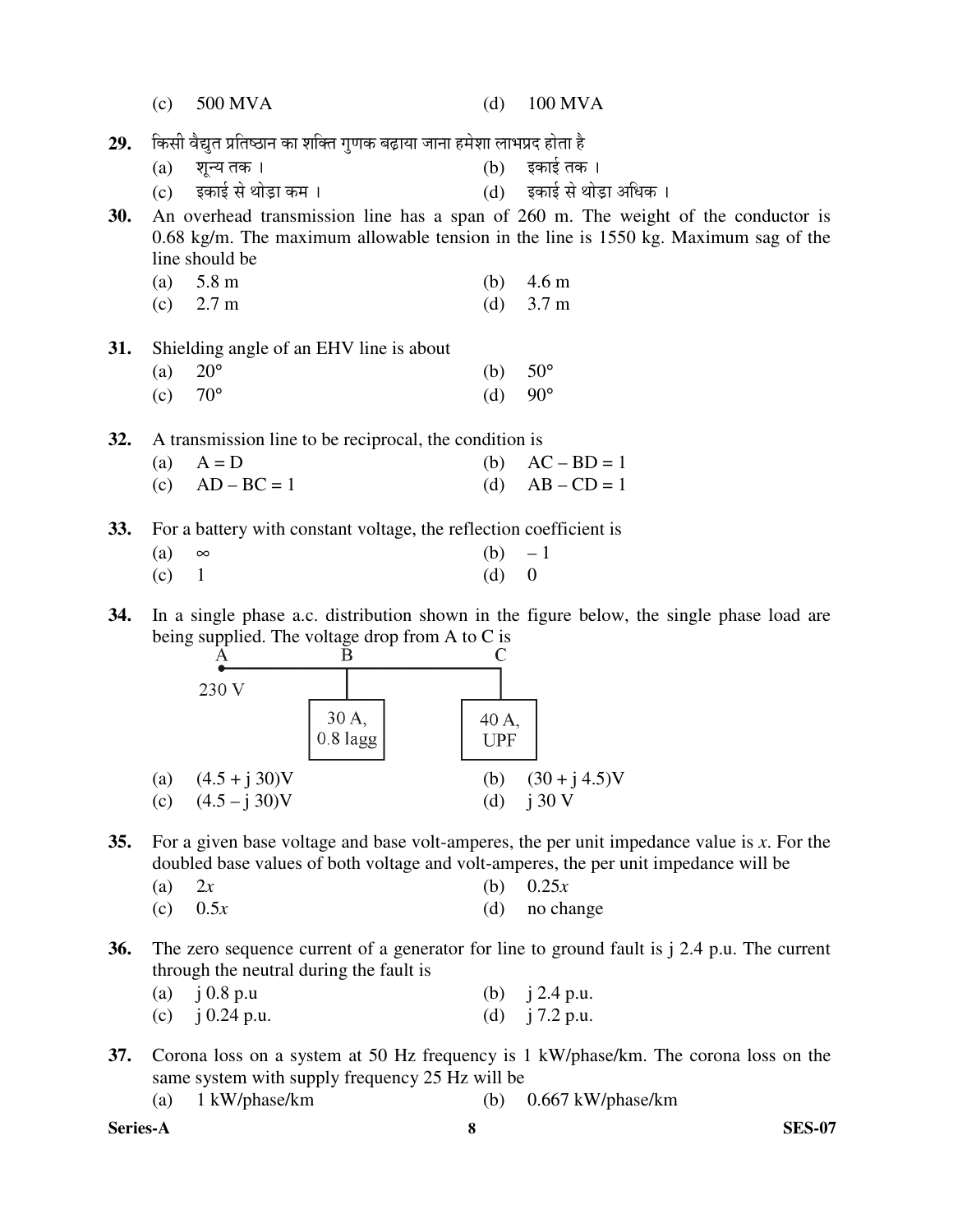|     | (c)        | 0.5 kW/phase/km                                                                                |                     | (d) | 1.414 kW/phase/km                                                                                              |
|-----|------------|------------------------------------------------------------------------------------------------|---------------------|-----|----------------------------------------------------------------------------------------------------------------|
| 38. | (a)<br>(c) | Sheath is used in cables to<br>provide proper insulation<br>prevent chances of rust on strands |                     | (b) | prevent moisture<br>(d) provide strength to the cable                                                          |
| 30. |            |                                                                                                |                     |     | किसी उपरिसिर पारेषण लाइन का फैलाव (span) 260 मी. है । लाइन चालक का भार 0.68 किग्रा/मी. है । चालक               |
|     |            | का अधिकतम निर्धारित तनाव 1550 कि.ग्रा. है । चालक का अधिकतम झोल होना चाहिये ।                   |                     |     |                                                                                                                |
|     | (a)        | $5.8 \text{ } \hat{ }$ मी.<br>$2.7 \pi$ ी.                                                     |                     | (b) | $4.6 \pi$ ी.                                                                                                   |
|     | (c)        |                                                                                                |                     | (d) | 3.7 मी.                                                                                                        |
| 31. |            | अतिरिक्त उच्च वोल्टता (EHV) लाइन का शील्डिंग कोण लगभग होता है                                  |                     |     |                                                                                                                |
|     | (a)        | $20^{\circ}$                                                                                   |                     | (b) | $50^\circ$                                                                                                     |
|     | (c)        | $70^{\circ}$                                                                                   |                     | (d) | $90^{\circ}$                                                                                                   |
| 32. |            | किसी पारेषण लाइन को अन्योन्य होने की शर्त है                                                   |                     |     |                                                                                                                |
|     | (a)        | $A = D$                                                                                        |                     | (b) | $AC - BD = 1$                                                                                                  |
|     | (c)        | $AD-BC=1$                                                                                      |                     | (d) | $AB - CD = 1$                                                                                                  |
| 33. |            | एक स्थिर वोल्टता की बैटरी का परावर्तन गुणांक होता है                                           |                     |     |                                                                                                                |
|     | (a)        | $\infty$<br>$\mathbf{1}$                                                                       |                     | (b) | $-1$<br>$\boldsymbol{0}$                                                                                       |
|     | (c)        |                                                                                                |                     | (d) |                                                                                                                |
| 34. |            |                                                                                                |                     |     | एक एकल-कला प्र.धा. वितरण, जो नीचे चित्र में दर्शाया गया है, में दो एकल-कला भारों की आपूर्ति हो रही है । बिन्दु |
|     |            | $\tt A$ और $\tt C$ के बीच वोल्टता गिरावट है                                                    | $\bf{B}$            |     | $\overline{\rm C}$                                                                                             |
|     |            | 230 V                                                                                          |                     |     |                                                                                                                |
|     |            |                                                                                                |                     |     |                                                                                                                |
|     |            |                                                                                                | 30 A,<br>$0.8$ lagg |     | 40 A,<br><b>UPF</b>                                                                                            |
|     | (a)        | $(4.5 + j 30)V$                                                                                |                     | (b) | $(30 + j 4.5)V$                                                                                                |
|     | (c)        | $(4.5 - j 30)V$                                                                                |                     | (d) | j30V                                                                                                           |
| 35. |            |                                                                                                |                     |     | दिये गये आधार वोल्टता एवं आधार वोल्ट-एम्पीयर के लिये प्रति इकाई प्रतिबाधा का मान $x$ है । यदि आधार वोल्टता     |
|     |            | तथा आधार वोल्ट-एम्पीयर दोनों को दो गुना कर दिया जाय तो प्रति इकाई प्रतिबाधा होगी               |                     |     |                                                                                                                |
|     | (a)        | 2x                                                                                             |                     | (b) | 0.25x                                                                                                          |
|     | (c)        | 0.5x                                                                                           |                     | (d) | कोई बदलाव नहीं                                                                                                 |
|     |            |                                                                                                |                     |     |                                                                                                                |

- 36. किसी जनित्र के लाइन से भूसम्पर्कित दोष के लिये शून्य क्रम धारा j 2.4 प्र.ई. है । दोष के दौरान न्यूट्रल में धारा प्रवाहित होगी
	- (a)  $j 0.8 \pi.\dot{\xi}$ .<br>
	(c)  $j 0.24 \pi.\dot{\xi}$ .<br>
	(d)  $j 7.2 \pi.\dot{\xi}$ .
	- (c) j 0.24  $\pi.\dot{\xi}$ .
- 37. किसी तन्त्र में कोरोना हानि 50 हर्ट्ज आवृत्ति पर 1 कि.वा./कला/कि.मी. है । तंत्र की आवृत्ति 25 हर्ट्ज के साथ कोरोना हानि होगी<br>(a) 1 कि.वा./कला/कि.मी.
	- (a) 1 कि.वा./कला/कि.मी. (b) 0.667 कि.वा./कला/कि.मी.<br>(c) 0.5 कि.वा./कला/कि.मी. (d) 1.414 कि.वा./कला/कि.मी.
		-
		- $(d)$  1.414 कि.वा./कला/कि.मी.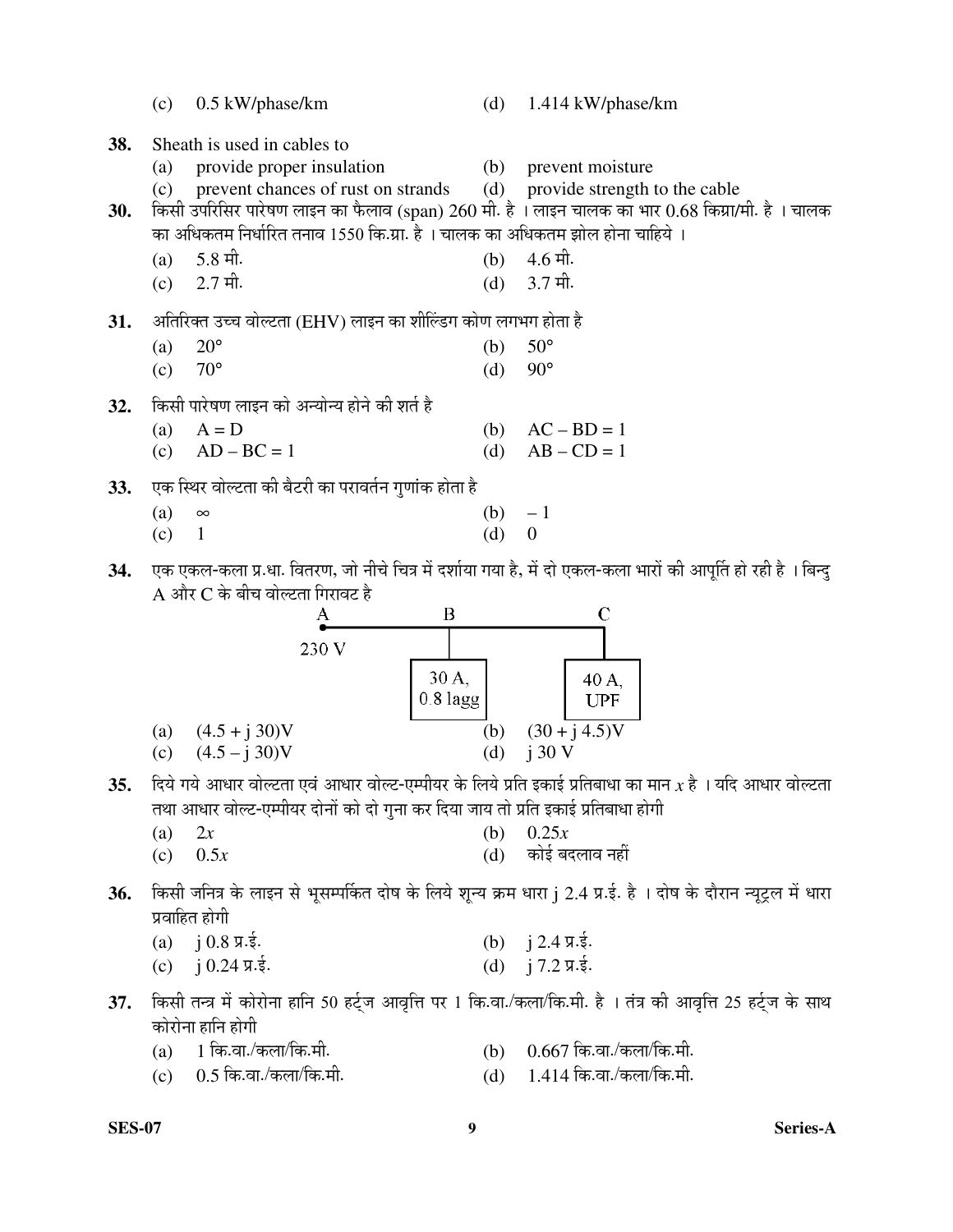- 38. केबिलों में आच्छद प्रयोग होता है
	- (a) उपयुक्त विद्युत रोधन के लिये ।
	- (b) नमी रोकने के लिये ।
	- (c) चालकों (strands) पर जंग लगने की सम्भावनाओं को रोकने के लिये ।
	- (d) व्हेबिल को मज़बुती प्रदान करने के लिये ।
- **39.** Laplace transform of f  $\begin{pmatrix} t \\ a \end{pmatrix}$  $\frac{1}{a}$  is
- (a)  $af(s)$  (b)  $f(as)$ 
	- (c) af(as) (d) None of these

**40.** The connections of two windings of a three-phase transformer is represented as

$$
\text{Im}\left(\text{Im}\left(\text{Im}\left(\text{Im}\left(\text{Im}\left(\text{Im}\left(\text{Im}\left(\text{Im}\left(\text{Im}\left(\text{Im}\left(\text{Im}\left(\text{Im}\left(\text{Im}\left(\text{Im}\left(\text{Im}\left(\text{Im}\left(\text{Im}\left(\text{Im}\left(\text{Im}\left(\text{Im}\left(\text{Im}\left(\text{Im}\left(\text{Im}\left(\text{Im}\left(\text{Im}\left(\text{Im}\left(\text{Im}\left(\text{Im}\left(\text{Im}\left(\text{Im}\left(\text{Im}\right))\right)\right)\right)\right)\right)\right)\right)\right)\right)\right)\right)\right)\right)\right)\right)\right)\right)\right)
$$

Its zero sequence network is



- **41.** The d.c. resistance of a conductor due to skin effect is
	- (a) unchanged (b) decreased
	- (c) increased (d) infinite
- **42.** In a synchronous motor, if  $\beta$  is impedance angle and  $\delta$  is torque angle, then the maximum developed mechanical power is obtained when
	- (a)  $\delta = 180 2\beta$  (b)  $\delta = 2\beta$ (c)  $\delta = 180 - \beta$  (d)  $\delta = \beta$
- **43.** A suspension insulator string has three units with ground capacitance of 0.2 C and self capacitance of C. Its string efficiency is

**Series-A 10 SES-07**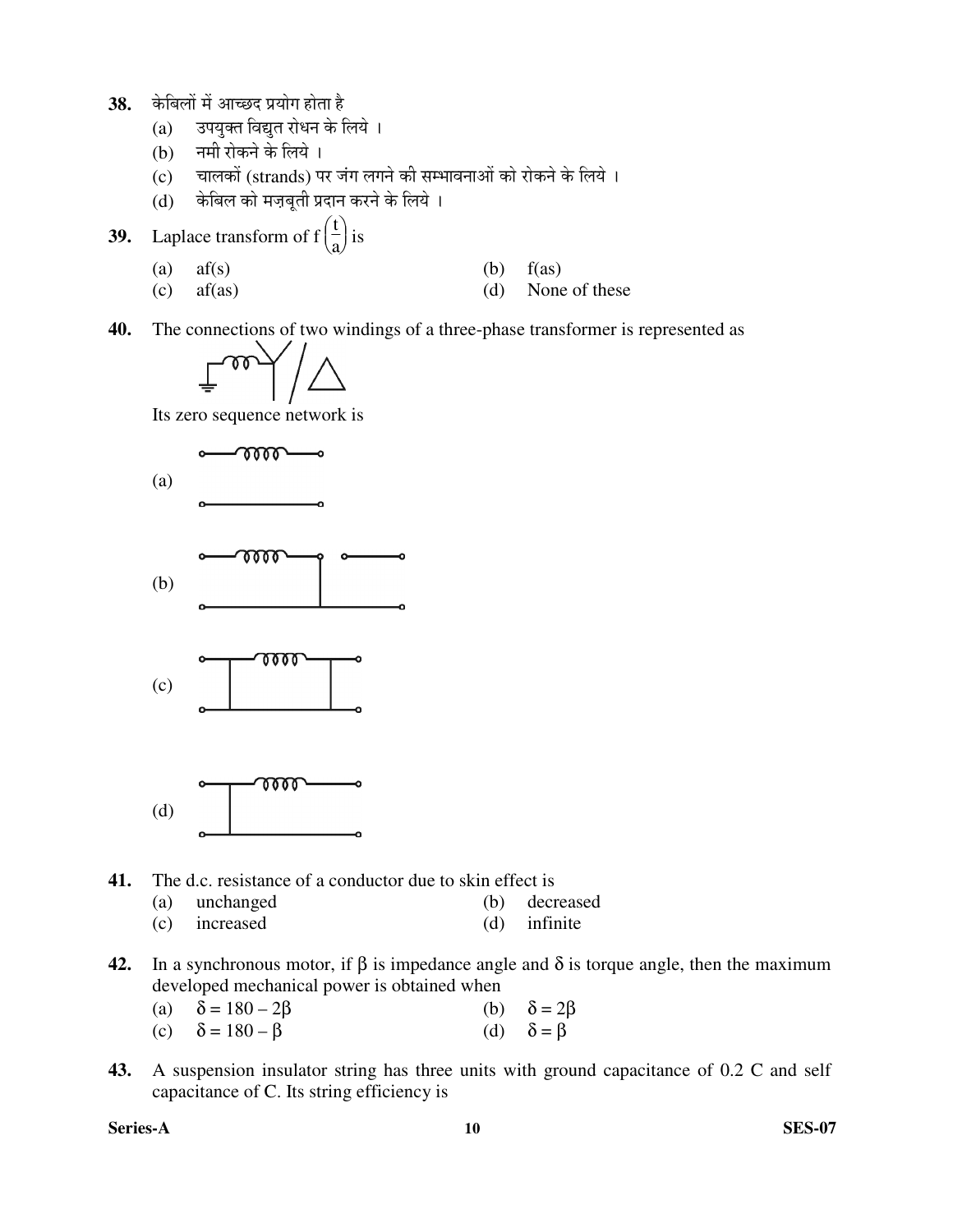- (a)  $75\%$  (b)  $78\%$
- (c)  $80\%$  (d)  $85\%$
- **44.** Use of double line to transmit power is helpful in
	- (a) increasing power capability (b) increasing stability
		-
- 
- (c) both (a) and (b) (d) decreasing power capability
- **39.** f  $\begin{pmatrix} \frac{1}{a} \end{pmatrix}$ a का लाप्लास ट्रान्सफार्म है
	-
	-
- (a)  $af(s)$  (b)  $f(as)$ 
	- $\text{(c)}$  af(as) (d) इनमें से कोई नहीं
- 40. किसी त्रिकला परिणामित्र की दोनों कुण्डलिनों का संयोजन



इसका शून्य-क्रम नेटवर्क है



- 41. त्वचा-प्रभाव के कारण किसी चालक का दि.धा. प्रतिरोध<br>(a) नहीं बदलता है ।
	- (a) नहीं बदलता है ।  $\qquad (b)$  कम हो जाता है ।
	- (c) ²ÖœÌü •ÖÖŸÖÖ Æîü … (d) †®Ö®ŸÖ ÆüÖêŸÖÖ Æîü …
- **42.** किसी तुल्यकाली मोटर में यदि प्रतिबाधा कोण  $\beta$  और बलाघूर्ण कोण  $\delta$  है तब अधिकतम यांत्रिक शक्ति प्राप्त होती है जब
	- (a)  $\delta = 180 2\beta$  (b)  $\delta = 2\beta$
	- (c)  $\delta = 180 \beta$  (d)  $\delta = \beta$
- 43. किसी विलम्बन कुलाचक लड़ी में तीन इकाईयाँ हैं जिसका भूधारिता  $0.2$  C तथा स्वधारिता C है । इसकी लड़ी दक्षता होगी
- (a)  $75\%$  (b)  $78\%$

**SES-07 11 Series-A**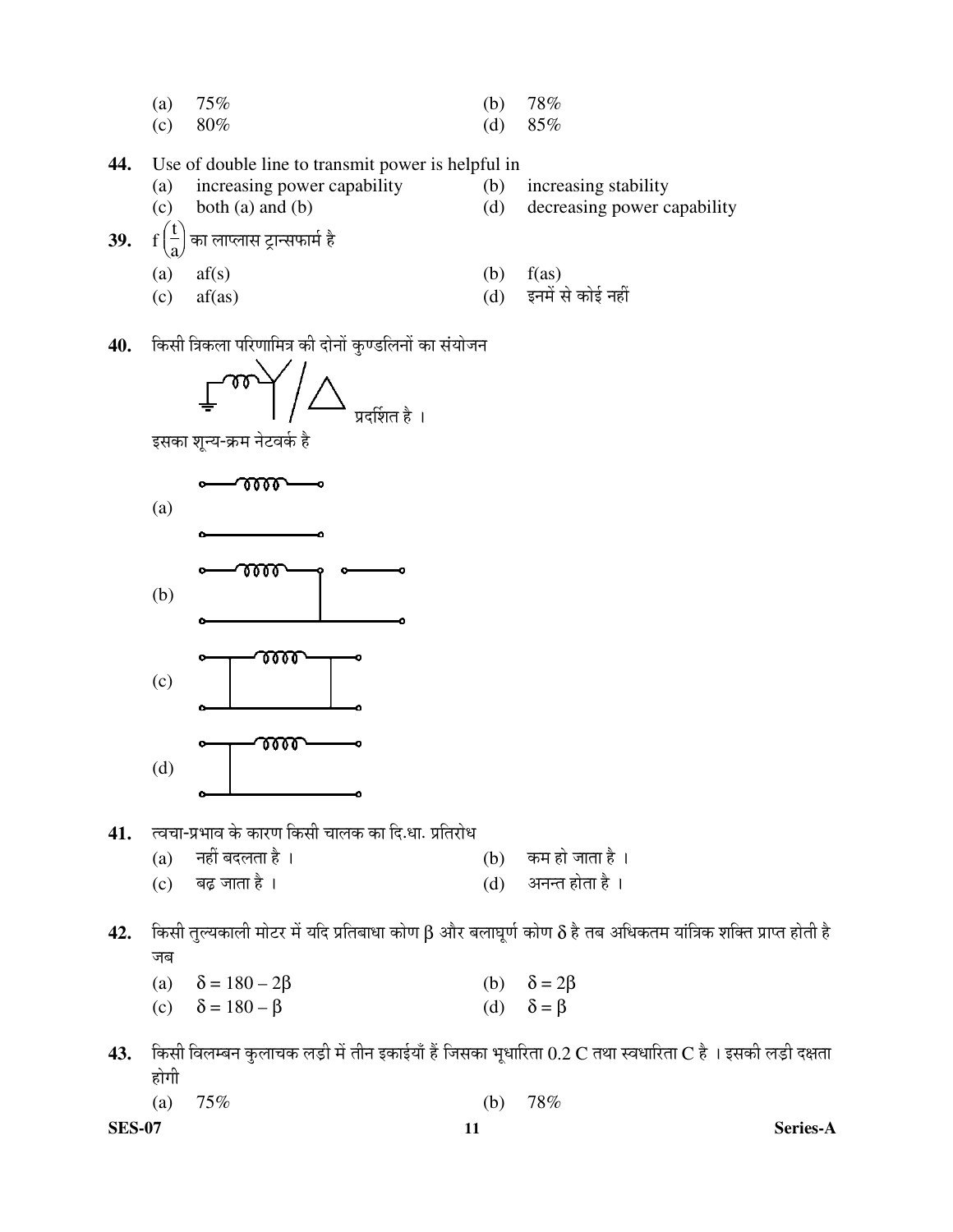- (c)  $80\%$  (d)  $85\%$
- 44. शक्ति पारेषण के लिये द्वि-लाइन का प्रयोग सहायक होता है
	- (a) ¿Ö׌ŸÖ õÖ´ÖŸÖÖ ÛúÖê ²ÖœÌüÖ®Öê ´Öë … (b) ãÖÖ×µÖŸ¾Ö ÛúÖê ²ÖœÌüÖ®Öê ´Öë …
	- (c)  $\vec{r}$  दोनों (a) और (b)  $\vec{r}$  (d) शक्ति क्षमता को कम करने में ।
- **45.** Following two statements are marked Assertion (A) and Reason (R). Select the correct answer using the codes given below :

**Assertion (A) :** Load flow analysis is usually carried out using  $Y_{\text{RIS}}$ .

**Reason (R)** :  $Y_{BUS}$  generally matches the network topology but not sparse.

 **Codes :** 

- (a) (A) and  $(R)$  are correct and  $(R)$  is correct explanation of  $(A)$ .
- (b) (A) and  $(R)$  are true, but  $(R)$  is not the correct explanation of  $(A)$ .
- (c) (A) is false, but  $(R)$  is true.
- (d) (A) is true, but  $(R)$  is false.

**46.** Surge impedance loading of a line is proportional to

- (a)  $1/V$  (b) V
	- $(c)$   $V^2$ (d)  $\sqrt{V}$
- **47. Assertion (A) :** Feeders are designed mainly from the view point of voltage drop in them.

**Reason (R) :** Current loading of the feeder remains same along its length. Select the correct answer.

- (a) Both (A) and (R) are true and (R) is the correct explanation of (A).
- (b) Both  $(A)$  and  $(R)$  are true, but  $(R)$  is not the correct explanation of  $(A)$ .
- (c) (A) is true, but  $(R)$  is false.
- (d) (A) is false, but  $(R)$  is true.
- **48.** The d.c. output voltage of a bridge converter used in HVDC transmission is

(a) 
$$
\frac{3\sqrt{2}}{\pi}E_m
$$
   
\n(b)  $\frac{2\sqrt{3}}{\pi}E_m$    
\n(c)  $\frac{3\sqrt{3}}{2\pi}E_m$    
\n(d)  $\frac{3\sqrt{3}}{\pi}E_m$ 

- **49.** 3-phase, 4-wire system is commonly used for
	- (a) primary distribution (b) secondary distribution
	- (c) primary transmission (d) none of the above
- **50.** The maximum mechanical power developed by a synchronous motor is given by

(a) 
$$
P_{max} \simeq \frac{V}{E} X_S W / ph
$$
   
\n(b)  $P_{max} \simeq \frac{VE}{X_S} W / ph$   
\n(c)  $P_{max} \simeq \frac{E}{V} X_S W / ph$    
\n(d)  $P_{max} \simeq \frac{X_S}{VE} W / ph$ 

**51.** The inductance of a line is minimum when (a) GMD is high (b) GMR is high

**Series-A 12 SES-07**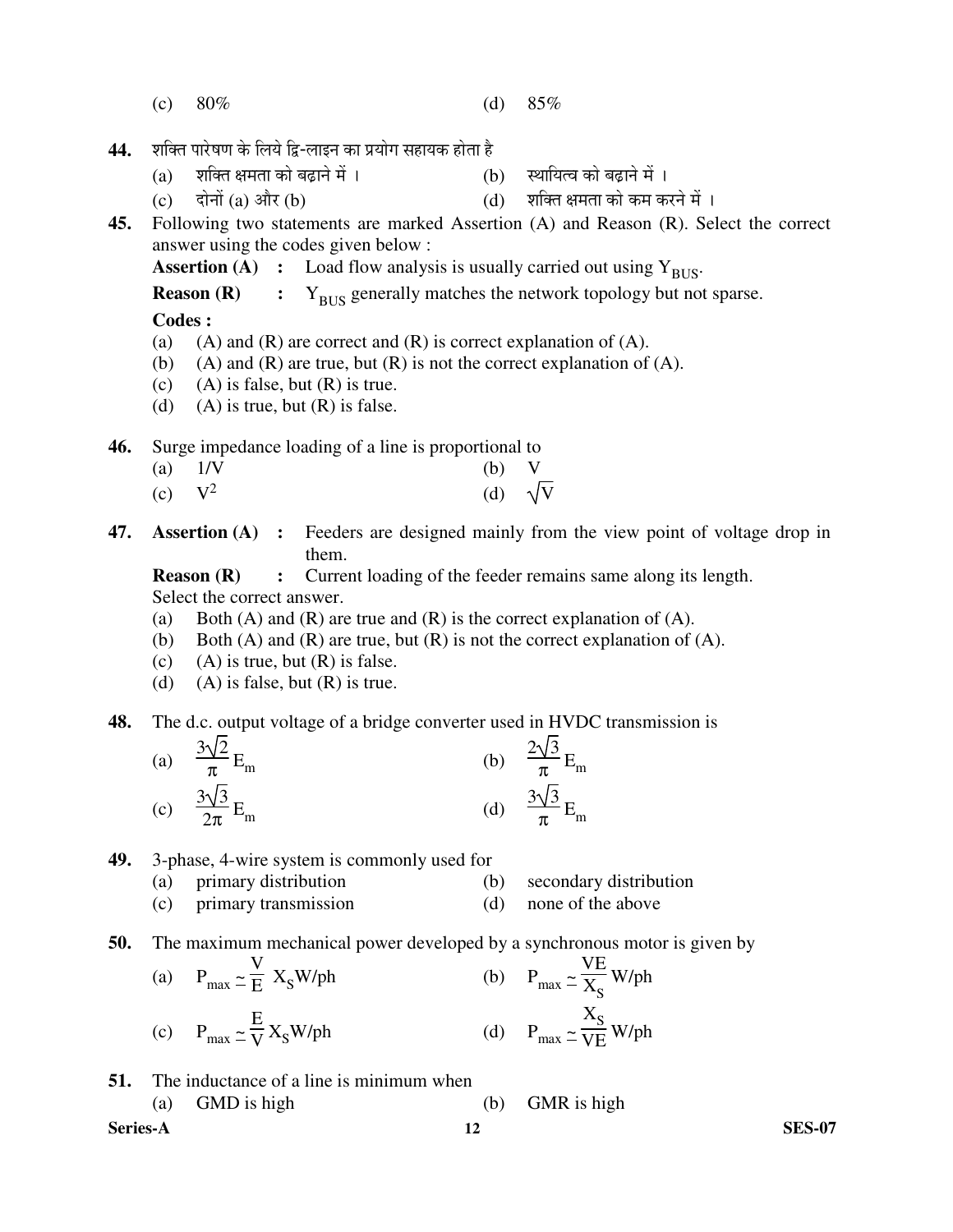(c) Both (a) and (b) (d) GMD is low, but GMR is high **52.** Power capability 'P' of HVDC transmission varies with the distance 'D' as (a)  $P \propto 1/D$  (b)  $P \propto D$ (c)  $P \propto \sqrt{D}$  (d) it does not depend on D **45.** निम्नलिखित दो कथन जिन्हें कथन (A) तथा कारण (R) से चिह्नित किये गये हैं । नीचे दिये गये कूटों का प्रयोग कर सही उत्तर चनिये : कथन (A)  $\,$ : भार प्रवाह विश्लेषण सामान्यतया  $\rm{Y_{BUS}}$  का प्रयोग कर दिया जाता है । **कारण (R) :** सामान्यतया  $\rm{Y_{BUS}}$  नेटवर्क सांख्यितिक को सुमेल करता है जबकि विरल नहीं होगा । Ûæú™ü **:**  (a) (A) और (R) दोनों सही हैं और (R), (A) का सही स्पष्टीकरण है । (b) (A) और (R) दोनों सत्य हैं परन्तु (R), (A) का सही स्पष्टीकरण नहीं है । (c)  $(A)$  गलत है लेकिन (R) सही है । (d) (A) सत्य है, परन्तु (R) गलत है। 4**6.** किसी लाइन की सर्ज प्रतिबाधा भारिता समानुपाती होती है (a) 1/V (b) V  $(c)$   $V^2$ (d)  $\sqrt{V}$ **47. कथन (A) :** फीडरों की डिज़ाइन मुख्यतया उनमें वोल्टता क्षरण को ध्यान में रखकर किया जाता है । **कारण (R) :** फीडर का धारा-भार लाइन की पूर्ण लम्बाई में एकसमान होता है । सही उत्तर चुनिये : (a) (A) और (R) दोनों सत्य हैं और (R), (A) का सही स्पष्टीकरण है । (b) (A) और (R) दोनों सत्य हैं परन्तु (R), (A) का सही स्पष्टीकरण नहीं है (c) (A) सत्य है परन्तु (R) गलत है। (d)  $(A)$  गलत है परन्तु (R) सत्य है। 48. उच्च वोल्टता दि.धा. पारेषण में प्रयुक्त सेत् प्रवर्तक की निर्गत वोल्टता होती है (a)  $3\sqrt{2}$  $\frac{\sqrt{2}}{\pi}E_m$  (b)  $2\sqrt{3}$  $\frac{\sqrt{2}}{\pi}E_m$  (c)  $3\sqrt{3}$  $\frac{V}{2\pi}$  E<sub>m</sub> (d)  $3\sqrt{3}$  $\frac{\sqrt{2}}{\pi}E_m$ 49. त्रिकला, 4-तार निकाय का उपयोग सामान्यतया किया जाता है (a) प्राथमिक वितरण (b) द्वितीयक वितरण (c) ¯ÖÏÖ£Ö×´ÖÛú ¯ÖÖ¸êüÂÖÞÖ (d) ˆ¯Ö¸üÖêŒŸÖ ´Öë ÃÖê ÛúÖê‡Ô ®ÖÆüà 50. तुल्यकाली मोटर द्वारा अधिकतम उत्पादित यांत्रिक शक्ति को दिया जाता है (a)  $P_{\text{max}} \simeq$ V E  $X_S W / ph$  (b)  $P_{\text{max}} \simeq$ VE  $\frac{1}{X_{\rm S}}$  W/ph (c)  $P_{\text{max}} \simeq$ E V  $X_S W / ph$  (d)  $P_{\text{max}} \simeq$  $X_{\text{S}}$  $\frac{\text{V}}{\text{VE}}$  W/ph **51.** किसी लाइन का प्रेरकत्व न्यूनतम होता है जब (a)  $GMD$  उच्च हो ।  $GMR$  उच्च हो ।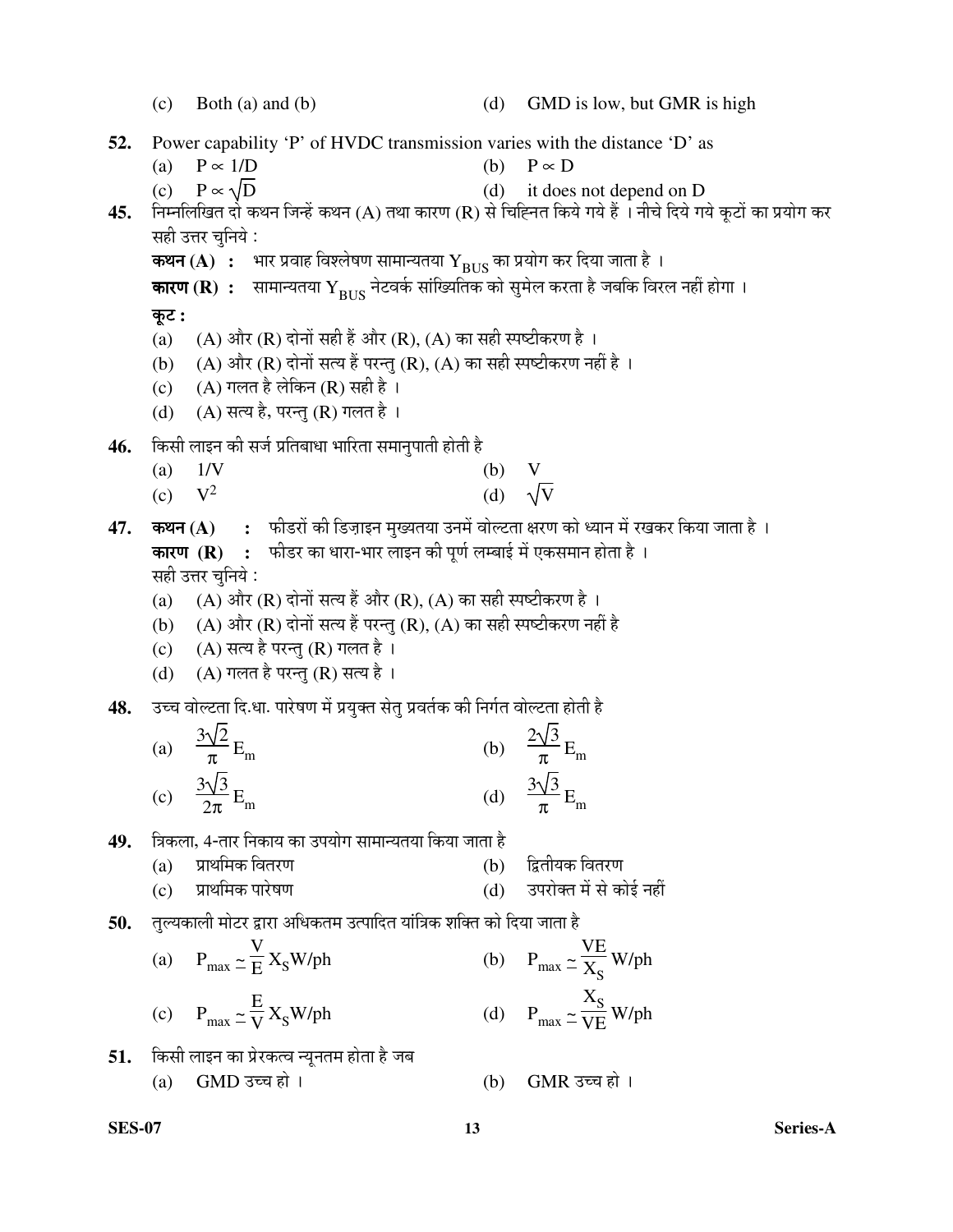|     | (c)        | दोनों (a) तथा (b) हो ।                                                                                     | (d)        | GMD न्यून हो परन्तु GMR अधिक हो ।                                                                     |
|-----|------------|------------------------------------------------------------------------------------------------------------|------------|-------------------------------------------------------------------------------------------------------|
| 52. |            |                                                                                                            |            | उच्च वोल्टता दि.धा पारेषण (HVDC) लाइन की शक्ति वाहक सामर्थ्य 'P' लाइन की दूरी 'D' के साथ परिवर्तित    |
|     | होती है    |                                                                                                            |            |                                                                                                       |
|     |            | (a) $P \propto 1/D$                                                                                        |            | (b) $P \propto D$                                                                                     |
|     |            | (c) $P \propto \sqrt{D}$                                                                                   |            | (d) यह D पर निर्भर नहीं करता है।                                                                      |
| 53. |            |                                                                                                            |            | A power system is represented by its system matrix $Z_{\text{BUS}}$ (m $\times$ m). Now an element is |
|     |            |                                                                                                            |            | added in power system network without creating a new node. The dimension of the new                   |
|     |            | impedance matrix will be                                                                                   |            |                                                                                                       |
|     | (a)        | $m \times m$                                                                                               | (b)        | $(m + 1) \times (m + 1)$                                                                              |
|     |            | (c) $(m-1) \times (m-1)$                                                                                   | (d)        | $(m + 2) \times (m + 2)$                                                                              |
| 54. |            |                                                                                                            |            | The 'transportation delays' occurring in distribution system are detrimental to stability             |
|     |            | because they produce                                                                                       |            |                                                                                                       |
|     | (a)<br>(c) | attenuation<br>both $(a)$ and $(b)$                                                                        | (b)<br>(d) | phase lag<br>transients                                                                               |
|     |            |                                                                                                            |            |                                                                                                       |
| 55. | (a)        | Bundle conductors are mainly used in EHV overhead transmission lines<br>to reduce transmission line losses | (b)        | to reduce corona                                                                                      |
|     | (c)        | help in carrier communication                                                                              | (d)        | both $(b)$ and $(c)$                                                                                  |
| 56. |            |                                                                                                            |            | Keeping in view the cost and overall effectiveness, the circuit breaker best suited for               |
|     |            | capacitor bank switching is                                                                                |            |                                                                                                       |
|     | (a)        | Air blast                                                                                                  | (b)        | $SF_{6}$                                                                                              |
|     | (c)        | Vacuum                                                                                                     | (d)        | Oil                                                                                                   |
| 57. |            | The insulation strength of an EHV transmission line is mainly governed by                                  |            |                                                                                                       |
|     | (a)        | Load power factor                                                                                          | (b)        | Switching over voltage                                                                                |
|     | (c)        | Harmonics                                                                                                  | (d)        | Corona                                                                                                |
| 58. |            | directional is                                                                                             |            | The transmission line distance protection relay having the property of inherently                     |
|     | (a)        | Impedance relay                                                                                            | (b)        | Reactance relay                                                                                       |
|     | (c)        | MHO relay                                                                                                  | (d)        | None of these                                                                                         |
| 59. |            | In case of load flow analysis one of the system buses is taken as swing bus                                |            |                                                                                                       |
|     | (a)        | as reference bus                                                                                           | (b)        | to compensate the system losses                                                                       |
|     | (c)        | both $(a)$ and $(b)$                                                                                       | (d)        | to reduce the system losses                                                                           |
| 60. |            |                                                                                                            |            | Transient stability can be improved by using governors attached to the turbines, should be            |
|     | (a)        | fast acting                                                                                                |            |                                                                                                       |
|     | (b)        | slow acting                                                                                                |            |                                                                                                       |
|     | (c)<br>(d) | no function of governors in improving stability<br>nothing can be said                                     |            |                                                                                                       |
| 61. |            | The function of carbon brush and commutator arrangement in a d.c. motor is                                 |            |                                                                                                       |
|     | (a)        | to produce unidirectional torque.                                                                          |            |                                                                                                       |
|     | (b)        | to produce unidirectional current in the armature.                                                         |            |                                                                                                       |
|     | (c)        | to help in changing the direction of rotation.                                                             |            |                                                                                                       |
|     | (d)        | to reduce sparking.                                                                                        |            |                                                                                                       |

**62.** The induced emf in the armature of a wave wound 4-pole d.c. machine having 100 armature conductors rotating at 600 r.p.m. and with a flux of 1 Wb per pole is

**Series-A 14 SES-07**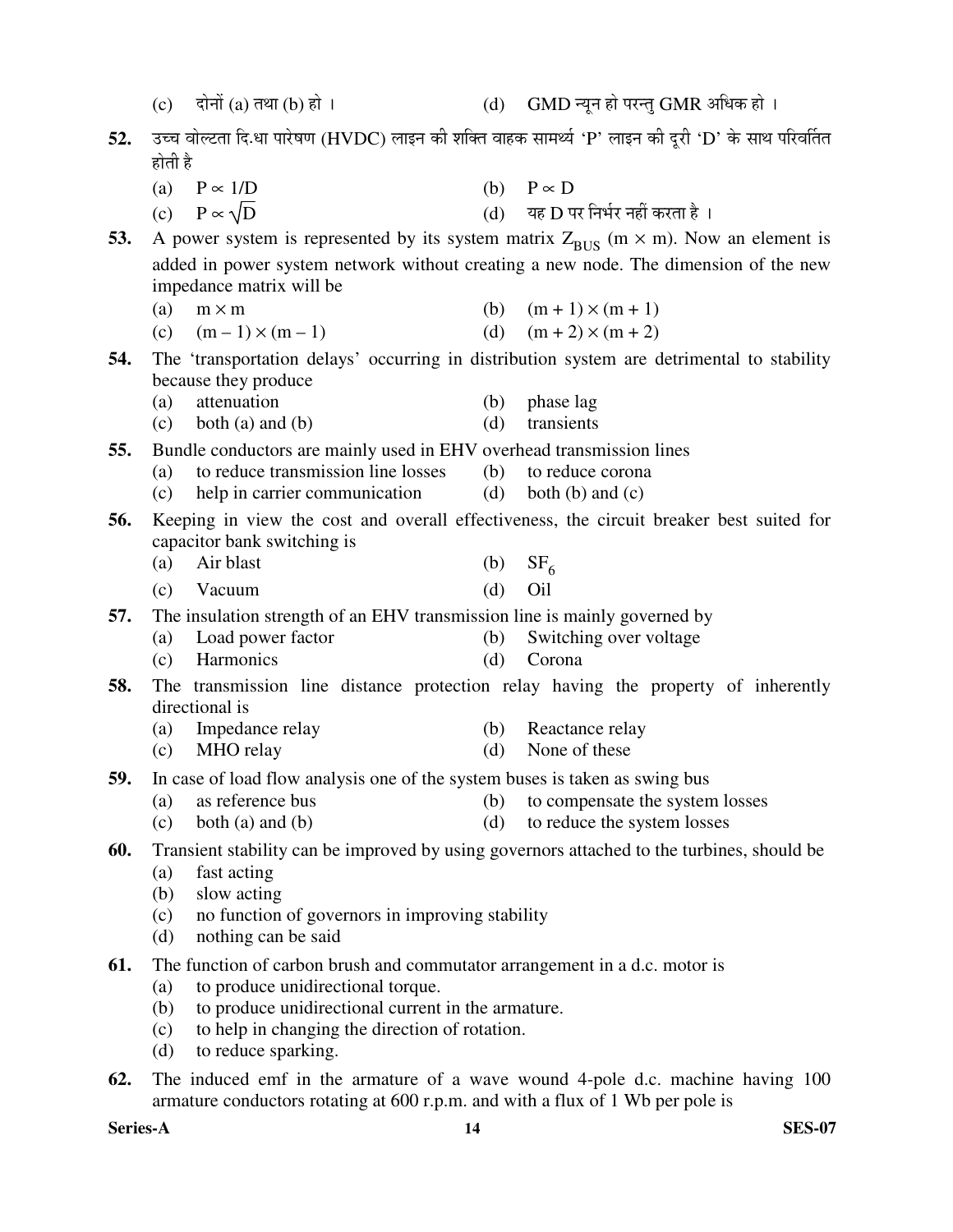|     | (a)<br>(c) | 1000 V<br>200 V                                                                                                   | (b)<br>(d) | 2000 V<br>100V                                                                                                                                                        |
|-----|------------|-------------------------------------------------------------------------------------------------------------------|------------|-----------------------------------------------------------------------------------------------------------------------------------------------------------------------|
| 63. |            | winding is short circuited, the terminal voltage will                                                             |            | A cumulatively compounded d.c. generator is supplying 20 A at 200 V. If the series field                                                                              |
| 53. | (a)<br>(c) | remain unaltered<br>shoot up to a very high value                                                                 | (b)        | rise to 220 V<br>(d) become less than 200 V<br>एक शक्ति तन्त्र का निकाय मैट्रिक्स Z <sub>BUS</sub> (m × m) प्रदर्शित किया गया है । अब शक्ति निकाय तन्त्र में बिना नया |
|     |            | तोड़ बनाते हुए किसी तत्त्व को जोड़ा जाता है तब नये प्रतिबाधा मैट्रिक्स की बीमा होगी                               |            |                                                                                                                                                                       |
|     | (a)        | $m \times m$                                                                                                      |            | (b) $(m + 1) \times (m + 1)$                                                                                                                                          |
|     | (c)        | $(m-1) \times (m-1)$                                                                                              | (d)        | $(m + 2) \times (m + 2)$                                                                                                                                              |
| 54. |            | वितरण तन्त्र में पाया जाने वाला 'ट्रांसपोर्टेशन डिले' स्थायित्व के लिये घातक होते हैं क्योंकि ये उत्पन्न करते हैं |            |                                                                                                                                                                       |
|     | (a)        | क्षीरण                                                                                                            | (b)        | पश्च कला                                                                                                                                                              |
|     | (c)        | दोनों (a) और (b)                                                                                                  | (d)        | क्षणिक (transients)                                                                                                                                                   |
| 55. |            | अति उच्च वोल्टता पारेषण लाइन में बण्डल चालकों का प्रयोग मुख्यतः किया जाता है                                      |            |                                                                                                                                                                       |
|     | (a)        | पारेषण लाइन हानियों को कम करने के लिये । (b) कोरोना कम करने के लिये ।<br>कैरियर संचरण में सहायक होते हैं ।        |            | (d) दोनों (b) और (c)                                                                                                                                                  |
|     | (c)        |                                                                                                                   |            |                                                                                                                                                                       |
| 56. |            | विच्छेदक होता है                                                                                                  |            | लागत तथा एकल प्रभावशीलता को ध्यान में रखते हुए संधारित्र बैंक स्विचिंग के लिये सर्वाधिक उपयुक्त परिपथ                                                                 |
|     | (a)        | वायु विस्फोट                                                                                                      | (b)        | SF <sub>6</sub>                                                                                                                                                       |
|     | (c)        | निर्वात                                                                                                           | (d)        | तेल                                                                                                                                                                   |
| 57. |            | EHV पारेषण लाइन की विद्युत रोधन शक्ति मुख्यतः नियंत्रित होती है                                                   |            |                                                                                                                                                                       |
|     | (a)        | भार शक्ति गुणक द्वारा                                                                                             | (b)        | स्विचिंग ओवर वोल्टेज द्वारा                                                                                                                                           |
|     | (c)        | हार्मोनिक्स द्वारा                                                                                                | (d)        | कोरोना द्वारा                                                                                                                                                         |
| 58. |            | अंतर्निहित दिशात्मक गुण से युक्त पारेषण लाइन की दूरी सुरक्षा रिले होती है                                         |            |                                                                                                                                                                       |
|     | (a)        | प्रतिबाधा रिले                                                                                                    |            | (b) प्रतिघात रिले                                                                                                                                                     |
|     | (c)        | MHO रिले                                                                                                          | (d)        | इनमें से कोई नहीं                                                                                                                                                     |
| 59. |            | भार-प्रवाह विश्लेषण के लिये निकाय के बसों में से एक बस को स्विंग (swing) बस लिया जाता है                          |            |                                                                                                                                                                       |
|     | (a)        | संदर्भ बस के रूप में                                                                                              |            | (b) निकाय हानियों की प्रतिपूर्ति के लिये ।                                                                                                                            |
|     | (c)        | दोनों (a) और (b)                                                                                                  | (d)        | निकाय हानियों को कम करने के लिये ।                                                                                                                                    |
| 60. |            | क्षणिक (Transient) स्थायित्व को सुधारने के लिये टर्बाइनों के साथ लगे गवर्नर होने चाहिए                            |            |                                                                                                                                                                       |
|     | (a)        | द्रुत क्रियाशील                                                                                                   |            |                                                                                                                                                                       |
|     | (b)        | मन्द क्रियाशील                                                                                                    |            |                                                                                                                                                                       |
|     | (c)        | स्थायित्व में सुधार के लिये गवर्नरों का कोई कार्य नहीं होता ।<br>कुछ नहीं कहा जा सकता                             |            |                                                                                                                                                                       |
|     | (d)        |                                                                                                                   |            |                                                                                                                                                                       |
| 61. |            | किसी दि.धा. मोटर में ब्रुश एवं दिक्परिवर्तक व्यवस्था का कार्य होता है                                             |            |                                                                                                                                                                       |
|     | (a)<br>(c) | एक दिशीय बलाघूर्ण पैदा करना ।<br>घूर्णन दिशा के परिवर्तन में मदद करना ।                                           | (d)        | (b) आर्मेचर में एक दिशीय धारा पैदा करना ।<br>चिंगारी को कम करना ।                                                                                                     |
|     |            |                                                                                                                   |            |                                                                                                                                                                       |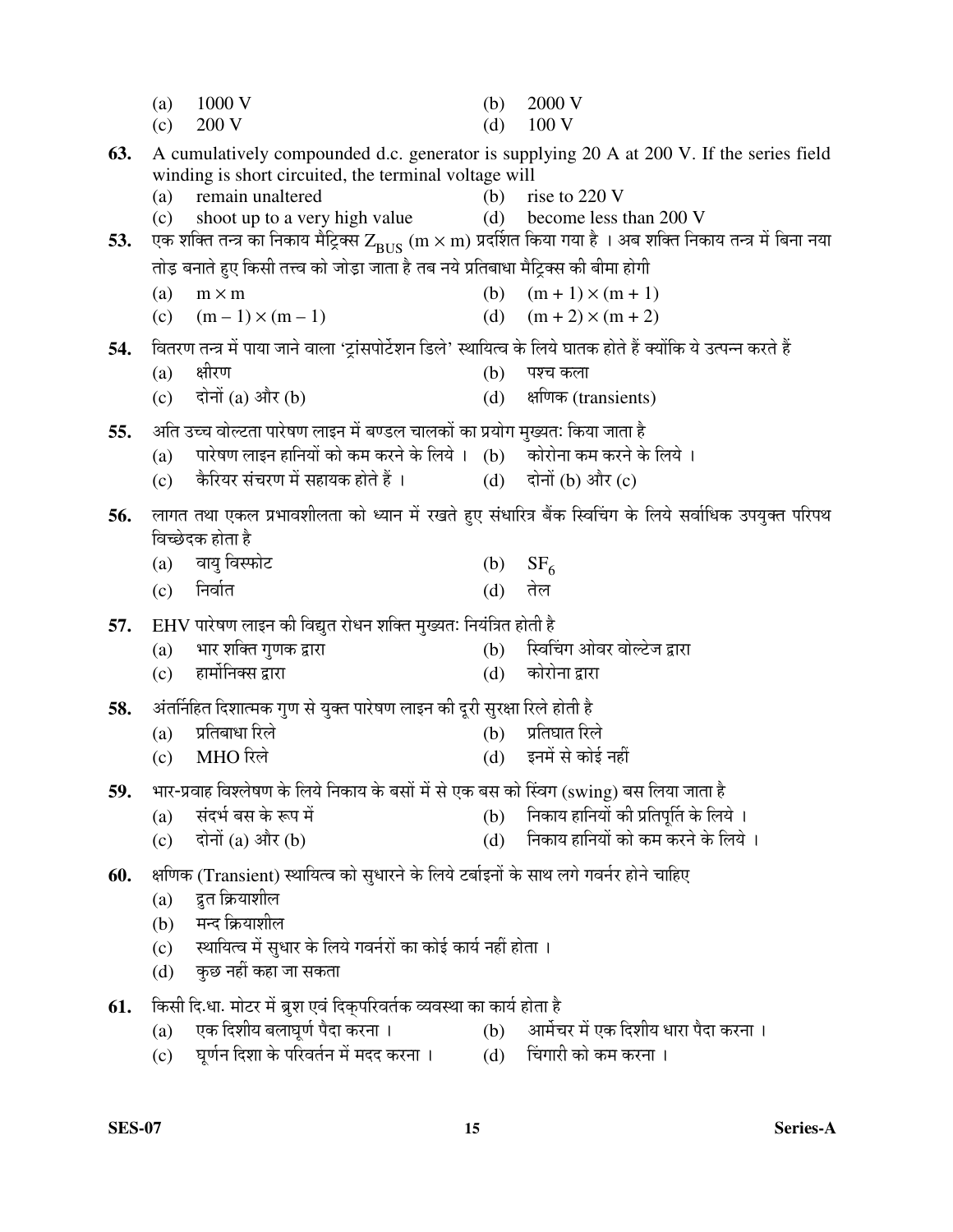| 62. |                   |                                                                                                         |            | किसी चार ध्रुवीय तरंग वेष्ठित दि.धा. मशीन जिसके आर्मेचर चालकों की संख्या 100 है तथा वे 600 r.p.m. पर घूम |
|-----|-------------------|---------------------------------------------------------------------------------------------------------|------------|----------------------------------------------------------------------------------------------------------|
|     |                   | रहे हैं । यदि प्रति ध्रुव फ्लक्स 1 Wb है तो प्रेरक वि.वा. बल होगा                                       |            |                                                                                                          |
|     | (a)               | 1000 V                                                                                                  | (b)        | 2000 V                                                                                                   |
|     | (c)               | 200 V                                                                                                   | (d)        | 100 V                                                                                                    |
| 63. |                   |                                                                                                         |            | एक संचयी मिश्रित दि.धा. जनित्र 200 वो. पर 20 A धारा आपूर्ति करता है । यदि श्रेणी कुण्डलन को लघुपथित कर   |
|     |                   | दिया जाय तो टर्मिनल वोल्टता होगी                                                                        |            |                                                                                                          |
|     | (a)               | अपरिवर्ति                                                                                               |            | (b) बढ़कर 220 V हो जायेगा।                                                                               |
|     |                   | (c) व्यद्वकर अचानक अत्यधिक हो जायेगा ।                                                                  |            | (d) $200 \text{ V}$ से कम हो जायेगा।                                                                     |
| 64. |                   |                                                                                                         |            | Three single phase transformers each with 10 kVA rating are connected in a closed delta                  |
|     |                   | arrangement. If one transformer is taken out, the output capacity of the system will be                 |            |                                                                                                          |
|     | (a)               | 20 kVA                                                                                                  | (b)        | 8.66 kVA                                                                                                 |
|     | (c)               | 17.32 kVA                                                                                               | (d)        | <b>10 kVA</b>                                                                                            |
| 65. |                   |                                                                                                         |            | An auto transformer having a transformation ratio of 0.8 supplies a load of 10 kW. The                   |
|     |                   | power transferred inductively from the primary to secondary is                                          |            |                                                                                                          |
|     | (a)               | $2$ kW                                                                                                  | (b)        | $4 \text{ kW}$                                                                                           |
|     | (c)               | 8 kW                                                                                                    | (d)        | $10 \text{ kW}$                                                                                          |
| 66. |                   |                                                                                                         |            | The ratio of rotor output to rotor input in an induction motor is 0.96. The slip of the motor            |
|     | <i>is</i>         |                                                                                                         |            |                                                                                                          |
|     | (a)               | 0.04%                                                                                                   | (b)        | $4\%$                                                                                                    |
|     | (c)               | 6%                                                                                                      | (d)        | 12%                                                                                                      |
|     |                   |                                                                                                         |            |                                                                                                          |
| 67. |                   | The effect of increasing the length of air gap in an induction motor is to increase the<br>power factor |            |                                                                                                          |
|     | (a)<br>(c)        | magnetising current                                                                                     | (b)<br>(d) | speed<br>air gap flux                                                                                    |
|     |                   |                                                                                                         |            |                                                                                                          |
| 68. |                   | A synchronous motor works as synchronous condenser when it operates                                     |            |                                                                                                          |
|     | (a)               | under excited with leading power factor                                                                 |            |                                                                                                          |
|     | (b)               | normal excited with unity power factor                                                                  |            |                                                                                                          |
|     | (c)               | over excited with leading power factor                                                                  |            |                                                                                                          |
|     | (d)               | over excited with lagging power factor                                                                  |            |                                                                                                          |
| 69. |                   |                                                                                                         |            | Armature reaction mmf and leakage reactance of a synchronous machine are determined                      |
|     | by                |                                                                                                         |            |                                                                                                          |
|     | (a)               | open circuit test and short circuit test                                                                |            |                                                                                                          |
|     | (b)               | open circuit test and zero power factor test                                                            |            |                                                                                                          |
|     | (c)               | zero power factor test only                                                                             |            |                                                                                                          |
|     | (d)               | short circuit test only                                                                                 |            |                                                                                                          |
| 70. |                   | In salient pole synchronous machines (Usual symbols are used)                                           |            |                                                                                                          |
|     | $\left( a\right)$ | $x_q < x_d$                                                                                             |            | (b) $x_q = x_d$                                                                                          |
|     | (c)               | $x_{\rm q} > x_{\rm d}$                                                                                 |            | (d) $x_q = 0$                                                                                            |
|     |                   |                                                                                                         |            |                                                                                                          |
| 71. |                   |                                                                                                         |            | The voltage regulation of a transformer, with ohmic drop $2\%$ and reactance drop $5\%$ of               |
|     |                   | the voltage at 0.8 lagging power factor, will be                                                        |            |                                                                                                          |
|     | (a)               | $7\%$                                                                                                   | (b)        | 5.6%                                                                                                     |

**Series-A 16 SES-07**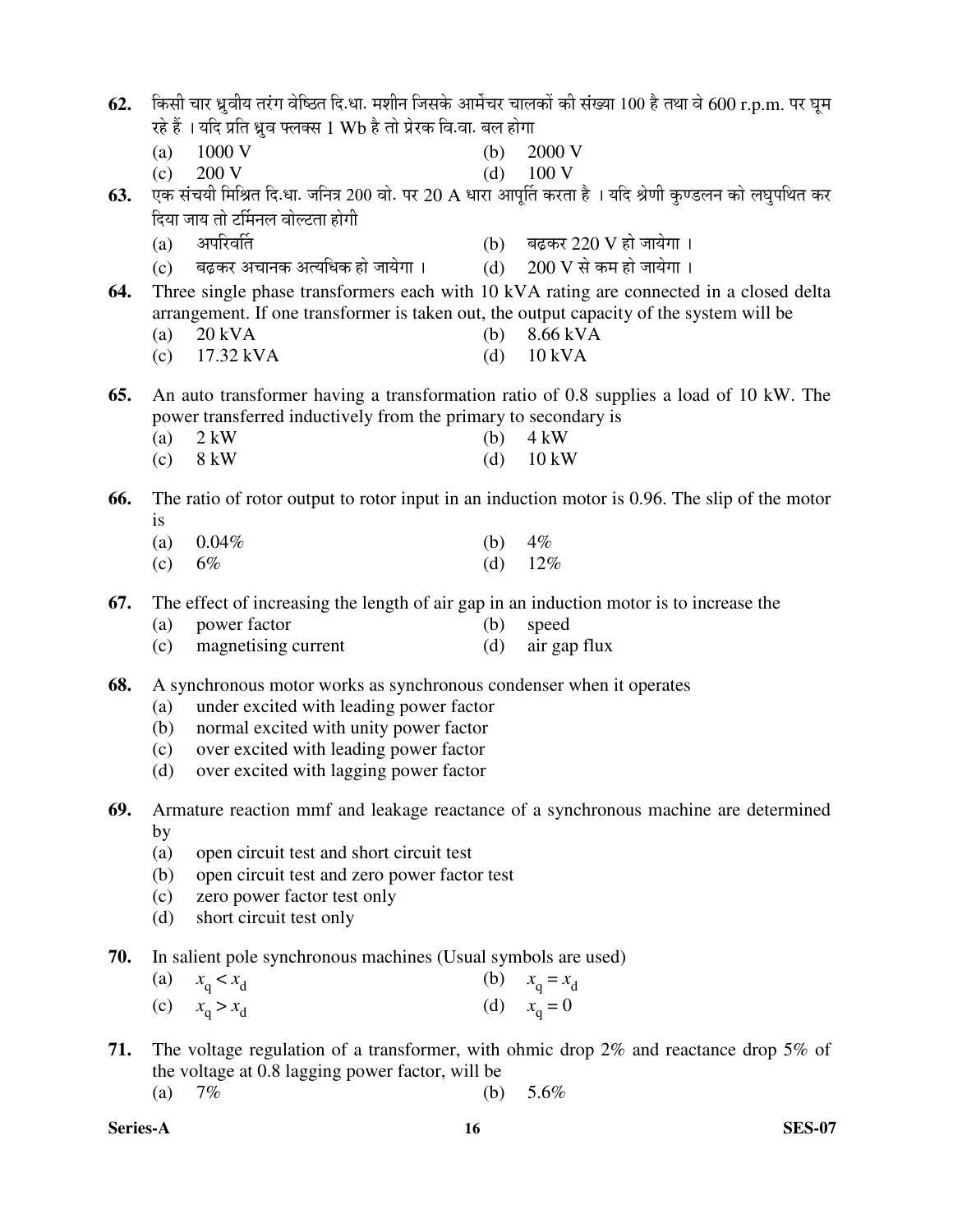|     | (c)               | 5.3%                                                                                    | (d) | 4.6%                                                                                                                                 |
|-----|-------------------|-----------------------------------------------------------------------------------------|-----|--------------------------------------------------------------------------------------------------------------------------------------|
| 72. |                   | In a 3-phase induction motor maximum torque                                             |     |                                                                                                                                      |
|     | (a)               | is proportional to $r_2$                                                                |     | (b) is proportional to $\sqrt{r_2}$                                                                                                  |
|     | (c)               | is proportional to $r^2$                                                                | (d) | independent of $r_2$                                                                                                                 |
| 73. |                   | The purpose of inserting external resistance at the time of starting a d.c. motor is to |     |                                                                                                                                      |
|     |                   | (a) increase the starting torque.                                                       |     | (b) increase the armature flux.                                                                                                      |
|     | (c)               | reduce the starting current.                                                            | (d) | reduce the armature flux.<br>तीन एक कलीय परिणामित्र, जिनके प्रत्येक की रेटिंग 10 kVA है, बंद डेल्टा प्रबन्धन में संयोजित है । यदि एक |
| 64. |                   | परिणामित्र को बाहर निकाल दिया जाय, तो तन्त्र की निर्गत क्षमता होगी                      |     |                                                                                                                                      |
|     | (a)               | 20 kVA                                                                                  | (b) | 8.66 kVA                                                                                                                             |
|     | (c)               | 17.32 kVA                                                                               | (d) | <b>10 kVA</b>                                                                                                                        |
| 65. |                   |                                                                                         |     | कोई स्वपरिणामित्र, जिसका अन्तरण अनुपात 0.8 है, 10 kW का भार आपूर्ति करता है । प्रेरण के द्वारा प्राथमिक से                           |
|     |                   | द्वितीयक में अंतरित शक्ति है                                                            |     |                                                                                                                                      |
|     | (a)               | $2$ kW                                                                                  | (b) | $4 \text{ kW}$                                                                                                                       |
|     | (c)               | 8 kW                                                                                    | (d) | 10 kW                                                                                                                                |
| 66. |                   | किसी प्रेरण मोटर में रोटर निर्गत तथा रोटर निवेश का अनुपात 0.96 है । मोटर का सर्पण है    |     |                                                                                                                                      |
|     | (a)               | 0.04%                                                                                   | (b) | 4%                                                                                                                                   |
|     | (c)               | 6%                                                                                      | (d) | 12%                                                                                                                                  |
| 67. |                   | किसी प्रेरण मोटर के वायु अन्तराल की लम्बाई बढ़ाने का प्रभाव होता है, बढ़ाने के लिये     |     |                                                                                                                                      |
|     | (a)               | शक्ति गुणक                                                                              | (b) | चाल                                                                                                                                  |
|     | (c)               | चुम्बकीय धारा                                                                           | (d) | वायु-अन्तराल फ्लक्स                                                                                                                  |
| 68. |                   | एक तुल्यकाली मोटर तुल्यकाली संधारित्र की तरह कार्य करता है जब उसे प्रचालित किया जाता है |     |                                                                                                                                      |
|     | (a)               | अग्रगामी शक्ति गुणक के साथ अधः उत्तेजित । (b) इकाई शक्ति गुणक के साथ सामान्य उत्तेजित । |     |                                                                                                                                      |
|     | (c)               |                                                                                         |     | अग्रगामी शक्ति गुणक के साथ अति उत्तेजित । (d) पश्चगामी शक्ति गुणक के साथ अति उत्तेजित ।                                              |
| 69. |                   | तुल्यकाली मशीन का आर्मेचर अनुक्रिया चु.वा.ब. तथा क्षरण प्रतिघात प्राप्त किया जाता है    |     |                                                                                                                                      |
|     | (a)               | खुला परिपथ परीक्षण तथा बन्द परिपथ परीक्षण द्वारा ।                                      |     |                                                                                                                                      |
|     | (b)               | खुला परिपथ परीक्षण तथा शून्य शक्ति गुणक परीक्षण द्वारा ।                                |     |                                                                                                                                      |
|     | (c)               | मात्र शून्य शक्ति गुणक परीक्षण द्वारा ।                                                 |     |                                                                                                                                      |
|     | (d)               | मात्र लघु परिपथ परीक्षण द्वारा ।                                                        |     |                                                                                                                                      |
| 70. |                   | किसी उभरे ध्रुव वाले तुल्यकाली मशीन में (प्रचलित संकेतों का प्रयोग हुआ है)              |     |                                                                                                                                      |
|     | $\left( a\right)$ | $x_q < x_d$                                                                             | (b) | $x_q = x_d$                                                                                                                          |
|     | (c)               | $x_{\rm q} > x_{\rm d}$                                                                 |     | (d) $x_q = 0$                                                                                                                        |
| 71. |                   |                                                                                         |     | किसी परिणामित्र जिसमें प्रतिरोधी वोल्टता क्षरण निर्धारित वोल्टता का 2% तथा प्रतिघाती वोल्टता क्षरण 5% है ।                           |
|     |                   | शक्ति गुणक $0.8$ पश्चगामी पर वोल्टता नियमन होगा                                         |     |                                                                                                                                      |
|     | (a)               | 7%                                                                                      | (b) | 5.6%                                                                                                                                 |
|     |                   |                                                                                         |     |                                                                                                                                      |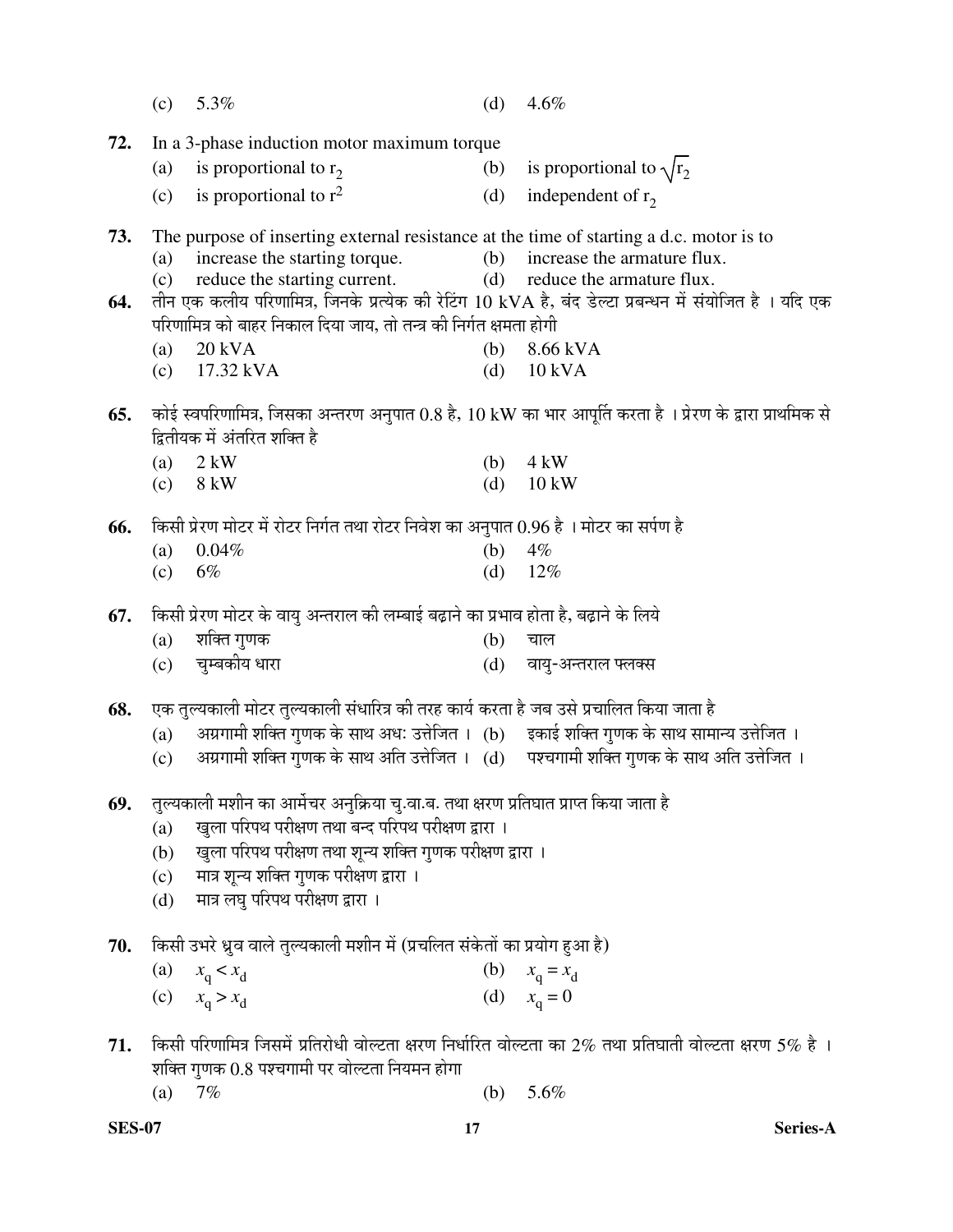|          | (c)        | 5.3%                                                                                             | (d)               | 4.6%                                                                                                 |
|----------|------------|--------------------------------------------------------------------------------------------------|-------------------|------------------------------------------------------------------------------------------------------|
| 72.      |            | किसी त्रिकला प्रेरण मोटर का अधिकतम बलाघूर्ण                                                      |                   |                                                                                                      |
|          |            | (a) $r_2$ के समानुपाती होता है ।                                                                 |                   |                                                                                                      |
|          |            | (c) $r^2$ के समानुपाती होता है ।                                                                 |                   | (b) $\sqrt{r_2}$ के समानुपाती होता है ।<br>(d) $r_2$ पर निर्भर नहीं करता ।                           |
| 73.      |            | किसी दि.धा. मोटर के प्रारम्भन के समय बाह्य प्रतिरोध को समावेशित करने का उद्देश्य होता है         |                   |                                                                                                      |
|          |            | (a) प्रारम्भिक बलाघूर्ण बढ़ाने के लिये ।                                                         |                   | (b) आर्मेचर फ्लक्स को बढ़ाने के लिये ।                                                               |
|          | (c)        | प्रारम्भिक धारा को कम करने के लिये ।            (d)     आर्मेचर फ्लक्स को कम करने के लिये ।      |                   |                                                                                                      |
| 74.      |            | half, the copper loss will be                                                                    |                   | The copper loss of a transformer operating with at full load is $x$ . When load is reduced to        |
|          | (a)        | $\boldsymbol{\mathcal{X}}$                                                                       | (b) $\frac{x}{2}$ |                                                                                                      |
|          | (c)        | 2x                                                                                               | (d) $\frac{x}{4}$ |                                                                                                      |
| 75.      |            | A transformer has negative voltage regulation when its load power factor is                      |                   |                                                                                                      |
|          | (a)        | zero                                                                                             | (b)               | unity                                                                                                |
|          | (c)        | leading                                                                                          | (d)               | lagging                                                                                              |
| 76.      |            | run, the first thing to do is                                                                    |                   | If a self excited d.c. generator after being installed, fails to build up voltage on its first trial |
|          | (a)        | reverse the field winding connections (b) increase the field resistance                          |                   |                                                                                                      |
|          | (c)        | decrease the speed of prime mover                                                                | (d)               | increase the speed of prime mover                                                                    |
| 77.      |            | loads with decrease in power factor                                                              |                   | For the given voltage and current, the value of voltage regulation of a line for lagging             |
|          | (a)        | decreases                                                                                        | (b)               | increases                                                                                            |
|          | (c)        | remains same                                                                                     | (d)               | either (a) or $(c)$                                                                                  |
| 78.      | (a)        | With the increase in load on a d.c. shunt motor, speed of the motor<br>increases proportionately | (b)               | remains constant                                                                                     |
|          | (c)        | increase slightly                                                                                | (d)               | reduces slightly                                                                                     |
| 79.      |            | Instruments transformers are used on a.c. circuits for extending the range of                    |                   |                                                                                                      |
|          | (a)        | ammeters                                                                                         | (b)               | voltmeters                                                                                           |
|          | (c)        | wattmeters                                                                                       | (d)               | all of these                                                                                         |
| 80.      |            | Repulsion motors are equipped with                                                               |                   |                                                                                                      |
|          | (a)<br>(c) | slip rings<br>a commutator                                                                       | (b)<br>(d)        | a repeller<br>None of these                                                                          |
| 81.      |            | The function of dummy coils in a d.c. machine is to                                              |                   |                                                                                                      |
|          | (a)        | increase the induced emf                                                                         |                   |                                                                                                      |
|          | (b)        | provide the mechanical balance to the armature                                                   |                   |                                                                                                      |
|          | (c)<br>(d) | render the average pitch an integer<br>modify its electrical characteristics                     |                   |                                                                                                      |
| 82.      |            |                                                                                                  |                   | Shunt generators are most suited for stable parallel operation as their voltage                      |
|          |            | characteristics are                                                                              |                   |                                                                                                      |
|          | (a)        | drooping                                                                                         | (b)               | identical                                                                                            |
| Series-A |            | 18                                                                                               |                   | <b>SES-07</b>                                                                                        |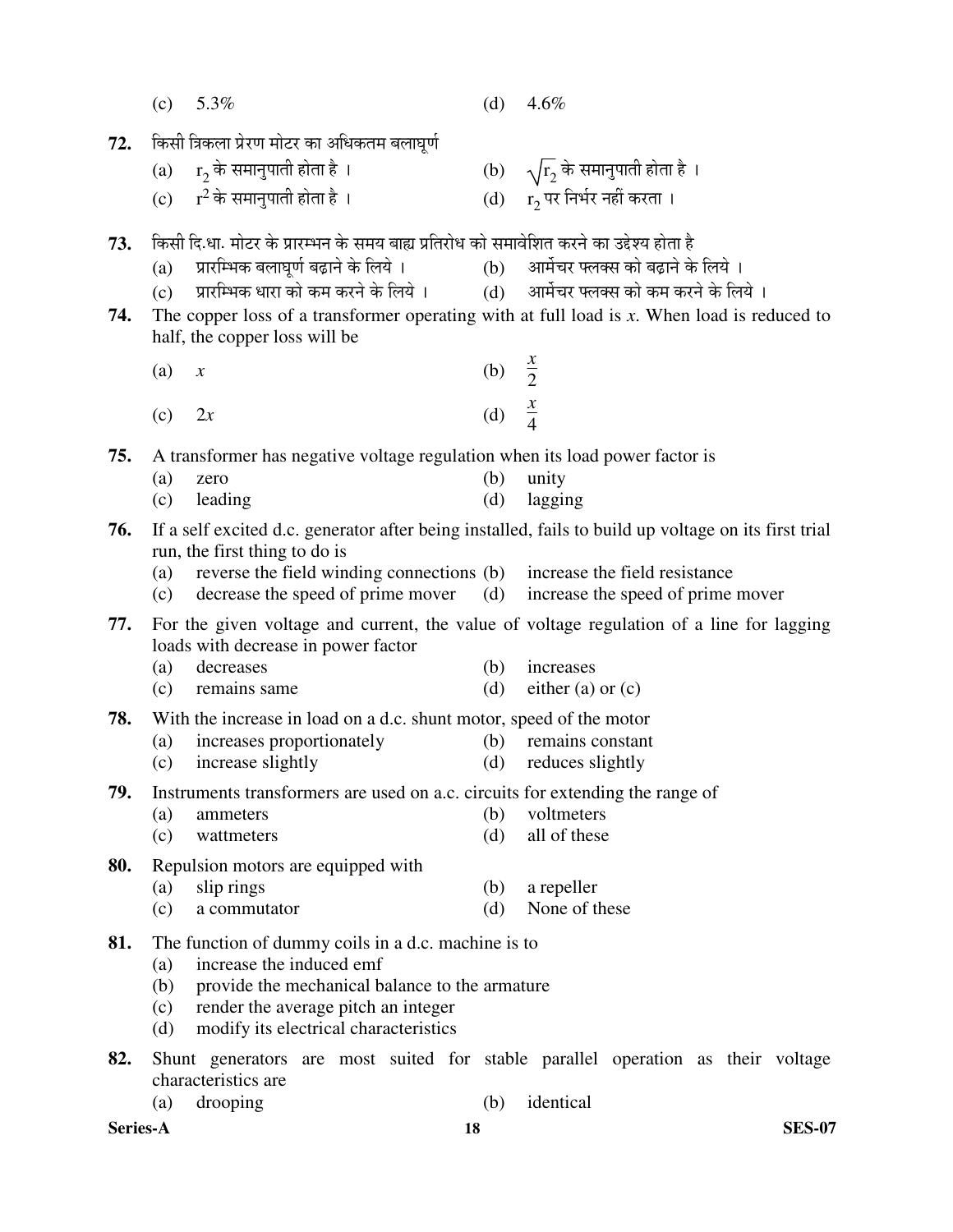|     | (c)        | linear                                                                                                   | (d)               | rising                                                                                                          |
|-----|------------|----------------------------------------------------------------------------------------------------------|-------------------|-----------------------------------------------------------------------------------------------------------------|
| 83. |            |                                                                                                          |                   | The voltage applied to the H.V. side of a transformer during S.C. test is 2% of the rated                       |
|     |            | voltage. The core loss as the fraction of its rated core loss is                                         |                   |                                                                                                                 |
|     | (a)        | $4\%$                                                                                                    | (b)               | 0.4%                                                                                                            |
|     | (c)        | 0.25%                                                                                                    | (d)               | 0.04%                                                                                                           |
| 84. |            |                                                                                                          |                   | A 6-pole, 50Hz, 3-φ induction motor is running at 950 r.p.m. and has Cu loss of 5kW. The                        |
|     |            | rotor input is                                                                                           |                   |                                                                                                                 |
|     | (a)<br>(c) | $10 \text{ kW}$<br>100 kW                                                                                | (b)<br>(d)        | 95 kW<br>9.5 kW                                                                                                 |
| 74. |            | किसी परिणामित्र में पूर्ण भार पर ताम्र हानि $x$ है । यदि भार को घटाकर आधा कर दिया जाय तो ताम्र हानि होगी |                   |                                                                                                                 |
|     |            |                                                                                                          |                   |                                                                                                                 |
|     | (a)        | $\boldsymbol{\mathcal{X}}$                                                                               | (b) $\frac{x}{2}$ |                                                                                                                 |
|     |            |                                                                                                          |                   | $rac{x}{4}$                                                                                                     |
|     | (c)        | 2x                                                                                                       | (d)               |                                                                                                                 |
| 75. |            | किसी परिणामित्र का वोल्टता नियमन ऋणात्मक होता है जब इसके भार का शक्ति गुणक है                            |                   |                                                                                                                 |
|     | (a)        | शून्य                                                                                                    | (b)               | इकाई                                                                                                            |
|     | (c)        | अग्रगामी                                                                                                 | (d)               | पश्चगामी                                                                                                        |
|     |            |                                                                                                          |                   | एक स्वउत्तेजित दि.धा. जनित्र स्थापना के बाद प्रथम प्रयास में वोल्टता पैदा करने में विफल हो जाता है तो सर्वप्रथम |
| 76. |            | करना होता है                                                                                             |                   |                                                                                                                 |
|     | (a)        | क्षेत्र कुण्डलन संयोजन को उलटा लगाना । (b) क्षेत्र प्रतिरोध को बढ़ाना ।                                  |                   |                                                                                                                 |
|     | (c)        | मूल गति उत्पादक की गति कम करना ।           (d)     मूल गति उत्पादक की गति बढ़ाना ।                       |                   |                                                                                                                 |
|     |            |                                                                                                          |                   |                                                                                                                 |
| 77. |            |                                                                                                          |                   | दिये गये वोल्टता और धारा के लिये पश्चगामी भारों के लिये शक्ति गुणक घटने के साथ लाइन की वोल्टता नियमन            |
|     | का मान     |                                                                                                          |                   |                                                                                                                 |
|     |            | $(a)$ घटता है ।                                                                                          | (b)               | बढ़ता है ।                                                                                                      |
|     |            | (c) वही रहता है।                                                                                         | (d)               | $(a)$ या $(c)$                                                                                                  |
| 78. |            | भार बढ़ाने के साथ दि.धा. शण्ट मोटर की चाल                                                                |                   |                                                                                                                 |
|     | (a)        | उसी अनुपात में बढ़ती है ।                                                                                | (b)               | स्थिर रहती है ।                                                                                                 |
|     |            | $(c)$ अांशिक बढ़ती है ।                                                                                  |                   | (d) आंशिक घटती है ।                                                                                             |
| 79. |            | उपकरण परिणामित्रों का प्रयोग प्र.धा. परिपथों पर परास बढ़ाने के लिये किया जाता है                         |                   |                                                                                                                 |
|     | (a)        | एमीटर की                                                                                                 | (b)               | वोल्टमीटर की                                                                                                    |
|     | (c)        | शक्तिमापी की                                                                                             | (d)               | इनमें से सभी                                                                                                    |
|     |            |                                                                                                          |                   |                                                                                                                 |
| 80. |            | प्रतिकर्षण मोटरों में लगा होता है<br>स्लिप रिंग                                                          |                   | एक रिपेलर                                                                                                       |
|     | (a)        | एक कम्यूटेटर                                                                                             | (b)<br>(d)        | इनमें से कोई नहीं                                                                                               |
|     | (c)        |                                                                                                          |                   |                                                                                                                 |
| 81. |            | दि.धा. मशीन में मूक कुण्डलनों का कार्य होता है                                                           |                   |                                                                                                                 |
|     | (a)        | प्रेरित वि.वा.ब. को बढ़ाना ।                                                                             | (b)               | आर्मेचर को यांत्रिक संतुलन प्रदान करना ।                                                                        |
|     | (c)        | औसत पिच को पूर्णांक बनाना ।                                                                              | (d)               | इसके वैद्युत अभिलक्षणों को सुधारना ।                                                                            |
| 82. |            |                                                                                                          |                   | स्थिर समानान्तर प्रचालन के लिये शण्ट जनित्र अत्यधिक उपयुक्त होते हैं क्योंकि इनकी वोल्टता अभिलक्षण होते हैं     |
|     | (a)        | डूपिंग                                                                                                   | (b)               | सर्वसम                                                                                                          |

**SES-07 19 Series-A**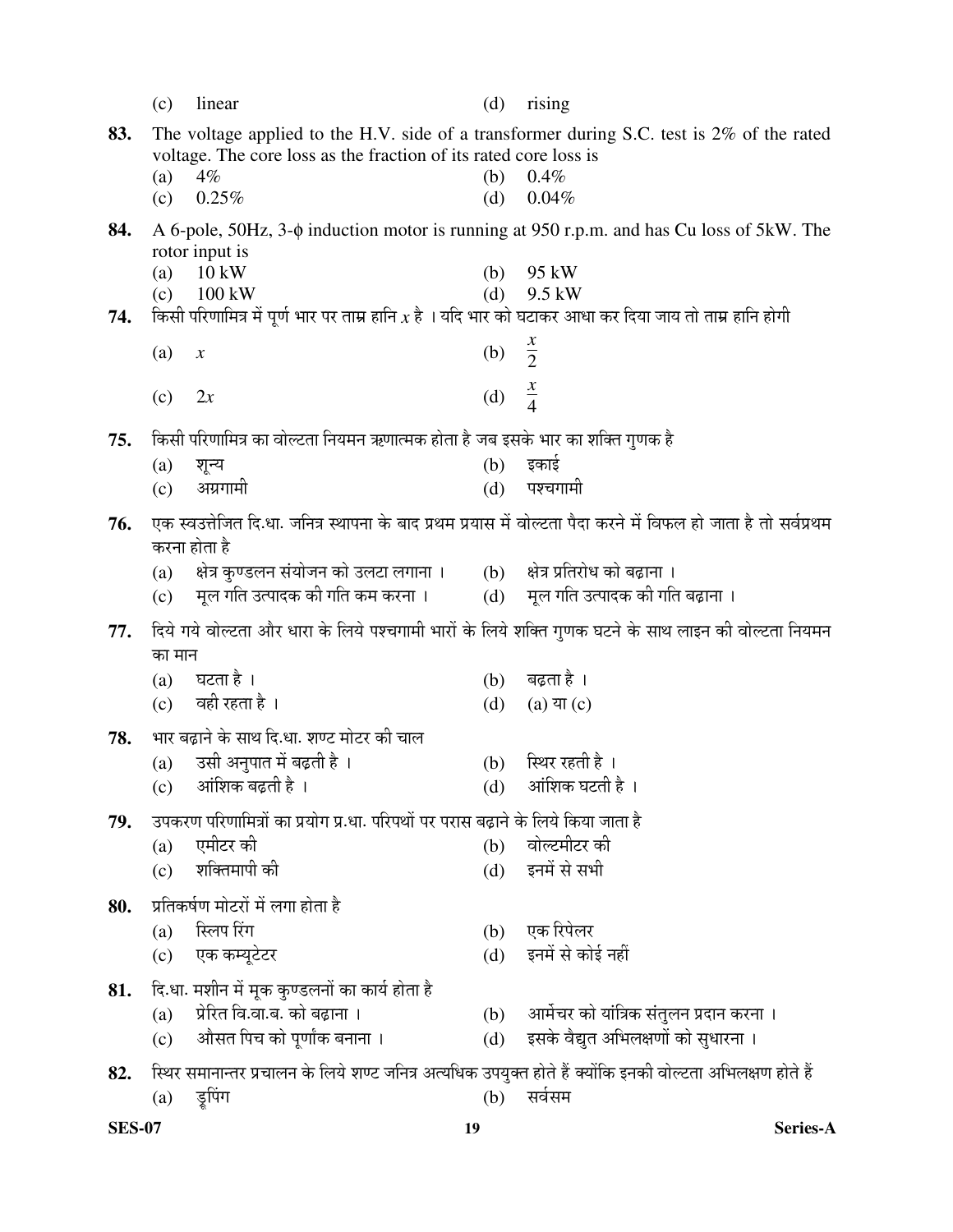|          | (c)        | रेखीय                                                                                | (d)        | बढ़ते हुए                                                                                                |
|----------|------------|--------------------------------------------------------------------------------------|------------|----------------------------------------------------------------------------------------------------------|
| 83.      |            | होता है । इसके निर्धारित क्रोड हानि के अंश के रूप में क्रोड हानि होती है             |            | लघुपथित परीक्षण के लिये किसी परिणामित्र को उच्च-वोल्टता की तरफ निर्धारित वोल्टता का 2% वोल्टता प्रयुक्त  |
|          | (a)        | $4\%$                                                                                | (b)        | 0.4%                                                                                                     |
|          | (c)        | 0.25%                                                                                | (d)        | 0.04%                                                                                                    |
| 84.      |            | का निवेश है                                                                          |            | एक 6-ध्रुव, 50 हर्ट्ज (Hz) त्रिकला प्रेरण मोटर 950 r.p.m. पर चल रही है तथा इसकी ताम्र हानि 5kW है । रोटर |
|          | (a)<br>(c) | $10 \text{ kW}$<br>$100 \text{ kW}$                                                  | (b)<br>(d) | 95 kW<br>9.5 kW                                                                                          |
| 85.      |            | $6\%$ slip would be                                                                  |            | The maximum torque of an induction motor is 200 kg-m at a slip of $12\%$ . The torque at                 |
|          | (a)        | $100 \text{ kg-m}$                                                                   | (b)        | $160 \text{ kg-m}$                                                                                       |
|          | (c)        | $50$ kg-m                                                                            | (d)        | $40$ kg-m                                                                                                |
| 86.      |            | If a d.c. series motor is operated on a.c. supply, it will show                      |            |                                                                                                          |
|          | (a)        | poor efficiency                                                                      | (b)        | poor p.f.                                                                                                |
|          | (c)        | spark excessively                                                                    | (d)        | all of the above                                                                                         |
| 87.      |            | No load test on a transformer is carried out to determine the<br>Cu loss             |            |                                                                                                          |
|          | (a)<br>(b) | magnetising current only                                                             |            |                                                                                                          |
|          | (c)        | magnetising current and no load losses                                               |            |                                                                                                          |
|          | (d)        | efficiency of the transformer                                                        |            |                                                                                                          |
| 88.      |            |                                                                                      |            | The maximum flux in a transformer is $\phi_m$ when primary voltage is V and the frequency is             |
|          |            | f. If the primary voltage is $2 \text{ V}$ and frequency is $f/2$ , the flux will be |            |                                                                                                          |
|          | (a)        | $4 \phi_m$                                                                           | (b)        | $0.25 \phi_{\rm m}$                                                                                      |
|          | (c)        | $\phi_{\rm m}$                                                                       | (d)        | $0.5 \phi_{\rm m}$                                                                                       |
| 89.      |            | the time of commutation will be                                                      |            | A commutator with a diameter of 50 cm rotates at 1000 r.p.m. If brush width is 1.5 cm,                   |
|          | (a)        | $0.168$ m sec                                                                        | (b)        | $0.374$ m sec                                                                                            |
|          | (c)        | $0.481$ m sec                                                                        |            | (d) $0.573 \text{ m} \text{ sec}$                                                                        |
| 90.      |            |                                                                                      |            | A salient pole synchronous motor is running at no load. Its field current is switched off,               |
|          | (a)        | the motor will<br>come to stop.                                                      |            |                                                                                                          |
|          | (b)        | continue to run at synch. speed.                                                     |            |                                                                                                          |
|          | (c)        | continue to run at a speed slightly less than synch. speed.                          |            |                                                                                                          |
|          | (d)        | continue to run at a speed slightly more than the synch. speed.                      |            |                                                                                                          |
| 91.      |            | The d.c. series motor should always be started with load because                     |            |                                                                                                          |
|          | (a)<br>(b) | it will fail to start<br>it will not develop high starting torque                    |            |                                                                                                          |
|          | (c)        | at no load, it will rotate at dangerously high speed                                 |            |                                                                                                          |
|          | (d)        | All are true                                                                         |            |                                                                                                          |
| 92.      |            | The motor generally used in a mixer grinder is                                       |            |                                                                                                          |
|          | (a)<br>(c) | d.c. motor<br>synchronous motor                                                      | (b)<br>(d) | induction motor<br>universal motor                                                                       |
| Series-A |            |                                                                                      | 20         | <b>SES-07</b>                                                                                            |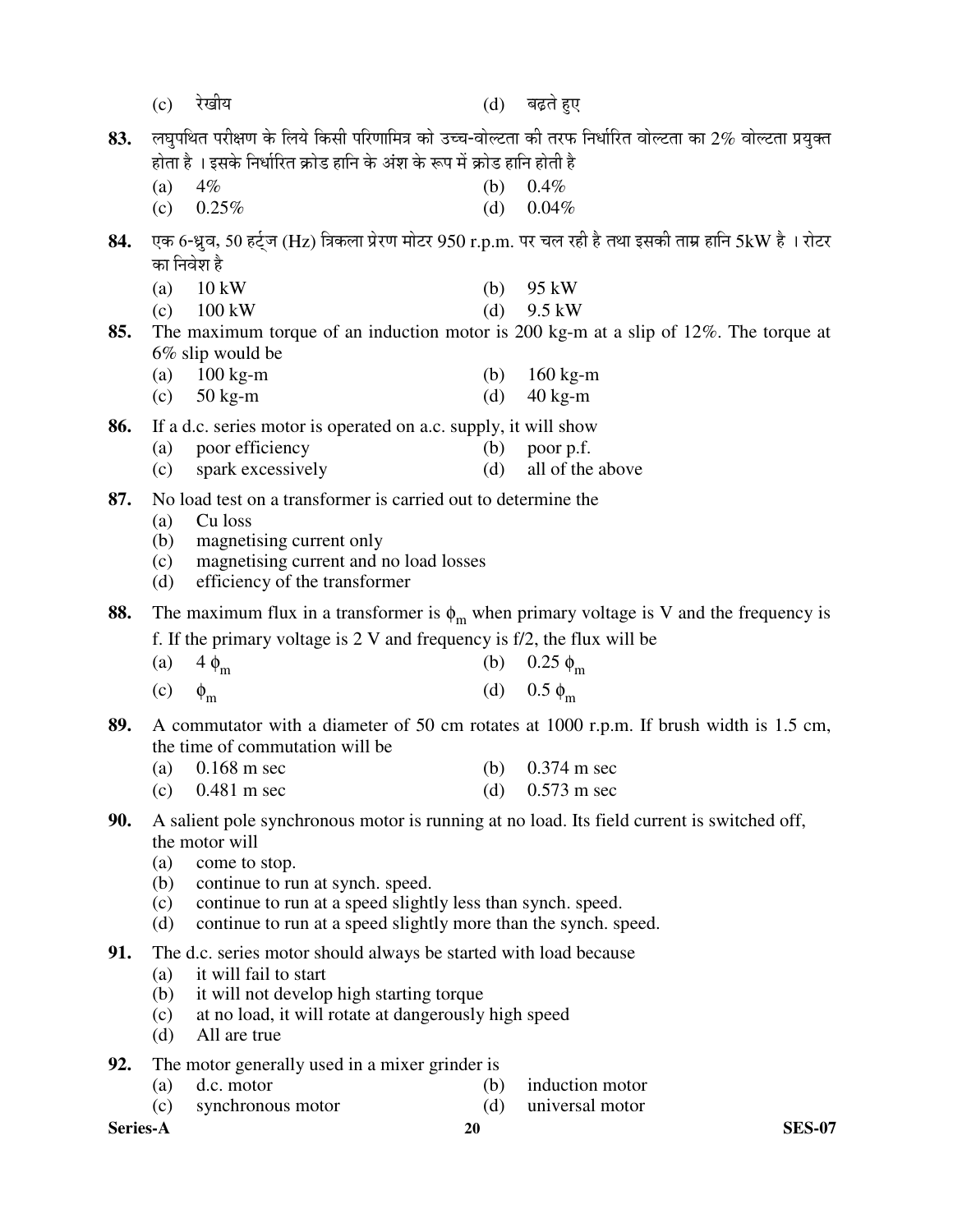| 93. |                   | full load speed of the motor is                                                                        |            | A d.c. shunt motor runs at no load speed of 1140 r.p.m. At full load armature reaction<br>weakens the main flux by 5%. Whereas the armature circuit voltage drops by 10%. The |
|-----|-------------------|--------------------------------------------------------------------------------------------------------|------------|-------------------------------------------------------------------------------------------------------------------------------------------------------------------------------|
|     | (a)<br>(c)        | 1200 r.p.m.<br>$1040$ r.p.m.                                                                           | (b)<br>(d) | 1080 r.p.m.<br>1000 r.p.m.                                                                                                                                                    |
| 94. |                   | machines, the synchronous speed will be                                                                |            | A pair of synchronous machines on the same shaft may be used to generate power at<br>60 Hz from given source of power at 50 Hz. Using minimum number of poles for both the    |
|     | (a)               | 500 r.p.m.                                                                                             | (b)        | 600 r.p.m.                                                                                                                                                                    |
|     |                   | (c) $1000$ r.p.m.                                                                                      |            | (d) $1200$ r.p.m.                                                                                                                                                             |
| 85. |                   | किसी प्रेरण मोटर का 12% सर्पण पर अधिकतम बलाघूर्ण 200 kg-m है । 6% सर्पण पर बलाघूर्ण होगा               |            |                                                                                                                                                                               |
|     | (a)               | $100 \text{ kg-m}$                                                                                     | (d)        | (b) $160 \text{ kg-m}$<br>$40$ kg-m                                                                                                                                           |
|     | (c)               | $50$ kg-m                                                                                              |            |                                                                                                                                                                               |
| 86. |                   | किसी दि.धा. श्रेणी मोटर को प्र.धा. से आपूर्ति कर प्रचालित किया जाता है यह दर्शायेगा                    |            |                                                                                                                                                                               |
|     | (a)               | खराब दक्षता                                                                                            | (b)        | खराब शक्तिगुणक                                                                                                                                                                |
|     | (c)               | अत्यधिक चिंगारी                                                                                        |            | (d) उपरोक्त सभी                                                                                                                                                               |
| 87. |                   | किसी परिणामित्र पर भारहीन परीक्षण __________ प्राप्त करने के लिये किया जाता है                         |            |                                                                                                                                                                               |
|     | (a)               | ताम्र हानि                                                                                             |            | (b) केवल चुम्बकीय धारा                                                                                                                                                        |
|     |                   | (c) व्यम्बकीय धारा एवं अभार हानियाँ                                                                    |            | (d) परिणामित्र की दक्षता                                                                                                                                                      |
|     |                   |                                                                                                        |            |                                                                                                                                                                               |
| 88. |                   | $2$ V तथा आवृत्ति f/2 हो तो फ्लक्स होगा                                                                |            | किसी परिणामित्र के प्राथमिक वोल्टता V और आवृत्ति f के लिये अधिकतम फ्लक्स $\phi_m$ है । यदि प्राथमिक वोल्टता                                                                   |
|     |                   |                                                                                                        |            |                                                                                                                                                                               |
|     | $\left( a\right)$ | $4 \phi_{\rm m}$                                                                                       |            | (b) $0.25 \phi_m$                                                                                                                                                             |
|     | (c)               | $\phi_{\rm m}$                                                                                         |            | (d) $0.5 \phi_m$                                                                                                                                                              |
| 89. |                   | का समय होगा                                                                                            |            | एक 50 से.मी. व्यास का कम्यूटेटर 1000 r.p.m. पर घूम रहा है । यदि ब्रुश की चौड़ाई 1.5 से.मी. है, तो कम्यूटेशन                                                                   |
|     | (a)               | $0.168$ m sec                                                                                          |            | (b) $0.374 \text{ m} \text{ sec}$                                                                                                                                             |
|     |                   | (c) $0.481 \text{ m} \text{ sec}$                                                                      |            | (d) $0.573 \text{ m} \text{ sec}$                                                                                                                                             |
| 90. |                   | एक उभरे ध्रुव तुल्यकाली मोटर शून्य भार पर चल रही है । इसके क्षेत्र धारा को बन्द कर दिया जाता है । मोटर |            |                                                                                                                                                                               |
|     | (a)               | रुक जायेगी ।                                                                                           |            |                                                                                                                                                                               |
|     | (b)               | तुल्यकाली गति से चलती रहेगी ।                                                                          |            |                                                                                                                                                                               |
|     |                   | (c) तुल्यकाली गति से थोड़ी कम गति पर चलती रहेगी ।                                                      |            |                                                                                                                                                                               |
|     | (d)               | तुल्यकाली गति से थोड़ी अधिक गति पर चलती रहेगी ।                                                        |            |                                                                                                                                                                               |
| 91. |                   | किसी दि.धा. श्रेणी मोटर को भार के साथ ही प्रारम्भ किया जाना चाहिए क्योंकि                              |            |                                                                                                                                                                               |
|     | (a)               | यह चलना प्रारम्भ नहीं करेगी ।                                                                          |            | (b) यह उच्च प्रारम्भन बलाघूर्ण नहीं पैदा करेगी ।                                                                                                                              |
|     | (c)               | अभार पर यह खतरनाक उच्च गति से घूमेगी । (d) सभी सत्य हैं ।                                              |            |                                                                                                                                                                               |
| 92. |                   | मिक्सर-ग्राइन्डर में सामान्यतया उपयोग होने वाली मोटर होती है                                           |            |                                                                                                                                                                               |
|     | (a)               | दि.धा. मोटर                                                                                            | (b)        | प्रेरण मोटर                                                                                                                                                                   |
|     |                   |                                                                                                        |            |                                                                                                                                                                               |

**SES-07 21 Series-A**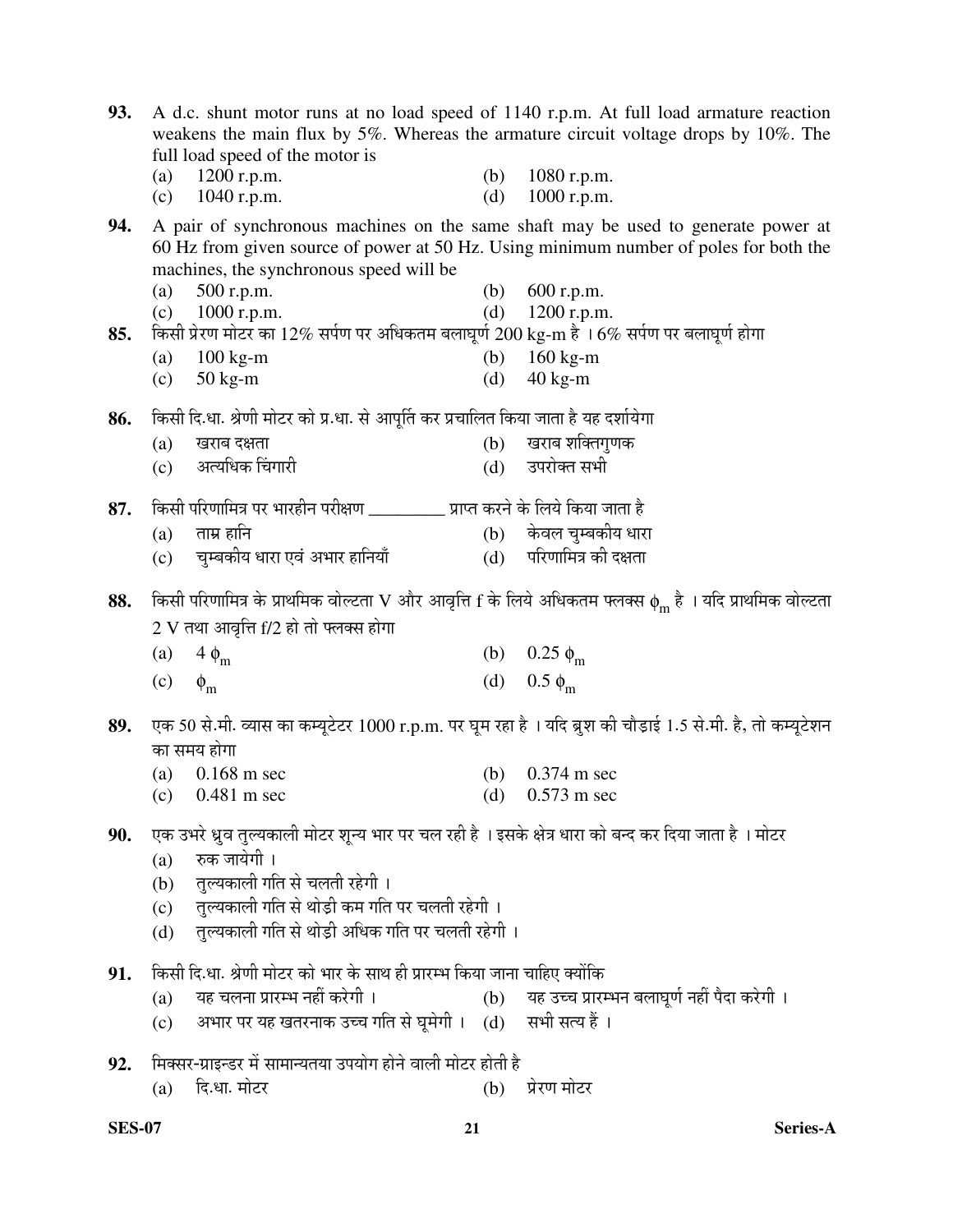- (c) तुल्यकाली मोटर (d) युनिवर्सल मोटर
	-
- $93.$  एक. दि.धा. मोटर अभार पर  $1140$  r.p.m. गति से चल रही है । पूर्ण भार पर आर्मेचर प्रतिक्रिया के कारण मुख्य फ्लक्स 5% कम हो जाता है जबकि आर्मेचर परिपथ वोल्टता ह्रास  $10\%$  है । मोटर की पूर्णभार चाल है :
	- (a) 1200 r.p.m. (b) 1080 r.p.m.
	- (c)  $1040$  r.p.m. (d)  $1000$  r.p.m.
- $94.$  एक ही शाफ्ट पर युग्मित दो तुल्यकाली मशीनों का प्रयोग 50 Hz शक्ति श्रोत से 60 Hz आवृत्ति पर शक्ति उत्पन्न करने के लिये किया जा सकता है । यदि दोनों मशीन न्यूनतम ध्रूव संख्या का प्रयोग कर रही हैं तो तुल्यकाली चाल होगी
	- (a) 500 r.p.m. (b) 600 r.p.m.
	- (c) 1000 r.p.m. (d) 1200 r.p.m.
- **95.** The rotor frequency for a 3-phase 6-pole, 1000 r.p.m. induction motor with a slip of 0.04 is
	- (a)  $2 \text{ Hz}$  (b)  $4 \text{ Hz}$
	- (c)  $6 \text{ Hz}$  (d)  $8 \text{ Hz}$
- **96.** The eddy current loss in an a.c. motor is 100 watts at 50 Hz. Its eddy current loss at 100 Hz frequency will be
	- (a) 50 Watts (b) 200 Watts (c)  $400 \text{ Watts}$  (d)  $25 \text{ Watts}$
- **97.** A single phase transformer is designed to operate from 50 Hz, 1100 V supply and to have an output voltage of 240 V at no load. The core has mean area of 30  $\text{cm}^2$  and the flux density has not to exceed 1.3T. The number of secondary turns will be
- (a) 1270 (b) 1017
- (c) 768 (d) 277
- **98.** A current transformer must at all times have
	- (a) a secondary load (b) short circuited secondary
	- (c) either (a) or (b)  $(d)$  none of these
- **99.** Retardation test on d.c. shunt motors is performed for
	- (a) frictional losses (b) stray losses
	- (c) copper losses (d) iron loss
- **100.** If  $P_g$  is the air gap power and s be the slip of an induction motor, then the rotor copper loss and mechanical power developed are respectively
- (a)  $(1 s)P_g$  and  $sP_g$ (b)  $P_g (1-s)$  and  $P_g/s$  (c)  $P_g$  $\frac{2}{s}$  and P<sub>g</sub> (1 – s) (d)  $sP_g$  and (1 – s)  $P_g$
- **101.** An amplidyne is actually

| $(a)$ a d.c. amplifier | $(b)$ an a.c. amplifier |
|------------------------|-------------------------|
| (c) an induction motor | (d) a schrage motor     |

**102.** Two d.c. series motors connected in series are driving a mechanical load. If the motors are connected in parallel to drive the same load, the speed becomes

**Series-A 22 SES-07**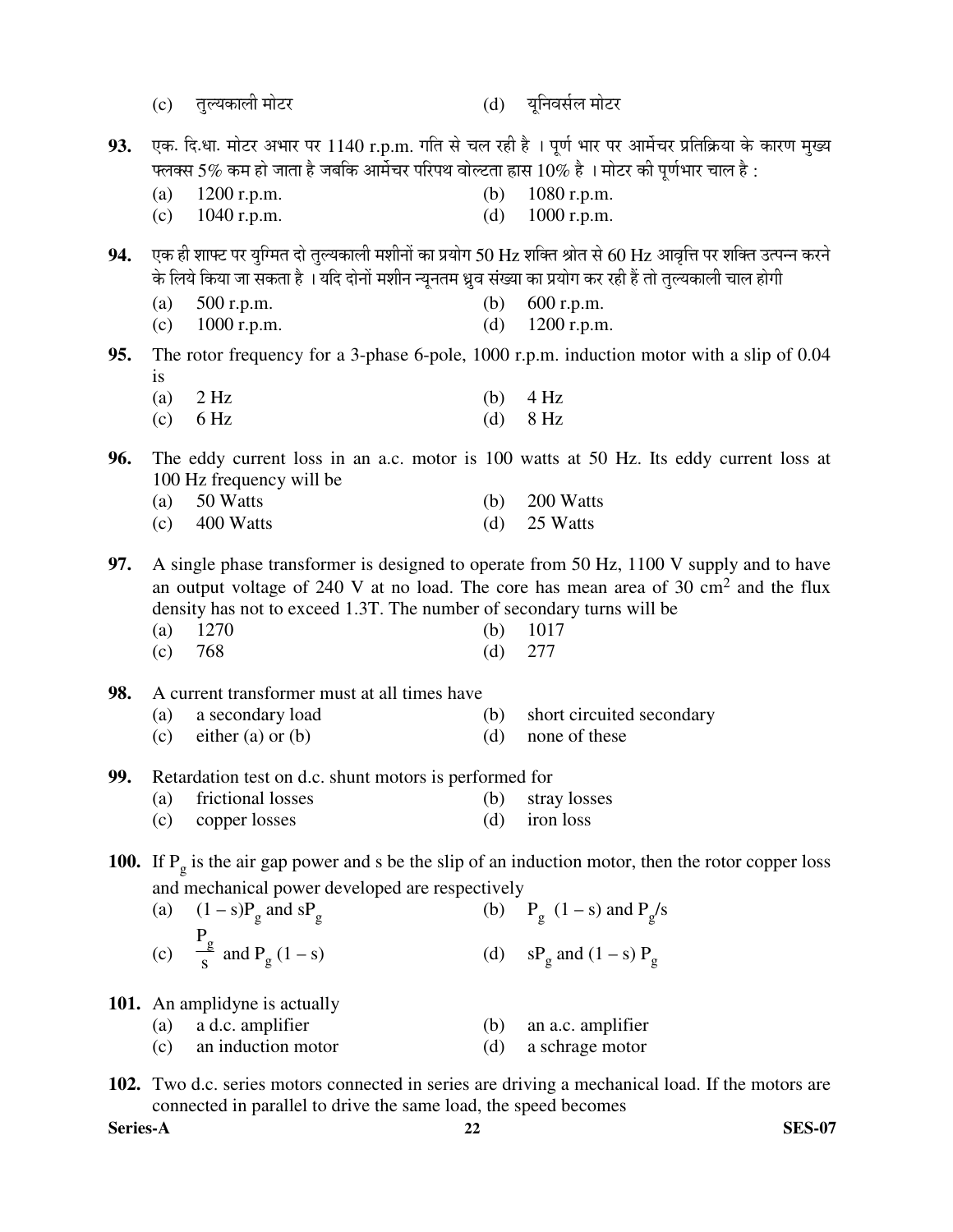|     | (a)<br>(c)  | slightly less than double<br>slightly more than double                                                | (b)<br>(d) | slightly less than half<br>slightly more than half                                                                                                                                        |
|-----|-------------|-------------------------------------------------------------------------------------------------------|------------|-------------------------------------------------------------------------------------------------------------------------------------------------------------------------------------------|
|     |             | the rotor current is                                                                                  |            | 103. An 8 pole wound rotor induction motor operating on 60 Hz supply is driven at 1800 r.p.m.<br>by a prime mover in the opposite direction of revolving magnetic field. The frequency of |
|     | (a)<br>(c)  | 30 Hz<br>120 Hz                                                                                       | (b)<br>(d) | 60 Hz<br>180 Hz                                                                                                                                                                           |
|     |             | 104. The active power of a synchronous generator can be varied mainly by                              |            |                                                                                                                                                                                           |
|     | (a)<br>(c)  | changing field excitation<br>both $(a)$ and $(b)$                                                     | (b)<br>(d) | changing of prime mover speed<br>none of the above                                                                                                                                        |
| 95. |             | किसी त्रिकला 6-ध्रुव, 1000 r.p.m. वाले प्रेरण मोटर के लिये 0.04 सर्पण के साथ रोटर आवृत्ति है<br>2 Hz  |            | 4 Hz                                                                                                                                                                                      |
|     | (a)<br>(c)  | 6 Hz                                                                                                  | (b)<br>(d) | 8 Hz                                                                                                                                                                                      |
| 96. |             | किसी प्र.धा. मोटर में भँवर धारा हानि 50 Hz पर 100 वाट है । 100 Hz आवृत्ति पर इसकी भँवर धारा हानि होगी |            |                                                                                                                                                                                           |
|     | (a)         | 50 Watts                                                                                              | (b)        | 200 Watts                                                                                                                                                                                 |
|     | (c)         | 400 Watts                                                                                             | (d)        | 25 Watts                                                                                                                                                                                  |
| 97. |             |                                                                                                       |            | किसी एकल कला 50 Hz परिणामित्र को 1100 V आपूर्ति वोल्टता के लिये अभार पर 240 V निर्गत वोल्टता हेतु                                                                                         |
|     |             | कुण्डलन के फेरों की संख्या होगी                                                                       |            | डिज़ाइन किया गया है । क्रोड का औसत क्षेत्र 30 $\rm cm^2$ है और फ्लक्स घनत्व 1.3T से अधिक नहीं हो तो द्वितीयक                                                                              |
|     | (a)         | 1270                                                                                                  | (b)        | 1017                                                                                                                                                                                      |
|     | (c)         | 768                                                                                                   | (d)        | 277                                                                                                                                                                                       |
| 98. |             | धारा परिणामित्र को हमेशा प्रयोग करना चाहिए                                                            |            |                                                                                                                                                                                           |
|     | (a)<br>(c)  | द्वितीयक भार के साथ<br>(a) या $(b)$                                                                   | (b)<br>(d) | लघुपथित द्वितीयक के साथ<br>इनमें से कोई नहीं                                                                                                                                              |
|     |             |                                                                                                       |            |                                                                                                                                                                                           |
| 99. |             | दि.धा. मोटरों पर मंदन परीक्षण किया जाता है<br>(a) घर्षण हानियों के लिये ।                             |            | (b) अवांछित हानियों के लिये ।                                                                                                                                                             |
|     | (c)         | ताम्र हानियों के लिये ।                                                                               | (d)        | लौह हानियों के लिये ।                                                                                                                                                                     |
|     |             |                                                                                                       |            | 100. किसी प्रेरण मोटर का वायु अन्तराल शक्ति P है तथा सर्पण s है तो रोटर की ताम्र हानि और उत्पन्न यांत्रिक शक्ति                                                                           |
|     | क्रमशः होगी |                                                                                                       |            |                                                                                                                                                                                           |
|     |             | (a) $(1 - s)P_g$ एवं $sP_g$                                                                           |            | (b) $P_g (1-s)$ एवं $P_g/s$                                                                                                                                                               |
|     |             | (c) $\frac{P_g}{s}$ एवं $P_g(1-s)$                                                                    |            | (d) $sP_g \overrightarrow{vq} (1-s) P_g$                                                                                                                                                  |
|     |             | 101. एम्प्लीडाइन वास्तव में होता है एक                                                                |            |                                                                                                                                                                                           |
|     | (a)         | दि.धा. प्रवर्धक                                                                                       | (b)        | प्र.धा. प्रवर्धक                                                                                                                                                                          |
|     | (c)         | प्रेरण मोटर                                                                                           | (d)        | श्रागे मोटर                                                                                                                                                                               |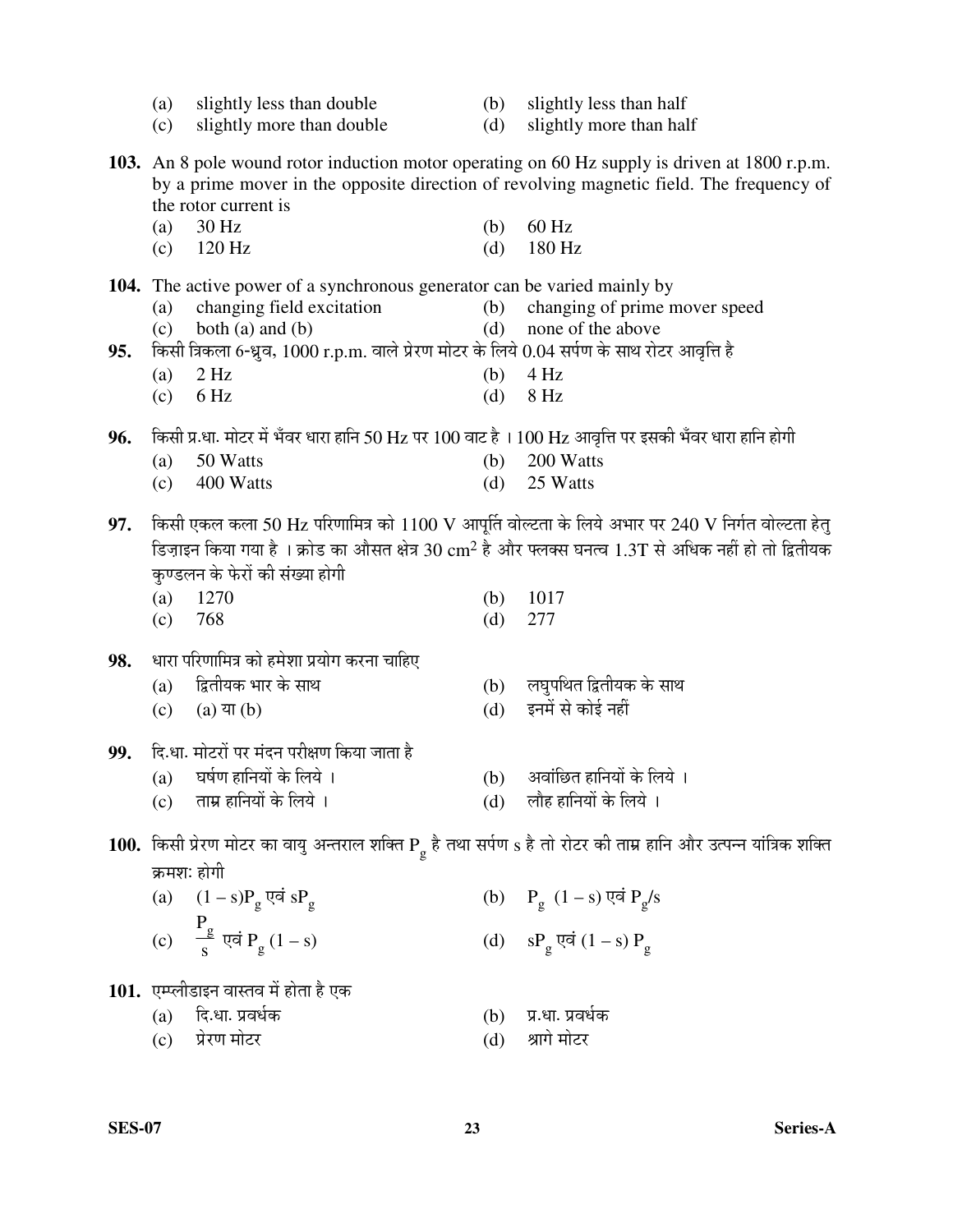| 102. श्रेणी में संयोजित दो दि.धा श्रेणी मोटर किसी यांत्रिक भार का परिचालन कर रही हैं । यदि मोटरों को समानान्तर में |                                                                                                   |     |                                                                                                                     |  |  |  |  |
|--------------------------------------------------------------------------------------------------------------------|---------------------------------------------------------------------------------------------------|-----|---------------------------------------------------------------------------------------------------------------------|--|--|--|--|
|                                                                                                                    | संयोजित कर उसी भार का परिचालन करना हो तो चाल होती है                                              |     |                                                                                                                     |  |  |  |  |
|                                                                                                                    | (a) दो गुने से कुछ कम ।                                                                           |     | (b) आधे से कुछ कम ।                                                                                                 |  |  |  |  |
|                                                                                                                    | (c) दो गुने से कुछ अधिक ।                                                                         |     | (d) आधे से कुछ अधिक ।                                                                                               |  |  |  |  |
|                                                                                                                    |                                                                                                   |     | 103. एक 8-ध्रुव वाउण्ड रोटर प्रेरण मोटर, जो 60 Hz की सप्लाई से प्रचालित है, को एक मुख्य गति उत्पादक द्वारा घूर्णन   |  |  |  |  |
|                                                                                                                    | चुम्बकीय क्षेत्र के विपरीत दिशा में 1800 r.p.m से परिचालित किया जाता है । रोटर धारा की आवृत्ति है |     |                                                                                                                     |  |  |  |  |
| (a)                                                                                                                | 30 Hz                                                                                             | (b) | 60 Hz                                                                                                               |  |  |  |  |
|                                                                                                                    | $(c)$ 120 Hz                                                                                      |     | (d) $180 \text{ Hz}$                                                                                                |  |  |  |  |
|                                                                                                                    | 104. किसी तुल्यकाली जनित्र का क्रियाशील शक्ति को परिवर्तित किया जा सकता है मुख्यत:                |     |                                                                                                                     |  |  |  |  |
|                                                                                                                    | (a) क्षेत्र उत्तेजन को बदलकर                                                                      |     | (b) मुख्य चाल उत्पादक की गति को बदलकर                                                                               |  |  |  |  |
|                                                                                                                    | (c) $(a)$ तथा (b) दोनों से ।                                                                      |     | (d) उपरोक्त में से कोई नहीं                                                                                         |  |  |  |  |
|                                                                                                                    |                                                                                                   |     | 105. The sensitivity of a closed loop system to gain changes and load disturbances depends                          |  |  |  |  |
| upon                                                                                                               |                                                                                                   |     |                                                                                                                     |  |  |  |  |
| (a)                                                                                                                | forward gain                                                                                      |     | (b) loop gain                                                                                                       |  |  |  |  |
| (c)                                                                                                                | frequency                                                                                         | (d) | all the above                                                                                                       |  |  |  |  |
|                                                                                                                    | 106. Transfer function of a zero order hold will be                                               |     |                                                                                                                     |  |  |  |  |
|                                                                                                                    | (a) $1 - e^{Ts}$                                                                                  |     |                                                                                                                     |  |  |  |  |
|                                                                                                                    | (c) $\frac{1-e^{-Ts}}{s}$                                                                         |     | (b) $1 + e^{-Ts}$<br>(d) $\frac{1 - e^{Ts}}{s}$                                                                     |  |  |  |  |
|                                                                                                                    |                                                                                                   |     |                                                                                                                     |  |  |  |  |
|                                                                                                                    | 107. By increasing the gain 'k' of a system, steady state error of the system                     |     |                                                                                                                     |  |  |  |  |
| (a)                                                                                                                | increases                                                                                         | (b) | decreases                                                                                                           |  |  |  |  |
| (c)                                                                                                                | remains unaffected                                                                                | (d) | nothing can be said                                                                                                 |  |  |  |  |
|                                                                                                                    |                                                                                                   |     | <b>108.</b> The unit impulse response of a system starting from rest is given by $C(t) = 1 - e^{-2t}$ ; $t \ge 0$ . |  |  |  |  |
|                                                                                                                    | The transfer function of the system is                                                            |     |                                                                                                                     |  |  |  |  |
| $\mathcal{L}$ . $\mathcal{N}$                                                                                      | $\overline{2}$<br>(1)                                                                             |     | 1                                                                                                                   |  |  |  |  |

| $\left( a\right)$ | $\sqrt{s(s+2)}$    |     | (b) $\frac{1}{(s+2)}$ |
|-------------------|--------------------|-----|-----------------------|
| (c)               | $\overline{(s+2)}$ | (d) | $\overline{(1+2s)}$   |

**109.** The characteristic equation of a system is given by  $3s^4 + 10s^3 + 5s^2 + 2 = 0$ . The system is

- (a) stable
- (b) unstable
- (c) incomplete data is given
- (d) stability cannot be tested by characteristic equation
- **110.** Considering the unity feedback system shown below, the settling time for the system for 2% tolerance band will be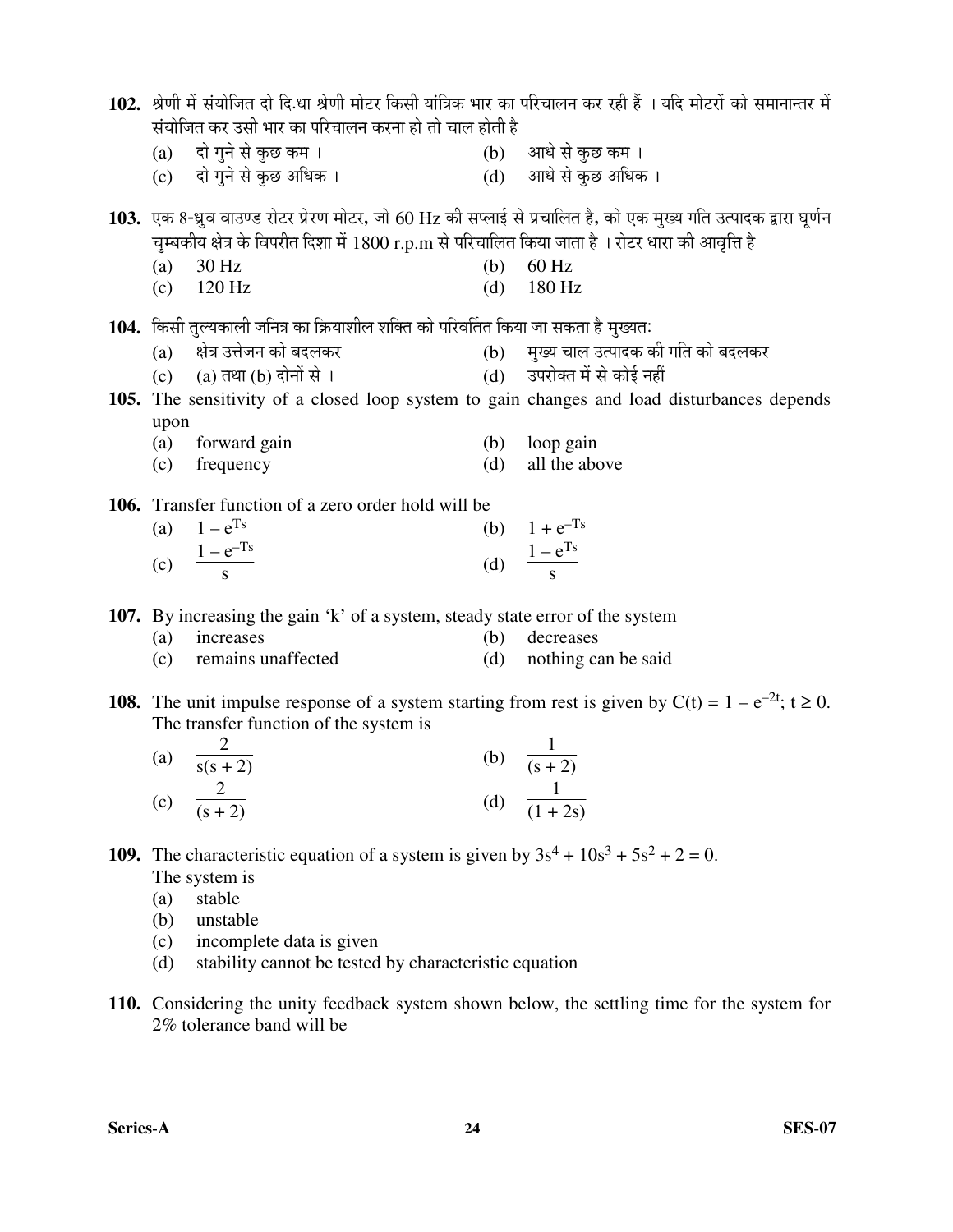

**111.** The state model of a system is represented as

፡<br>፡  $\dot{x} =$  $\begin{bmatrix} 0 & 1 \\ -2 & -3 \end{bmatrix}$  $\begin{bmatrix} 0 & 1 \\ -2 & -3 \end{bmatrix} X + \begin{bmatrix} 1 & 0 \\ 0 & 0 \end{bmatrix}$  $\begin{bmatrix} 0 \ 1 \end{bmatrix}$  $\begin{bmatrix} 1 \end{bmatrix}$  u and output y =  $\begin{bmatrix} 1 & 0 \end{bmatrix} X$ . Its transfer function will be (a) 1  $\frac{1}{s^2 + 2s + 3}$  (b) 2  $s^2 + s + 2$  (c) 3  $\frac{1}{s^2 + 2s + 3}$  (d) 1  $s^2 + 3s + 2$ 

105. किसी बन्द परिपथ तन्त्र में लब्धि परिवर्तन और भार विक्षोभों के साथ सुग्राहिता निर्भर करती है

| (a) अग्र लब्धि पर | (b) लूप लब्धि पर |
|-------------------|------------------|
| (c) आवृत्ति पर    | (d) उपरोक्त सभी  |

106. किसी शून्य कोटि धरण (hold) का अन्तरण फलन होगा

| (a) $1 - e^{Ts}$          | (b) $1 + e^{-Ts}$        |
|---------------------------|--------------------------|
| (c) $\frac{1-e^{-Ts}}{s}$ | (d) $\frac{1-e^{Ts}}{s}$ |
|                           |                          |

107. किसी तन्त्र की लब्धि 'k' बढ़ाने पर तंत्र की स्थाई अवस्था त्रुटि

- (a) बढ़ती है ।<br>(c) अप्रभावित रहती है । (d) कुछ नहीं कहा (c) †¯ÖϳÖÖ×¾ÖŸÖ ¸üÆüŸÖß Æîü … (d) Ûãú"û ®ÖÆüà ÛúÆüÖ •ÖÖ ÃÖÛúŸÖÖ …
- $108.$  किसी तन्त्र का इकाई आवेग अनुक्रिया, जब वह विराम से आरम्भ होता है, C(t) =  $1 e^{-2t}$ ; t ≥  $0$  द्वारा दी जाती है । तन्त्र का अन्तरण फलन है

| $\left( \text{a}\right)$ | $\overline{s(s+2)}$ | (b) | $\frac{1}{(s+2)}$  |
|--------------------------|---------------------|-----|--------------------|
| (c)                      | $\overline{(s+2)}$  | (d) | $\frac{1}{(1+2s)}$ |

109. किसी तन्त्र का अभिलाक्षणिक समीकरण दिया गया है

$$
3s^4 + 10s^3 + 5s^2 + 2 = 0
$$

तन्त्र है

- $(a)$  स्थायी
- (b) अस्थायी
- (c) समीकरण अपूर्ण है ।
- (d) अभिलाक्षणिक समीकरण से स्थायित्व का परीक्षण नहीं किया जा सकता ।

 $\bf 110.$  नीचे दर्शाये गये इकाई पुनर्पोषित तन्त्र का विवेचन कीजिए,  $2\%$  सह्यता बैण्ड के लिये स्थिरण समय होगा :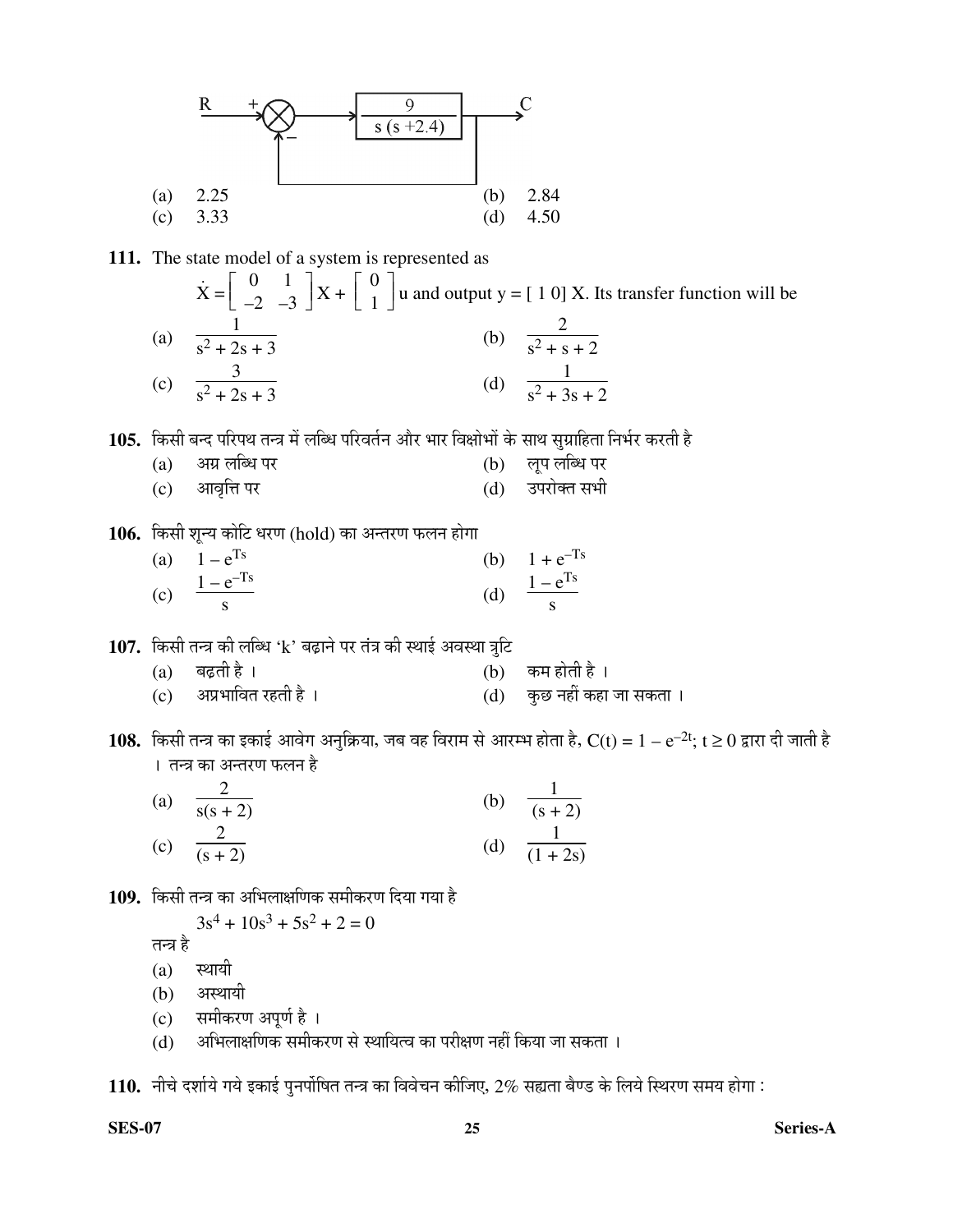

111. किसी तन्त्र के अवस्था मॉडल को

$$
\dot{\mathbf{X}} = \left[ \begin{array}{cc} 0 & 1 \\ -2 & -3 \end{array} \right] \mathbf{X} + \left[ \begin{array}{c} 0 \\ 1 \end{array} \right] \mathbf{u}
$$
 तथा निर्गत  $\mathbf{y} = \left[ \begin{array}{c} 1 & 0 \end{array} \right] \mathbf{X}$  से दर्शाया गया है । इसका अन्तरण फलन होगा

(a) 
$$
\frac{1}{s^2 + 2s + 3}
$$
 (b)  $\frac{2}{s^2 + s + 2}$   
(c)  $\frac{3}{s^2 + 2s + 3}$  (d)  $\frac{1}{s^2 + 3s + 2}$ 

**112.** A control system whose unit step response is 0.5  $(1 - e^{-2t})$  is cascaded to another block whose unit impulse response is  $e^{-t}$ . The transfer function of the combination is

| (a) | $(s + 1)(s + 2)$       | (b) | $\overline{s(s+1)}$ |
|-----|------------------------|-----|---------------------|
| (c) | $\frac{1}{(s+1)(s+2)}$ | (d) | $\overline{s(s+2)}$ |

**113.** If the Laplace transform of a signal is 1  $s(s-1)$ , then its final value is

- (a)  $-1$  (b) 0 (c) 1 (d) unbounded
- **114.** The feedback system whose Nyquist plot is shown below, is



**115.** In force-current analogy, analogous of displacement is

- (a) charge (b) flux linkage
- (c) voltage (d) current density

**116.** In a type – 1 system, the steady state acceleration error is

|                |  | in a cype to recently the steady state acceleration enter : |             |
|----------------|--|-------------------------------------------------------------|-------------|
| $(a)$ zero     |  |                                                             | $(b)$ unity |
| $(c)$ infinite |  | (d) $0.5$                                                   |             |

**Series-A 26 SES-07 117.** A system with gain margin close to unity or a phase margin close to zero is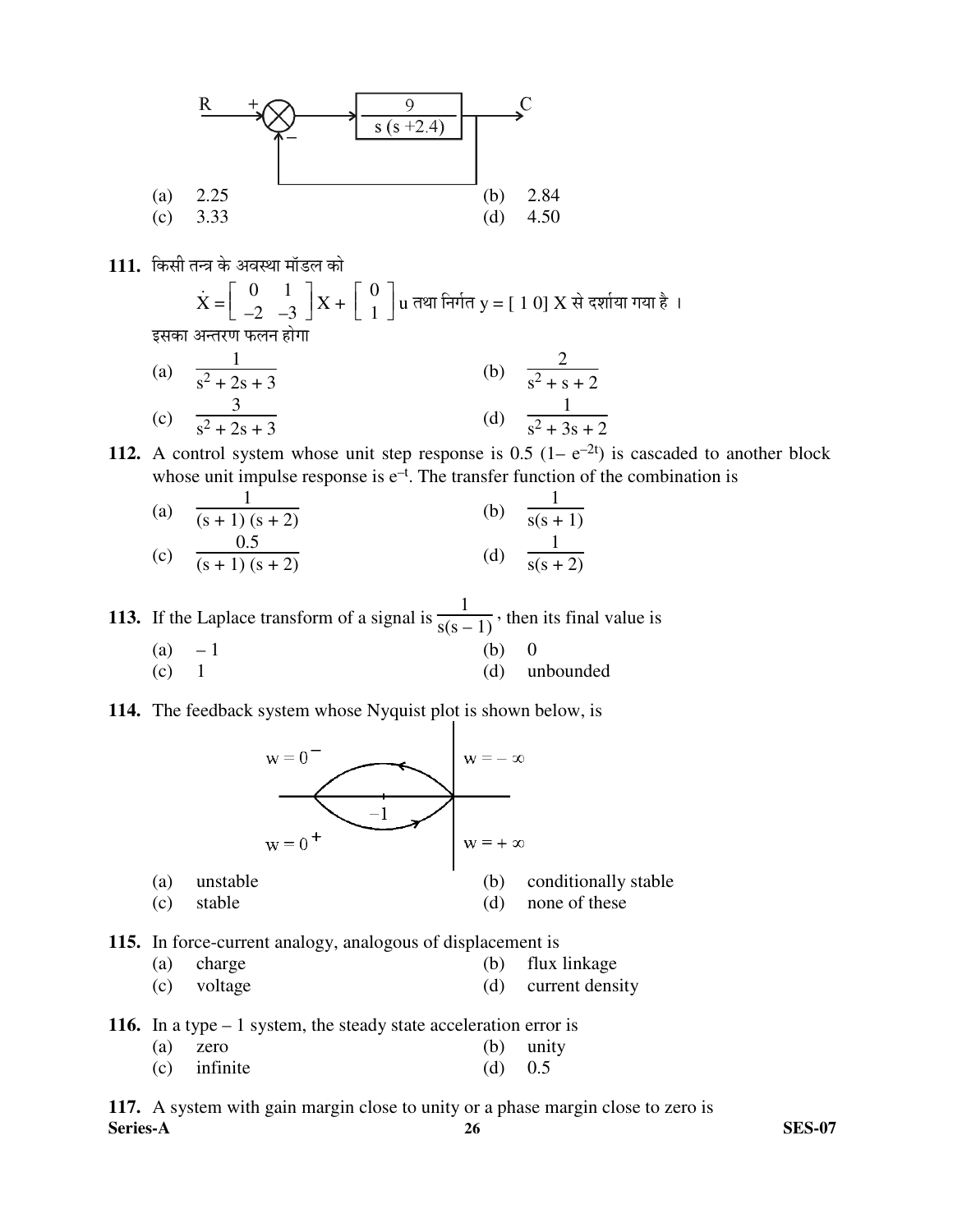| (a)<br>(c) | conditionally stable<br>highly stable                                                 |                        | (b)<br>(d) | relatively stable<br>highly oscillatory                                                                                  |  |  |  |  |  |  |
|------------|---------------------------------------------------------------------------------------|------------------------|------------|--------------------------------------------------------------------------------------------------------------------------|--|--|--|--|--|--|
|            | <b>118.</b> Natural frequency of a unity feedback control system of transfer function |                        |            |                                                                                                                          |  |  |  |  |  |  |
|            | $G(s) = \frac{10}{s(s + 1)}$ is                                                       |                        |            |                                                                                                                          |  |  |  |  |  |  |
| (a)        | 3.16 rad/sec                                                                          |                        | (b)        | $0.5$ rad/sec                                                                                                            |  |  |  |  |  |  |
| (c)        | 4.6 rad/sec                                                                           |                        | (d)        | 2.0 rad/sec                                                                                                              |  |  |  |  |  |  |
|            | 119. Push-pull amplifier circuit is used as                                           |                        |            |                                                                                                                          |  |  |  |  |  |  |
| (a)        | RF amplifier                                                                          |                        | (b)<br>(d) | audio amplifier                                                                                                          |  |  |  |  |  |  |
| (c)        | power amplifier                                                                       |                        |            | current amplifier                                                                                                        |  |  |  |  |  |  |
|            | 120. The unit of mobility is                                                          |                        |            | $m^2/Vs$                                                                                                                 |  |  |  |  |  |  |
| (a)        | cm/Vs<br>(c) $m/Vs^2$                                                                 |                        | (b)<br>(d) | mho/m                                                                                                                    |  |  |  |  |  |  |
|            |                                                                                       |                        |            | 112. इकाई पाद अनुक्रिया $0.5$ $(1-e^{-2t})$ वाले किसी नियन्त्रण प्रणाली को इकाई आवेग अनुक्रिया $e^{-t}$ वाले दूसरे ब्लाक |  |  |  |  |  |  |
|            | से सोपानी में जोड़ा गया है । संयोजन का अन्तरण फलन है                                  |                        |            |                                                                                                                          |  |  |  |  |  |  |
|            | (a) $\frac{1}{(s+1)(s+2)}$                                                            |                        |            | (b) $\frac{1}{s(s+1)}$                                                                                                   |  |  |  |  |  |  |
|            |                                                                                       |                        |            |                                                                                                                          |  |  |  |  |  |  |
|            | (c) $\frac{0.5}{(s+1)(s+2)}$                                                          |                        |            | (d) $\frac{1}{s(s+2)}$                                                                                                   |  |  |  |  |  |  |
|            | 113.  यदि किसी संकेत का लाप्लास रूपान्तरण $\frac{1}{s(s-1)}$ है, तो इसका अंतिम मान है |                        |            |                                                                                                                          |  |  |  |  |  |  |
| $(a) -1$   |                                                                                       |                        | (b)        |                                                                                                                          |  |  |  |  |  |  |
| $(c)$ 1    |                                                                                       |                        | (d)        | अबंधित                                                                                                                   |  |  |  |  |  |  |
|            | 114. नीचे दर्शाया गया नाइक्विस्ट आलेख वाला पुनर्पोषित तन्त्र है                       |                        |            |                                                                                                                          |  |  |  |  |  |  |
|            | $w = 0$ <sup>-</sup>                                                                  |                        |            |                                                                                                                          |  |  |  |  |  |  |
|            |                                                                                       | $\mathbf{w} = -\infty$ |            |                                                                                                                          |  |  |  |  |  |  |
|            | $-1$                                                                                  |                        |            |                                                                                                                          |  |  |  |  |  |  |
|            | $w = 0^+$                                                                             | $w = +\infty$          |            |                                                                                                                          |  |  |  |  |  |  |
| (a)        | अस्थायी                                                                               |                        | (b)        | सशर्त स्थायी                                                                                                             |  |  |  |  |  |  |
| (c)        | स्थायी                                                                                |                        | (d)        | इनमें से कोई नहीं                                                                                                        |  |  |  |  |  |  |
|            | 115. बल-धारा समरूपता में, विस्थापन का समरूप है                                        |                        |            |                                                                                                                          |  |  |  |  |  |  |
| (a)        | आवेश                                                                                  |                        | (b)        | फ्लक्स सहलग्नता                                                                                                          |  |  |  |  |  |  |
| (c)        | वोल्टता                                                                               |                        | (d)        | धारा घनत्व                                                                                                               |  |  |  |  |  |  |
|            | 116. प्रकार-1 के तन्त्र में स्थिर अवस्था त्वरण त्रुटि है                              |                        |            |                                                                                                                          |  |  |  |  |  |  |
| (a)        | शून्य                                                                                 |                        | (b)        | इकाई                                                                                                                     |  |  |  |  |  |  |
| (c)        | अनन्त                                                                                 |                        | (d)        | 0.5                                                                                                                      |  |  |  |  |  |  |
|            | 117. इकाई के पास लब्धि-उपांत वाला या शून्य के पास कला-उपांत वाला कोई तन्त्र होता है   |                        |            |                                                                                                                          |  |  |  |  |  |  |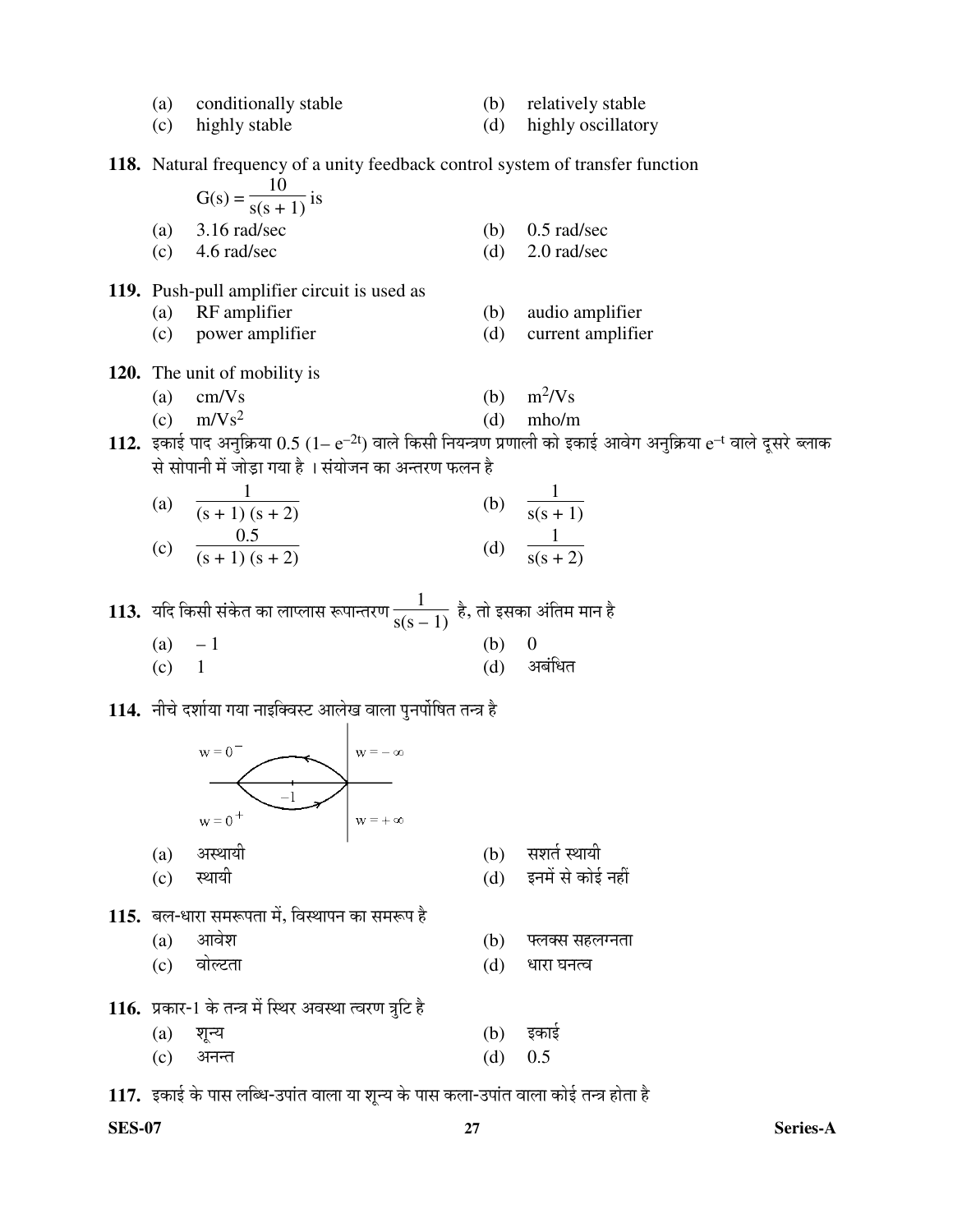| (a)                                                                   |                              | सशर्त स्थायी                               |                    |                                                       |                                                               | (b)        | सापेक्षित स्थायी                                                                                                |
|-----------------------------------------------------------------------|------------------------------|--------------------------------------------|--------------------|-------------------------------------------------------|---------------------------------------------------------------|------------|-----------------------------------------------------------------------------------------------------------------|
| उच्च स्थायी<br>(c)                                                    |                              |                                            |                    |                                                       |                                                               | (d)        | उच्च दोलनीय                                                                                                     |
| 118. किसी इकाई पुनर्निवेशी नियंत्रण तन्त्र का अन्तरण फलन              |                              |                                            |                    |                                                       |                                                               |            |                                                                                                                 |
|                                                                       |                              |                                            |                    |                                                       | $G(s) = \frac{10}{s(s + 1)}$ है । इसकी प्राकृतिक आवृत्ति है : |            |                                                                                                                 |
| (a)                                                                   |                              | 3.16 rad/sec                               |                    |                                                       |                                                               | (b)        | $0.5$ rad/sec                                                                                                   |
| (c)                                                                   |                              | 4.6 rad/sec                                |                    |                                                       |                                                               | (d)        | 2.0 rad/sec                                                                                                     |
|                                                                       |                              |                                            |                    |                                                       | 119. पुश-पुल (दाब-कर्षण) प्रवर्धक परिपथ का प्रयोग होता है     |            |                                                                                                                 |
|                                                                       |                              | (a) RF प्रवर्धक की तरह                     |                    |                                                       |                                                               |            | (b) ऑडियो प्रवर्धक की तरह                                                                                       |
|                                                                       |                              | (c) शक्ति प्रवर्धक की तरह                  |                    |                                                       |                                                               | (d)        | धारा प्रवर्धक की तरह                                                                                            |
|                                                                       |                              | <b>120.</b> गतिशीलता की इकाई होती है       |                    |                                                       |                                                               |            |                                                                                                                 |
| (a)                                                                   | cm/Vs                        |                                            |                    |                                                       |                                                               |            | (b) $m^2/Vs$                                                                                                    |
|                                                                       | (c) $m/Vs^2$                 |                                            |                    |                                                       |                                                               | (d)        | mho/m<br>121. The best method for determining the stability and transient response of a control system is       |
|                                                                       |                              | (a) Bode Plot                              |                    |                                                       |                                                               | (b)        | Nyquist plot                                                                                                    |
| (c)                                                                   |                              | Root locus                                 |                    |                                                       |                                                               | (d)        | Routh-Hurwitz                                                                                                   |
| (a)                                                                   |                              | output and input                           |                    |                                                       |                                                               |            | 122. In a control system, the comparator measures the difference between<br>(b) output of controller and system |
| (c)                                                                   |                              |                                            |                    |                                                       | actual and desired performance                                | (d)        | input and error signal                                                                                          |
|                                                                       |                              |                                            |                    |                                                       | 123. Integration of unit step function results in a           |            |                                                                                                                 |
| (a)<br>(c)                                                            |                              | unit doublet<br>unit parabolic             |                    |                                                       |                                                               | (b)<br>(d) | unit impulse<br>unit ramp                                                                                       |
|                                                                       |                              |                                            |                    |                                                       |                                                               |            | 124. For a desirable transient response of a second order system, the damping ratio must be                     |
| between                                                               |                              |                                            |                    |                                                       |                                                               |            |                                                                                                                 |
| (a)                                                                   |                              | $0.4$ and $0.8$<br>(c) $0.3$ and $0.5$     |                    |                                                       |                                                               | (d)        | (b) $0.8$ and $1.0$<br>$0.2$ and $0.4$                                                                          |
|                                                                       |                              |                                            |                    |                                                       |                                                               |            | 125. Match the following lists and select the correct answer using codes given below the lists :                |
|                                                                       |                              | $List-1$                                   |                    |                                                       | $List - 2$                                                    |            |                                                                                                                 |
| А.                                                                    |                              | sin ot                                     |                    |                                                       | (Time Response) (Laplace-transform)                           |            |                                                                                                                 |
|                                                                       |                              |                                            |                    | 1.                                                    | $\frac{\omega}{(s^2 + \omega^2)}$                             |            |                                                                                                                 |
| <b>B.</b>                                                             |                              | cos ot                                     |                    | 2.                                                    | $\frac{1}{(s-a)^2}$                                           |            |                                                                                                                 |
|                                                                       |                              |                                            |                    |                                                       |                                                               |            |                                                                                                                 |
| $C$ .<br>$e^{-at}$ sin $\omega t$<br>$\frac{s}{(s^2-\omega^2)}$<br>3. |                              |                                            |                    |                                                       |                                                               |            |                                                                                                                 |
| D.                                                                    | teat                         |                                            |                    | 4.                                                    | $\frac{\omega}{\left[\omega^2 + (s+a)^2\right]}$              |            |                                                                                                                 |
| <b>Codes:</b>                                                         |                              |                                            |                    |                                                       |                                                               |            |                                                                                                                 |
|                                                                       | A                            | B                                          |                    |                                                       |                                                               |            |                                                                                                                 |
| (a)<br>(b)                                                            | $\mathbf{1}$<br>$\mathbf{1}$ | $\begin{array}{c} 4 \\ 3 \\ 1 \end{array}$ | $\frac{C}{3}$<br>4 |                                                       |                                                               |            |                                                                                                                 |
| (c)                                                                   | $\mathfrak{Z}$               |                                            |                    | $\begin{bmatrix} 1 \\ 2 \\ 4 \\ 2 \\ 2 \end{bmatrix}$ |                                                               |            |                                                                                                                 |
| (d)                                                                   | $\mathbf{1}$                 | 3                                          |                    |                                                       |                                                               |            |                                                                                                                 |
|                                                                       |                              |                                            |                    |                                                       |                                                               |            |                                                                                                                 |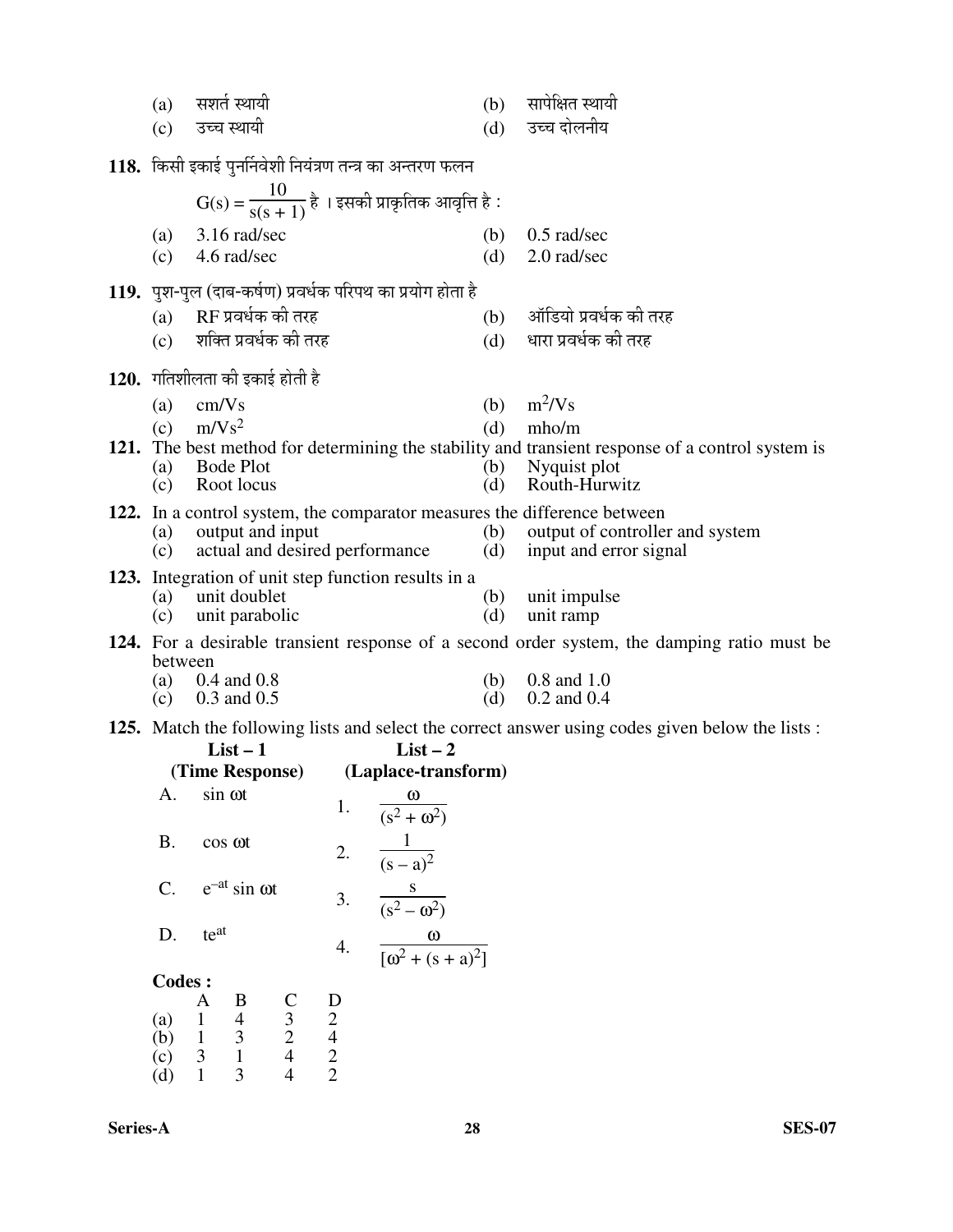**126.** Match List – I with List – II and select the correct answer using the codes given below the lists.

|               |               |                                                |                                                                              | $List-I$                                                             |                                                      |                                                            |                     | $List - II$                                                                                                         |          |
|---------------|---------------|------------------------------------------------|------------------------------------------------------------------------------|----------------------------------------------------------------------|------------------------------------------------------|------------------------------------------------------------|---------------------|---------------------------------------------------------------------------------------------------------------------|----------|
|               | A.            |                                                |                                                                              |                                                                      |                                                      | Separately excited d.c. generator                          |                     | $\bf k$                                                                                                             |          |
|               |               |                                                |                                                                              |                                                                      |                                                      |                                                            | 1.                  | $(1 + \tau s)$                                                                                                      |          |
|               | <b>B.</b>     |                                                | A.C. Servomotor                                                              |                                                                      |                                                      |                                                            |                     | $\bf k$                                                                                                             |          |
|               |               |                                                |                                                                              |                                                                      |                                                      |                                                            | 2.                  | $[s(1 + \tau s)]$                                                                                                   |          |
|               | C.            |                                                | Lag network                                                                  |                                                                      |                                                      |                                                            | 3.                  | $(s + z)/(s + p)$                                                                                                   |          |
|               |               |                                                |                                                                              |                                                                      |                                                      |                                                            |                     | For $Z < P$                                                                                                         |          |
|               | D.            |                                                | Lead network                                                                 |                                                                      |                                                      |                                                            | 4.                  | $(1 + \tau_1 s)/(1 + \tau_2 s)$                                                                                     |          |
|               |               |                                                |                                                                              |                                                                      |                                                      |                                                            |                     | $\tau_1 < \tau_2$                                                                                                   |          |
|               | <b>Codes:</b> |                                                |                                                                              |                                                                      |                                                      |                                                            |                     |                                                                                                                     |          |
|               |               | A                                              | B                                                                            |                                                                      | D                                                    |                                                            |                     |                                                                                                                     |          |
|               |               |                                                | (a) $1\ 2\ 3\ 4$<br>(b) $1\ 2\ 4\ 3$<br>(c) $2\ 1\ 4\ 3$<br>(d) $1\ 4\ 2\ 3$ |                                                                      |                                                      |                                                            |                     |                                                                                                                     |          |
|               |               |                                                |                                                                              |                                                                      |                                                      |                                                            |                     |                                                                                                                     |          |
|               |               |                                                |                                                                              |                                                                      |                                                      |                                                            |                     |                                                                                                                     |          |
|               |               |                                                |                                                                              |                                                                      |                                                      |                                                            |                     | 121.  किसी नियंत्रण प्रणाली का स्थायित्व तथा क्षणिक (ट्रांजिएण्ट) अनुक्रिया ज्ञात करने के लिये सबसे उपयुक्त विधि है |          |
|               | (a)           |                                                | बोडे आलेख                                                                    |                                                                      |                                                      |                                                            |                     | (b) नाइक्विस्ट आलेख                                                                                                 |          |
|               | (c)           |                                                | मूल बिन्दुपथ                                                                 |                                                                      |                                                      |                                                            | (d)                 | राउथ-हर्विट्ज                                                                                                       |          |
|               |               |                                                |                                                                              |                                                                      |                                                      | 122.  किसी नियंत्रण प्रणाली में कम्परेटर अन्तर को मापता है |                     |                                                                                                                     |          |
|               |               |                                                | (a) निर्गत एवं निवेश के ।                                                    |                                                                      |                                                      |                                                            |                     | (b) नियंत्रक एवं निकाय के निर्गत के ।                                                                               |          |
|               | (c)           |                                                | वास्तविक एवं वांछित निष्पादन के ।                                            |                                                                      |                                                      |                                                            | (d)                 | निवेश एवं त्रुटि संकेत के ।                                                                                         |          |
|               |               |                                                |                                                                              |                                                                      |                                                      | $123.$ इकाई पाद फलन का समाकलन परिणामित होता है             |                     |                                                                                                                     |          |
|               | (a)           |                                                | इकाई डबलेट में ।                                                             |                                                                      |                                                      |                                                            |                     | (b) इकाई आवेग में ।                                                                                                 |          |
|               | (c)           |                                                | इकाई पैराबोलीय में ।                                                         |                                                                      |                                                      |                                                            |                     | (d) इकाई रैम्प में ।                                                                                                |          |
|               |               |                                                |                                                                              |                                                                      |                                                      |                                                            |                     | 124.  किसी द्विघातीय तन्त्र का वांछित क्षणिक अनुक्रिया प्राप्त करने के लिये अवमन्दन अनुपात होना चाहिए               |          |
|               | (a)           |                                                | $0.4$ से $0.8$ के बीच                                                        |                                                                      |                                                      |                                                            |                     | (b) 0.8 से 1.0 के बीच                                                                                               |          |
|               | (c)           |                                                | $0.3$ से $0.5$ के बीच                                                        |                                                                      |                                                      |                                                            | (d)                 | 0.2 से 0.4 के बीच                                                                                                   |          |
|               |               |                                                |                                                                              |                                                                      |                                                      |                                                            |                     | 125.  निम्न सूचियों को सुमेलित करते हुए सूचियों के नीचे दिए कूट से सही उत्तर चुनिये :                               |          |
|               |               |                                                | सूची – 1                                                                     |                                                                      |                                                      |                                                            | सूची – 2            |                                                                                                                     |          |
|               |               |                                                | (समय अनुक्रिया)                                                              |                                                                      |                                                      |                                                            | (लाप्लास रूपान्तरण) |                                                                                                                     |          |
|               | A.            | sin ot                                         |                                                                              |                                                                      |                                                      | $\omega$                                                   |                     |                                                                                                                     |          |
|               |               |                                                |                                                                              |                                                                      | 1.                                                   | $\sqrt{(s^2 + \omega^2)}$                                  |                     |                                                                                                                     |          |
|               | <b>B.</b>     | cos ot                                         |                                                                              |                                                                      | 2.                                                   | $\frac{1}{(s-a)^2}$                                        |                     |                                                                                                                     |          |
|               |               |                                                |                                                                              |                                                                      |                                                      |                                                            |                     |                                                                                                                     |          |
|               | $C$ .         |                                                | $e^{-at}$ sin $\omega t$                                                     |                                                                      | 3.                                                   |                                                            |                     |                                                                                                                     |          |
|               |               |                                                |                                                                              |                                                                      |                                                      | $\frac{s}{(s^2+\omega^2)}$                                 |                     |                                                                                                                     |          |
|               | D.            | teat                                           |                                                                              |                                                                      |                                                      |                                                            |                     |                                                                                                                     |          |
|               |               |                                                |                                                                              |                                                                      | 4.                                                   | $\frac{\omega}{[\omega^2 + (s+a)^2]}$                      |                     |                                                                                                                     |          |
|               | कूट :         |                                                |                                                                              |                                                                      |                                                      |                                                            |                     |                                                                                                                     |          |
|               |               | A                                              | B                                                                            |                                                                      | $\mathbf{D}$                                         |                                                            |                     |                                                                                                                     |          |
|               | (a)           | $\,1$                                          | $\overline{4}$                                                               |                                                                      |                                                      |                                                            |                     |                                                                                                                     |          |
|               | (b)           | $\begin{array}{cc} 1 & 3 \\ 3 & 1 \end{array}$ |                                                                              |                                                                      |                                                      |                                                            |                     |                                                                                                                     |          |
|               | (c)           | $\mathfrak{Z}$                                 |                                                                              | $\begin{array}{c} \n \text{C} \\  3 \\  2 \\  4 \\  4\n \end{array}$ | $\begin{array}{c} 2 \\ 2 \\ 4 \\ 2 \\ 2 \end{array}$ |                                                            |                     |                                                                                                                     |          |
|               | (d)           |                                                | 3                                                                            |                                                                      |                                                      |                                                            |                     |                                                                                                                     |          |
| <b>SES-07</b> |               |                                                |                                                                              |                                                                      |                                                      |                                                            | 29                  |                                                                                                                     | Series-A |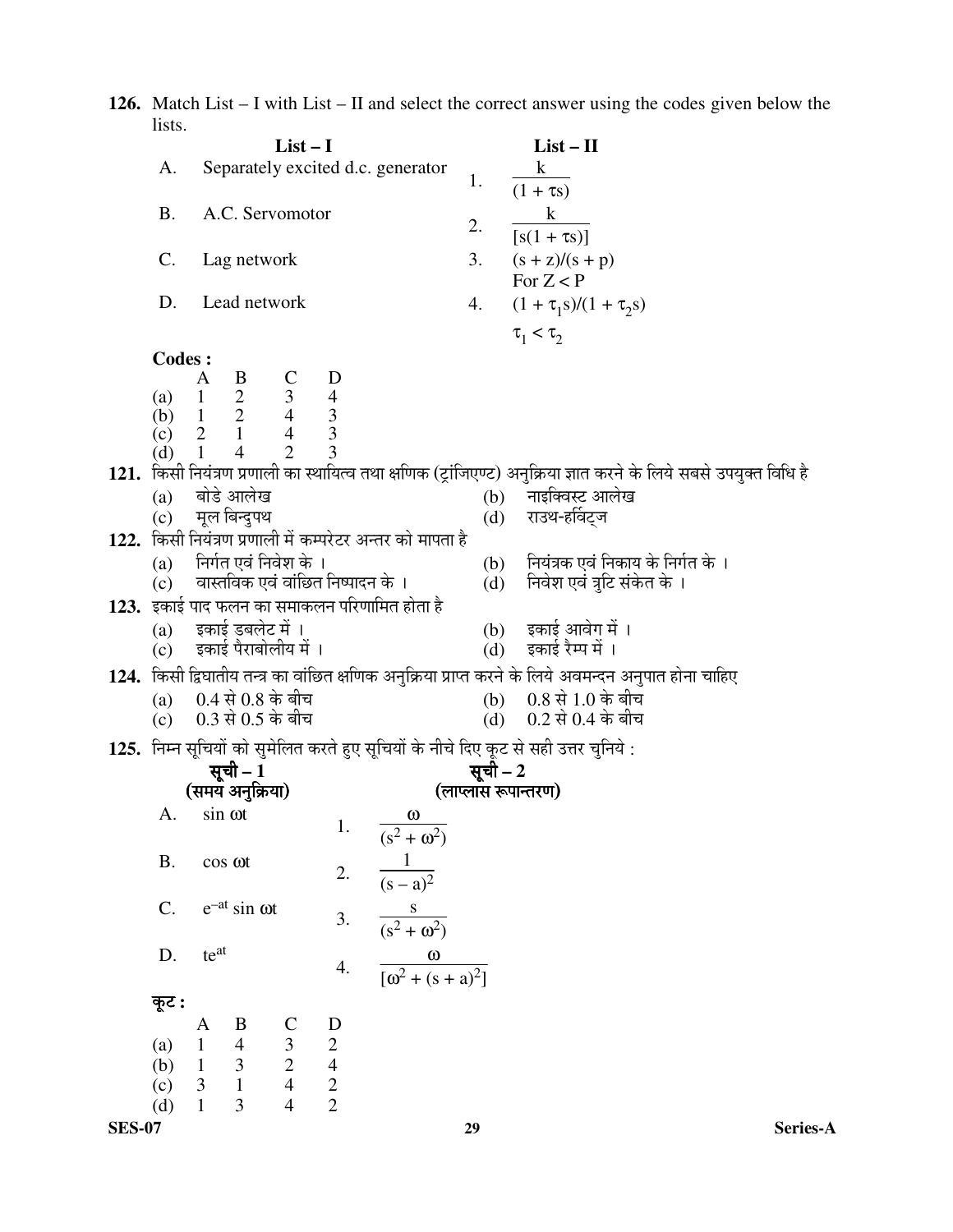1**26.** सूची – I को सूची – II से सुमेलित कीजिये तथा सूचियों के नीचे दिये गये कूटों का प्रयोग कर सही उत्तर चुनिये :

|                |                                                |    | सूची – II                                                |
|----------------|------------------------------------------------|----|----------------------------------------------------------|
| A.             | <b>सूची – I</b><br>पृथक उत्तेजित दि.धा. जनित्र |    | $\overline{(1 + \tau s)}$                                |
| $\mathbf{B}$ . | प्र.धा. सर्वोमोटर                              | 2. | $\frac{1}{\left[s(1+\tau s)\right]}$                     |
| $C_{\cdot}$    | पश्च नेटवर्क                                   |    | 3. $\frac{(s+z)}{(s+p)}$ ; Z < P                         |
|                | अग्र नेटवर्क                                   |    | 4. $\frac{(1+\tau s)}{(1+\tau_2 s)}$ ; $\tau_1 < \tau_2$ |
| જ઼૦ :          |                                                |    |                                                          |

|         | ×<br>۰. |
|---------|---------|
| ×       |         |
| ×<br>۰. | ٠       |

|     |   | В | C | I) |
|-----|---|---|---|----|
| (a) |   | 2 | 3 | 4  |
| (b) |   | 2 |   | 3  |
| (c) | 2 |   | 4 | 3  |
| (d) |   |   | 2 | 3  |

**127.** Consider the differential equation  $\ddot{y} + 2\dot{y} + y = u$ , where  $y(0) = 0$ ,  $\dot{y}(0) = 0$  and u is a unit step function. The poles of the system are

| (a) $s_1 = -1, s_2 = -1$    | (b) $s_1 = j_1, s_2 = -j1$ |
|-----------------------------|----------------------------|
| (c) $s_1 = -1$ , $s_2 = -2$ | (d) $s_1 = 1, s_2 = 2$     |

**128.** X is a two dimensional vector  $[X_1 X_2]^T$ . The scalar function

| $V(X) = x_1^2 + x_1 x_2$ is |                            |  |
|-----------------------------|----------------------------|--|
| (a) positive definite       | (b) positive semi definite |  |
| (c) negative definite       | (d) indefinite             |  |

- **129.** Synchros in control systems are used as
	- (a) error detectors (b) encoders
	- (c) both (a) and (b) (d) none of these

**130.** For the n<sup>th</sup> order system, the state equations are of the order of

| $(a)$ n <sup>o</sup> |               | $(b)$ n       |  |
|----------------------|---------------|---------------|--|
|                      | (c) $n^{1/4}$ | (d) $n^{1/2}$ |  |

**131.** A system is represented by the differential equation

$$
2\frac{\mathrm{d}^2 y}{\mathrm{d}t^2} + 4\frac{\mathrm{d}y}{\mathrm{d}t} + 8y = 8x.
$$

Its damping ratio is

| (a) $0.7$ | (b) $0.5$ |  |
|-----------|-----------|--|
| $(c)$ 2   | $(d)$ 1   |  |

**132.** The steady state error for a first order system having transfer function 1  $\frac{1}{1 + Ts}$  for unit step,

ramp and impulse test signals respectively are

| (a) $O, T, T$ | (b) $T, O, O$ |
|---------------|---------------|
| (c) $O, O, T$ | (d) $O, T, O$ |

**133.** The end points of root loci are

**Series-A 30 SES-07**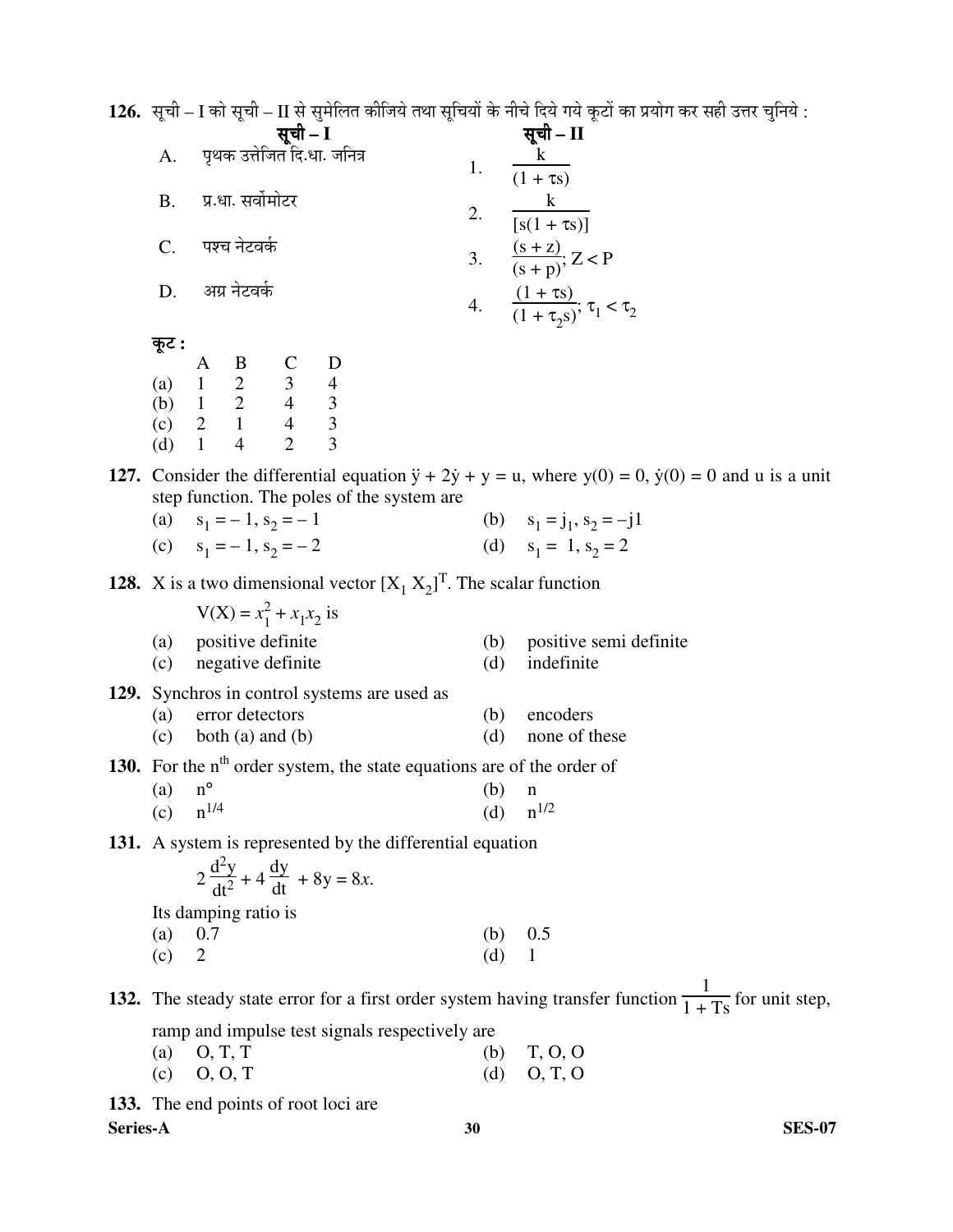- 
- (a) open loop poles (b) closed loop poles
- (c) open loop zeros (d) closed loop zeros
- 

**134.** If the Nyquist plot of the loop transfer function G(s) H(s) of a closed loop system encloses  $(-1, j0)$  point, the gain margin of the system is

- (a) infinite (b) less than zero
- (c) greater than zero (d) zero
- 
- **135.** The plot given below is of  $\uparrow$   $\left| G(jw) \right|$  $40 db$  $20 \text{ db}$ ----- $log o$  $-40$  db (a) lead compensator (b) lag compensator (c) PID controller (d) lead-lag compensator  $127.$  अवकलन समीकरण  $\ddot{\textbf{y}} + 2 \dot{\textbf{y}} + \textbf{y} = \textbf{u}$  पर विचार कीजिये, जहाँ  $\textbf{y}(0) = 0,$   $\dot{\textbf{y}}(0) = 0$  तथा  $\textbf{u}$  इकाई पाद फलन है । इस तन्त्र के पोल हैं (a)  $s_1 = -1, s_2$  $= -1$  (b)  $s_1 = j_1, s_2 = -j1$ (c)  $s_1 = -1, s_2$  $= -2$  (d)  $s_1 = 1, s_2 = 2$  ${\bf 128.}\;$  एक द्वि विमीय सदिश  ${\rm X}$  को  ${\rm [X}_1\,{\rm X}_2{\rm ]^T}$  से प्रदर्शित किया गया है । अदिश फलन  $V(X) = x_1^2$  $x_1^2 + x_1x_2$  है (a) ×®Ö׿"ÖŸÖ ¬Ö®ÖÖŸ´ÖÛú (b) †¨Ôü×®Ö׿"ÖŸÖ ¬Ö®ÖÖŸ´ÖÛú (c) निश्चित ऋणात्मक (d) अनिश्चित 129. नियंत्रण तन्त्र में तुल्यक का प्रयोग होता है (a) ¡Öã×™ü ÃÖÓÃÖæ"ÖÛú Ûúß ŸÖ¸üÆü (b) ÛúÖê›üÛú Ûúß ŸÖ¸üÆü  $(c)$   $(a)$  तथा  $(b)$  दोनों 130. किसी n घातीय तन्त्र के लिये अवस्था (state) समीकरणों का घात होता है (a)  $n^{\circ}$  (b) n (c)  $n^{1/4}$  (d)  $n^{1/2}$ 131. अवकलन समीकरण  $d^2y$  $\frac{dy}{dt}$  + 8y = 8x **2**  $\frac{d^{2}y}{dt^{2}} + 4$ से किसी तन्त्र को प्रदर्शित किया गया है । इस तन्त्र का अवमन्दन अनुपात है (a)  $0.7$  (b)  $0.5$  (c)  $2$  (d) 1  $2$  (d) 1  $132.$  अन्तरण फलन $\frac{1}{1+\mathrm{Ts}}$ वाले एक घातीय तन्त्र का इकाई पाद, रैम्प तथा आवेग परीक्षा संकेतों के लिये स्थिरावस्था त्रटियाँ क्रमश: है (a) O, T, T, (b) T, O, O
	- (c) O, O, T (d) O, T, O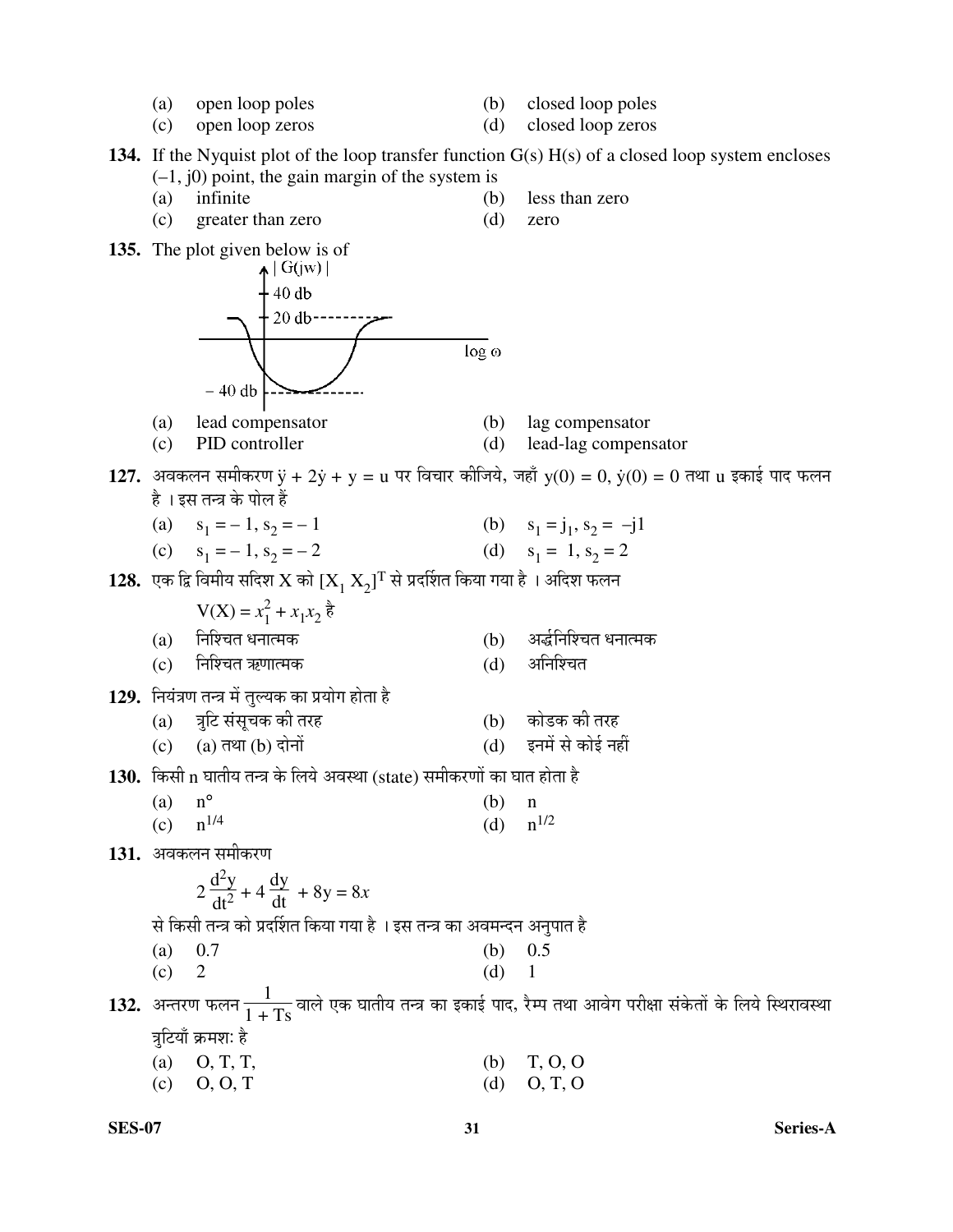1**33.** मूल बिन्दुपथों के अन्तिम बिन्दु होते हैं

- (a) खुले लूप के पोल
- (c) ÜÖã»Öê »Öæ¯Ö Ûêú •Ö߸üÖê (d) ²Ö®¤ü »Öæ¯Ö Ûêú •Ö߸üÖê
- 1**34.** किसी बन्द परिपथ तन्त्र का परिपथ अन्तरण फलन  $G(s) H(s)$  का नाइक्विस्ट आरेख (–1, j0) बिन्दु को घेरता है तो तन्त्र का लब्धि उपांत है
	- (a) अनन्त (b) शून्य से कम
	- (c) शुन्य से अधिक (d) शुन्य
- **135.** नीचे दिये गया आरेख है<br>बोलिंग सिंहिंगी ।



- (a) †ÝÖÏ Ûú´¯Öê®ÃÖê™ü¸ü (¯ÖÏןÖÛúÖ¸üÛú) ÛúÖ (b) ¯Ö¿"Ö Ûú´¯Öê®ÃÖê™ü¸ü (¯ÖÏןÖÛúÖ¸üÛú) ÛúÖ
	- अग्र-पश्च कम्पेन्सेटर (प्रतिकारक) का
- **136.** The diode oftenly used for voltage regulation in electronic circuits is
	- (a) Zener (b) Varactor
	- (c) Silicon (d) Germanium

**137.** To generate 1 MHz signal, the most suitable circuit is

- (a) Wein bridge oscillator (b) Phase shift oscillator
- (c) Colpitts oscillator (d) None of these

**138.** Both donor and acceptor impurities are present in the combination of

- (a) Phosphorous Arsenic (b) Aluminium Antimony
- (c) Boron Gallium (d) Arsenic Antimony
- **139.** The Hartley oscillator frequency is

| fo = $\frac{1}{2\pi\sqrt{\text{LegC}}}$ |                     |
|-----------------------------------------|---------------------|
| The value of Leq is determined by       |                     |
| (a) $L_1 + L_2 + 2M$                    | (b) $L_1 - L_2 + M$ |
| (c) $L_1 + L_2 - 2M$                    | (d) $L_1 - L_2 - M$ |

**140.** The current gain of a common emitter configuration of a transistor circuit is

- (a)  $I_{B}$  $I_{\rm C}$  $(b)$  $I_{\rm C}$  $\frac{\tilde{I}_{E}}{I_{E}}$  (c)  $I_{E}$  $I_{B}$  (d)  $I_{\rm C}$  $\frac{\tilde{I}_{B}}{I_{B}}$
- **141.** A resistance connected across the gate and the cathode of a SCR is to
	- (a) increase holding current of SCR
	- (b) decrease noise immunity of SCR

**Series-A 32 SES-07**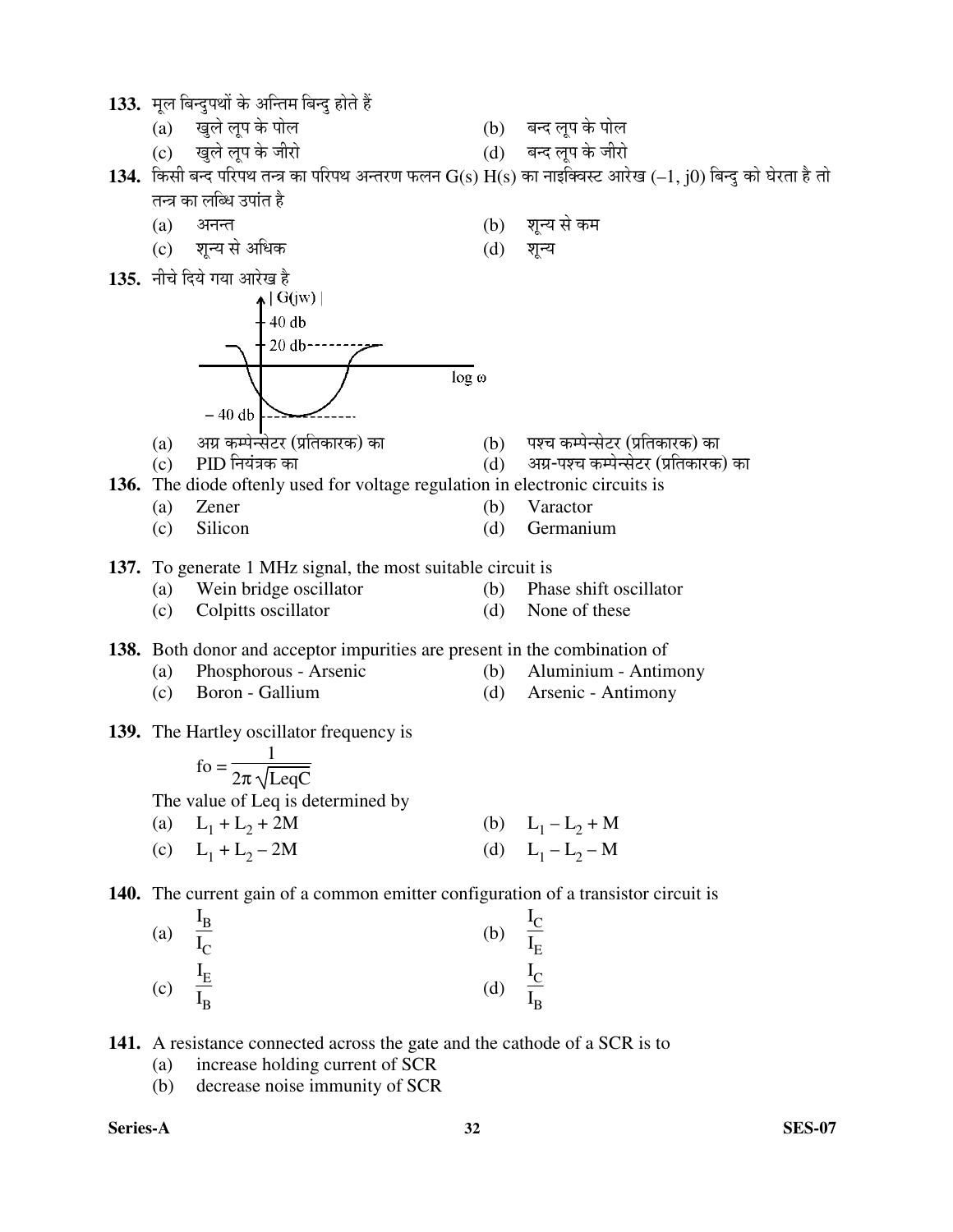- (c) increase turn-off time of SCR
- (d) increase dv/dt rating of SCR

**142.** Resistivity of n-type silicon sample is 0.5  $\Omega$ -cm. If the electron mobility is 1250 cm<sup>2</sup>/v-sec and charge of an electron is  $1.6 \times 10^{-19}$  coulomb, the donor impurity concentration per cm<sup>3</sup> is

- (a)  $2 \times 10^6$ (b)  $1 \times 10^{16}$
- (c)  $2.5 \times 10^6$ (d)  $2 \times 10^{15}$
- **143.** A material has conductivity of  $10^{-2}$  mho/m and relative permittivity of 4. The frequency at which the conduction current in the medium is equal to the displacement current, is
	- (a) 450 MHz (b) 900 MHz
	- (c)  $45 \text{ MHz}$  (d)  $90 \text{ MHz}$

**144.** A silicon p-n junction at a temperature of 20 °C has a reverse saturation current of 10 pA. The reverse saturation current at 40 °C will approximately be

- (a)  $30 \text{ pA}$  (b)  $40 \text{ pA}$
- (c)  $50 \text{ pA}$  (d)  $60 \text{ pA}$

**136.** इलेक्ट्रानिक परिपथों में वोल्टता नियमन के लिये सामान्यतया प्रयोग होने वाला डायोड होता है

- (a) ज़ीनर<br>(c) सिलिकान (d) जर्मेनियः
- (c) सिलिकान (d) जर्मेनियम
- 1**37.** एक 1 MHz का संकेत उत्पन्न करने के लिये अति उपयुक्त परिपथ है<br>(b) कला
	- (a) ¾Öß®Ö-ÃÖêŸÖã ¤üÖê×»Ö¡Ö (b) Ûú»ÖÖ ×¾ÖãÖÖ¯Ö®Ö ¤üÖê×»Ö¡Ö
	- (c) ÛúÖê»Öׯ֙ü ¤üÖê×»Ö¡Ö (d) ‡®Ö´Öë ÃÖê ÛúÖê‡Ô ®ÖÆüà

1**38.** डोनर एवं ग्राही दोनों अशुद्धियाँ किस संयोजन में उपस्थित हैं ?<br>(a) फास्फोरस - आर्सेनिक में

- (a) ±úÖñúÖê¸üÃÖ †ÖÃÖì×®ÖÛú ´Öë (b) ‹»µÖã´Öß×®ÖµÖ´Ö ‹×®™ü´Ö®Öß ´Öë
- (c) ²ÖÖê¸üÖò®Ö ÝÖî×»ÖµÖ´Ö ´Öë (d) †ÖÃÖì×®ÖÛú ‹×®™ü´Ö®Öß ´Öë
- 139. हार्ट्*ले* दोलित्र आवृत्ति होती है

| (b) $L_1 - L_2 + M$ |
|---------------------|
| (d) $L_1 - L_2 - M$ |
|                     |

140. किसी ट्रांजिस्टर परिपथ के उभयनिष्ठ उत्सर्जक संरूपण की धारा लब्धि होती है

| (a)               | $\frac{I_B}{I_C}$     | (b)            | $\frac{I_C}{I_E}$ |
|-------------------|-----------------------|----------------|-------------------|
| $\left( c\right)$ | $\frac{I_{E}}{I_{B}}$ | $\overline{d}$ | $\frac{I_C}{I_B}$ |

141. किसी SCR के गेट और कैथोड के बीच एक प्रतिरोधक जोड़ा जाता है

 $\ddot{\phantom{0}}$ 

 $\ddot{\phantom{0}}$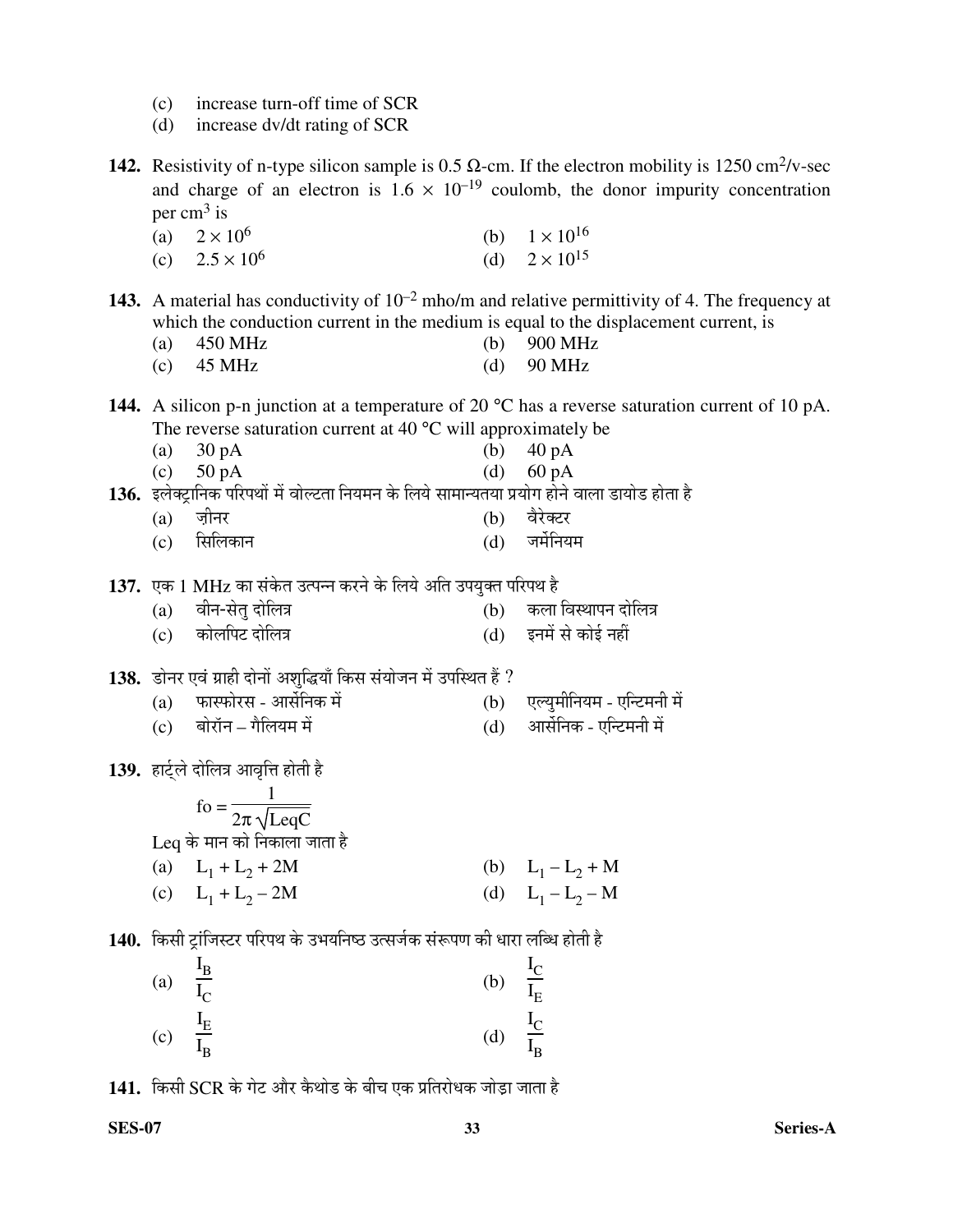| (a)                            |                   |                                                                                     |              | $SCR$ की होल्डिंग धारा को बढ़ाने के लिये । $( b )$                                                                                              |     | SCR की ध्वनि रोधक्षमता को कम करने के लिये ।                                                                                                                                                                                                                  |
|--------------------------------|-------------------|-------------------------------------------------------------------------------------|--------------|-------------------------------------------------------------------------------------------------------------------------------------------------|-----|--------------------------------------------------------------------------------------------------------------------------------------------------------------------------------------------------------------------------------------------------------------|
| (c)                            |                   |                                                                                     |              |                                                                                                                                                 |     | SCR के टर्न-ऑफ समय को बढ़ाने के लिये । (d) $SCR$ के $\frac{dv}{dt}$ रेटिंग को बढ़ाने के लिये ।                                                                                                                                                               |
|                                |                   |                                                                                     |              |                                                                                                                                                 |     | 142. n-प्रकार सिलिकॉन सैम्पुल प्रतिरोधात्मकता 0.5 ओहम से.मी. है । यदि इलेक्ट्रान की गतिशीलता 1250 सेमी <sup>2</sup> /वो.से. है<br>तथा इलेक्ट्रान का आवेश $1.6 \times 10^{-19}$ कूलम्ब है तो डोनर की अशुद्धि सांद्रता प्रति से मी. <sup>3</sup> में होती है : |
| (a)                            | $2 \times 10^6$   |                                                                                     |              |                                                                                                                                                 | (b) | $1 \times 10^{16}$                                                                                                                                                                                                                                           |
| (c)                            |                   | $2.5 \times 10^{6}$                                                                 |              |                                                                                                                                                 | (d) | $2 \times 10^{15}$                                                                                                                                                                                                                                           |
|                                |                   |                                                                                     |              | चालन धारा, विस्थापन धारा के बराबर होती है, वह है                                                                                                |     | 143. किसी तत्त्व की चालकता $10^{-2}$ म्हो/मी. है और सापेक्ष विद्युतशीलता 4 है । वह आवृत्ति जिस पर किसी माध्यम में                                                                                                                                            |
| (a)                            |                   | 450 MHz                                                                             |              |                                                                                                                                                 | (b) | 900 MHz                                                                                                                                                                                                                                                      |
| (c)                            |                   | 45 MHz                                                                              |              |                                                                                                                                                 | (d) | <b>90 MHz</b>                                                                                                                                                                                                                                                |
|                                |                   |                                                                                     |              |                                                                                                                                                 |     | 144. एक सिलिकान p-n संधि का 20 °C तापमान पर विपरीत संतृप्ति धारा 10 pA है । 40 °C तापमान पर विपरीत                                                                                                                                                           |
|                                |                   | संतृप्ति धारा का मान होगा लगभग                                                      |              |                                                                                                                                                 |     |                                                                                                                                                                                                                                                              |
| (a)                            | 30 pA             |                                                                                     |              |                                                                                                                                                 | (b) | $40\,\mathrm{pA}$                                                                                                                                                                                                                                            |
| (c)                            | $50\,\mathrm{pA}$ |                                                                                     |              |                                                                                                                                                 | (d) | $60 \text{ pA}$                                                                                                                                                                                                                                              |
|                                |                   |                                                                                     |              |                                                                                                                                                 |     | <b>145.</b> Match List $- I$ with List $- II$ and select the correct answer using codes given below the                                                                                                                                                      |
| lists.                         |                   |                                                                                     |              | $List-I$                                                                                                                                        |     | $List - II$                                                                                                                                                                                                                                                  |
| A.                             |                   |                                                                                     |              | Form factor of half wave rectified sine wave.                                                                                                   |     | 1.57<br>1.                                                                                                                                                                                                                                                   |
| <b>B.</b><br>$C_{\cdot}$<br>D. |                   |                                                                                     |              | Form factor of full wave rectified sine wave.<br>Peak factor of half wave rectified sine wave.<br>Peak factor of full wave rectified sine wave. |     | 2.<br>1.41<br>3.<br>2.00<br>1.11<br>4.                                                                                                                                                                                                                       |
| Codes :                        |                   |                                                                                     |              |                                                                                                                                                 |     |                                                                                                                                                                                                                                                              |
|                                | $\mathbf{A}$      | B                                                                                   | $\mathsf{C}$ | D                                                                                                                                               |     |                                                                                                                                                                                                                                                              |
|                                |                   |                                                                                     |              |                                                                                                                                                 |     |                                                                                                                                                                                                                                                              |
|                                |                   |                                                                                     |              |                                                                                                                                                 |     |                                                                                                                                                                                                                                                              |
| (d)                            | $\mathbf{1}$      | (a) $1 \t3 \t4 \t2$<br>(b) $1 \t4 \t2 \t3$<br>(c) $4 \t1 \t3 \t2$<br>$\overline{4}$ | 3            | $\overline{2}$                                                                                                                                  |     |                                                                                                                                                                                                                                                              |
|                                |                   |                                                                                     |              |                                                                                                                                                 |     | <b>146.</b> In a transistor Colpitts oscillator, $C_1 = 0.001 \mu F$ , $C_2 = 0.01 \mu F$ and $L = 5 \mu H$ . The                                                                                                                                            |
|                                |                   |                                                                                     |              | frequency of oscillation in MHz will be                                                                                                         |     |                                                                                                                                                                                                                                                              |
| (a)                            |                   | 2.37 MHz                                                                            |              |                                                                                                                                                 | (b) | 10.00 MHz                                                                                                                                                                                                                                                    |
| (c)                            |                   | 11.54 MHz                                                                           |              |                                                                                                                                                 | (d) | 9.09 MHz                                                                                                                                                                                                                                                     |
|                                |                   |                                                                                     |              |                                                                                                                                                 |     | 147. In a transistor, $h_{fe} = 50$ , $h_{ie} = 830$ ohms. and $h_{oe} = 10^{-4}$ . When used in CB configuration,                                                                                                                                           |
|                                |                   |                                                                                     |              | its output resistance is about                                                                                                                  |     |                                                                                                                                                                                                                                                              |
| (a)                            |                   | 2 M ohm                                                                             |              |                                                                                                                                                 | (b) | 500 K ohm                                                                                                                                                                                                                                                    |
| (c)                            |                   | 2.5 M ohm                                                                           |              |                                                                                                                                                 | (d) | 780 K ohm                                                                                                                                                                                                                                                    |
|                                |                   | gain with feedback is                                                               |              |                                                                                                                                                 |     | 148. If the feedback factor of an amplifier is 0.1 and its gain without feedback is 40, then its                                                                                                                                                             |

(a)  $-13.3$  (b) 200 (c) 8 (d) 10

**Series-A 34 SES-07 149.** If the filter capacitance is increased, the ripple will Series-A 34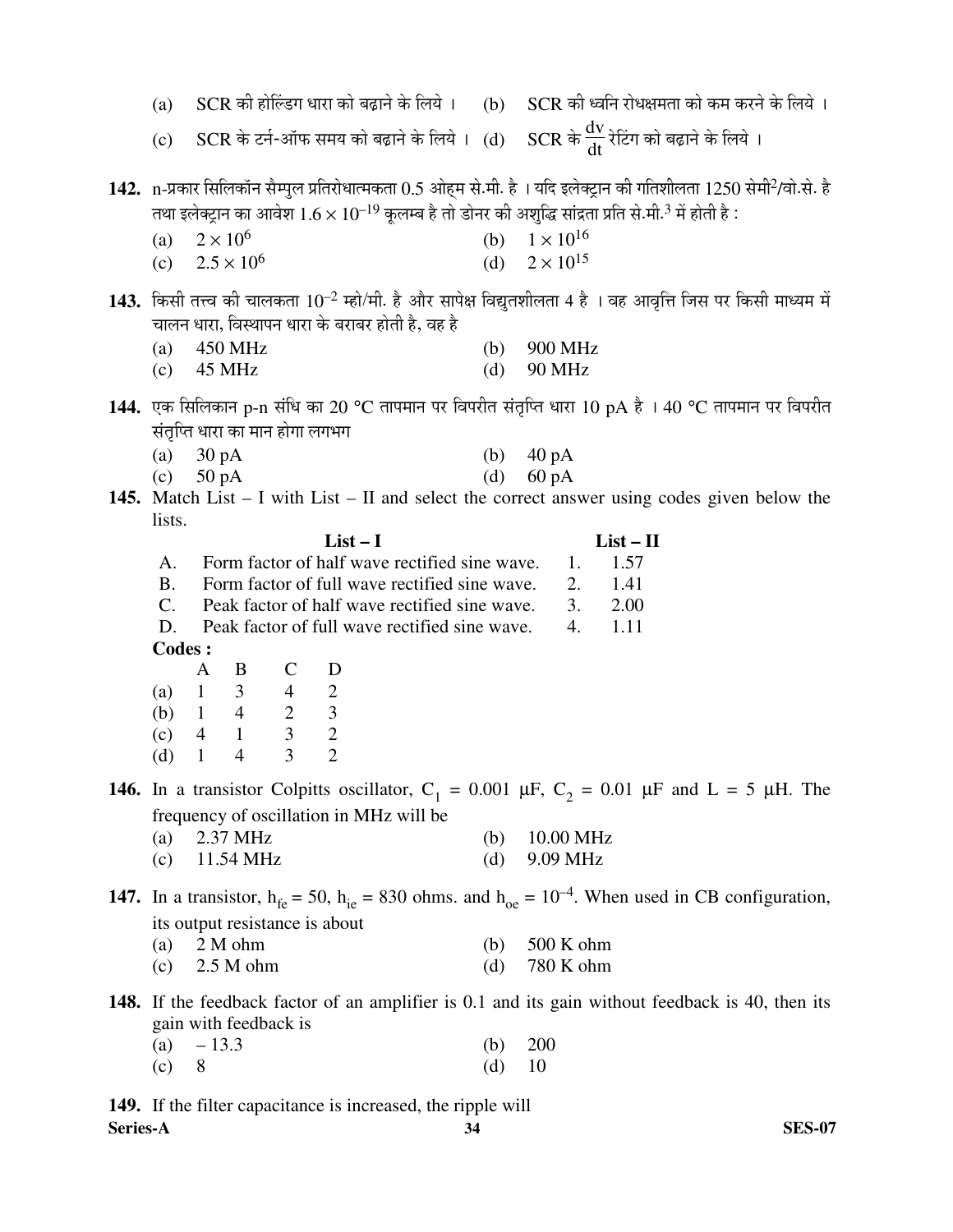|  | remain same |  | <i>ncrease</i> |
|--|-------------|--|----------------|
|--|-------------|--|----------------|

(c) decrease (d) be zero

**150.** A high-Q tuned circuit in an amplifier permits to have high

- (a) selectivity (b) fidelity
- (c) sensitivity (d) frequency ranges

### **151.** If the gate voltage  $V_{gs}$  of a MOSFET is increased, then

- (a) mobile charges carrier density decreases.
- (b) channel conductivity increases
- (c) channel widens
- (d) channel conductivity decreases

**152.** If the emitter resistance  $R_e$  in a transistor amplifier is removed, then

- (a) base to emitter junction will be less forward biased.
- (b) gain of amplifier decreases.
- (c) Q-point becomes unstable.
- (d) All of these

145. सूची – I को सूची – II से सुमेलित करते हुए सूचियों के नीचे दिये गये कूटों का प्रयोग कर सही उत्तर चुनिये :

|             | सूची – I                                     |    | सूची – II |
|-------------|----------------------------------------------|----|-----------|
|             | अर्द्ध तरंग परिशोधित ज्या तरंग का फार्म गुणक |    | 1.157     |
| <b>B.</b>   | पूर्ण तरंग परिशोधित ज्या तरंग का फार्म गुणक  | 2. | 1.41      |
| $C_{\cdot}$ | अर्द्ध तरंग परिशोधित ज्या तरंग का शीर्ष गुणक | 3. | 2.00      |
| D.          | पूर्ण तरंग परिशोधित ज्या तरंग का शीर्ष गुणक  | 4. | 1.11      |
| कूट :       |                                              |    |           |

|     |   | В | C | I) |
|-----|---|---|---|----|
| (a) |   | 3 | 4 | 2  |
| (b) |   | 4 | 2 | 3  |
| (c) | 4 |   | 3 | 2  |
| (d) |   |   | З | 2  |

 ${\bf 146.}$  एक ट्रांजिस्टर कोलपिट दोलक परिपथ में,  $\rm C^{}_1$  =  $0.001 \rm \mu F$ ,  $\rm C^{}_2$  =  $0.01$   $\rm \mu F$  तथा  $\rm L$  =  $5$   $\rm \mu H$  है । दोलन आवृत्ति  $\overline{\text{MHz}}$  में होगी

- (a) 2.37 MHz (b) 10.00 MHz
- (c) 11.54 MHz (d) 9.09 MHz
- **147.** एक ट्रांजिस्टर का h<sub>fe</sub> = 50, h<sub>ie</sub> = 830 ओम् तथा h<sub>oe</sub> = 10<sup>–4</sup> हैं । जब CB संरूपण में प्रयुक्त हो इसका निर्गत प्रतिरोध है, लगभग

| (a) $2 M ohm$                                                                                                                                                                                                                                                                                                      | (b) $500 \text{ K}$ ohm |
|--------------------------------------------------------------------------------------------------------------------------------------------------------------------------------------------------------------------------------------------------------------------------------------------------------------------|-------------------------|
| $\sqrt{2}$ $\sqrt{2}$ $\sqrt{2}$ $\sqrt{2}$ $\sqrt{2}$ $\sqrt{2}$ $\sqrt{2}$ $\sqrt{2}$ $\sqrt{2}$ $\sqrt{2}$ $\sqrt{2}$ $\sqrt{2}$ $\sqrt{2}$ $\sqrt{2}$ $\sqrt{2}$ $\sqrt{2}$ $\sqrt{2}$ $\sqrt{2}$ $\sqrt{2}$ $\sqrt{2}$ $\sqrt{2}$ $\sqrt{2}$ $\sqrt{2}$ $\sqrt{2}$ $\sqrt{2}$ $\sqrt{2}$ $\sqrt{2}$ $\sqrt{2$ | $(1)$ $\pi$ $(1)$       |

(c) 2.5 M ohm (d) 780 K ohm

 $\bf 148.$  किसी प्रवर्धक का पुनर्पोषित गुणांक  $0.1$  है तथा इसकी बिना पुनर्पोषण के लब्धि 40 है तो इसकी पुनर्पोषण के साथ लब्धि होगी

|         | (a) $-13.3$ |          | (b) $200$ |
|---------|-------------|----------|-----------|
| $(c)$ 8 |             | (d) $10$ |           |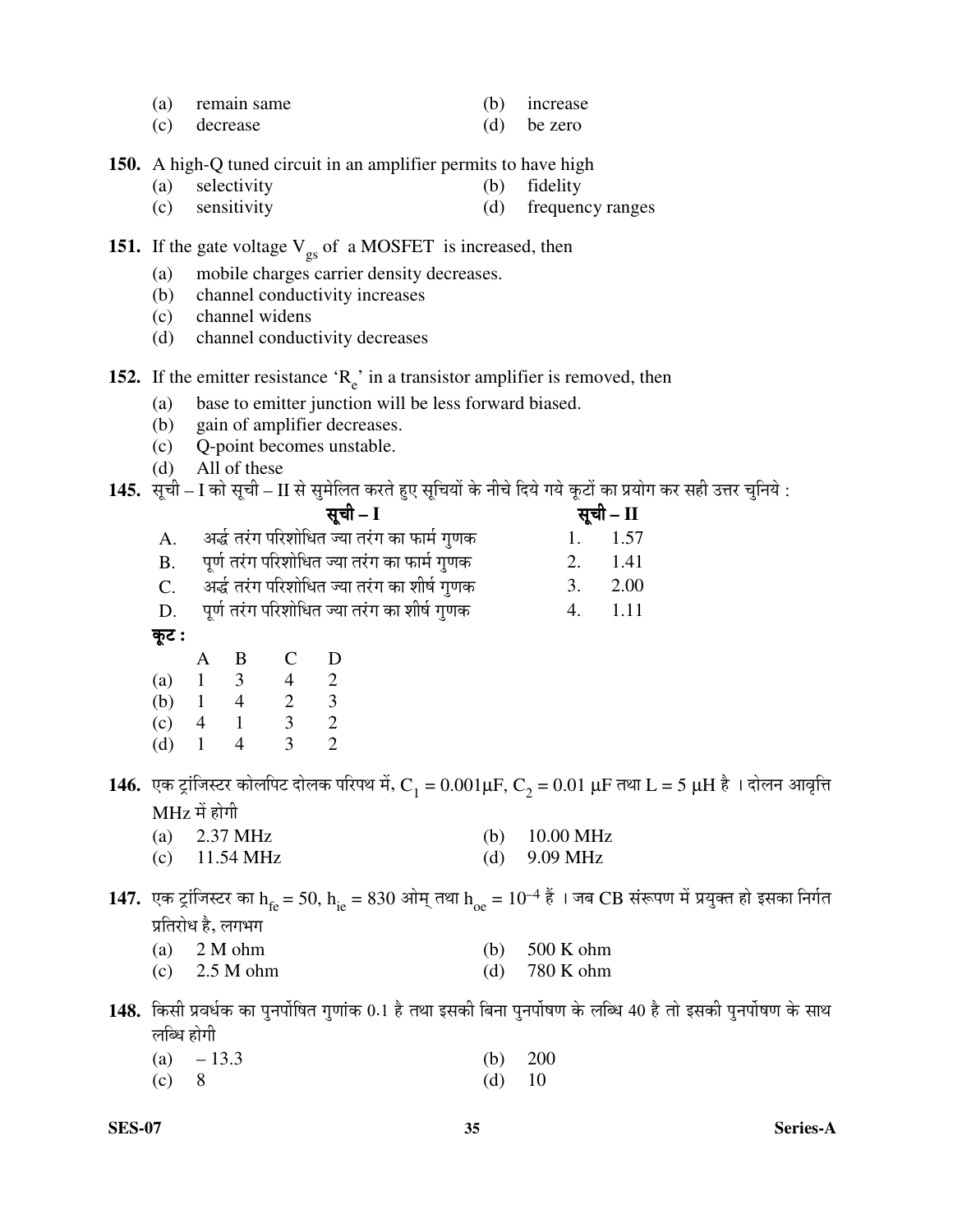| 149.  यदि फिल्टर धारिता को बढ़ाया जाता है तो ऊर्मिका |  |  |
|------------------------------------------------------|--|--|
|                                                      |  |  |

|  |  | (a) वही रहेगी । |  | $(b)$ बढ़ेगी। |
|--|--|-----------------|--|---------------|
|--|--|-----------------|--|---------------|

 $(c)$  कम होगी ।  $(d)$  शन्य हो जायेगी ।

# **150.** ×ÛúÃÖß ¯ÖϾ֬ÖÔÛú ´Öë ˆ""Ö-Q ÃÖ´ÖþÖ׸üŸÖ ¯Ö׸ü¯Ö£Ö ¯ÖϤüÖ®Ö Ûú¸üŸÖÖ Æîü

- (a) ˆ""Ö "ÖµÖ®Ö¿Ö߻֟ÖÖ (b) ˆ""Ö ÃÖÓ»Öݮ֟ÖÖ
- (c) ˆ""Ö ÃÖÓ¾Öê¤ü®Ö¿Ö߻֟ÖÖ (d) ˆ""Ö †Ö¾Öé×¢Ö ¯Ö¸üÖÃÖ

# $\bf 151.~$  किसी  $\bf MOSFET~$  के गेट वोल्टता  $\bf V_{gs}$  को बढ़ा दिया जाय तो

- (a) गतिक आवेश संवाहक घनत्व कम हो जाता है । (b) चैनल चालकशीलता बढ़ जाती है ।<br>(c) चैनल की चौडाई बढ जाती है । (d) चैनल की चालकशीलता कम हो जा
- (c) यैनल की चौड़ाई बढ़ जाती है । (d) चैनल की चालकशीलता कम हो जाती है ।

## **152.** किसी ट्रांजिस्टर प्रवर्धक के उत्सर्जक प्रतिरोध 'R<sub>e</sub>' को हटा दिया जाता है, तो

- (a)  $\,$  आधार से उत्सर्जक संधि का अग्र बायस कम हो जायेगा ।
- $(b)$  प्रवर्धक की लब्धि कम हो जाती है ।
- (c) Q-बिन्दु अस्थिर हो जाता है ।
- (d) इनमें से सभी ।
- **153.** In an astable multivibrator
	- (a)  $\beta = 1$  (b)  $\beta A = 1$
	- (c)  $\beta > 1$  (d)  $\beta < 1$

### **154.** A Zener diode has a break down voltage of 9V and maximum power dissipation of 360 mW. The maximum current the diode can handle is

| (a) $20 \text{ mA}$ | (b) $30 \text{ mA}$ |
|---------------------|---------------------|
| (c) $35 \text{ mA}$ | (d) $40 \text{ mA}$ |

**155.** In a Hartley oscillator,  $L_1 = 0.1$  mH,  $L_2 = 10 \mu$ H and mutual inductance between coils equals 20 µH. The voltage gain needed for sustained oscillations should be

- (a) 2.37 (b) 0.1
- (c)  $11.54$  (d)  $9.09$
- **156.** The amplifier having the highest amount of distortion is
	- (a) Class A (b) Class B (c) Class C (d) Class AB
	-

## **157.** The set of transistor characteristics which enable  $\alpha$  to be determined directly from the slope is

- (a) CB transfer characteristics (b) CE transfer characteristics
- (c) CB input characteristics (d) CE output characteristics
- **158.** The voltage  $V_0$  of the circuit shown below is
- 
-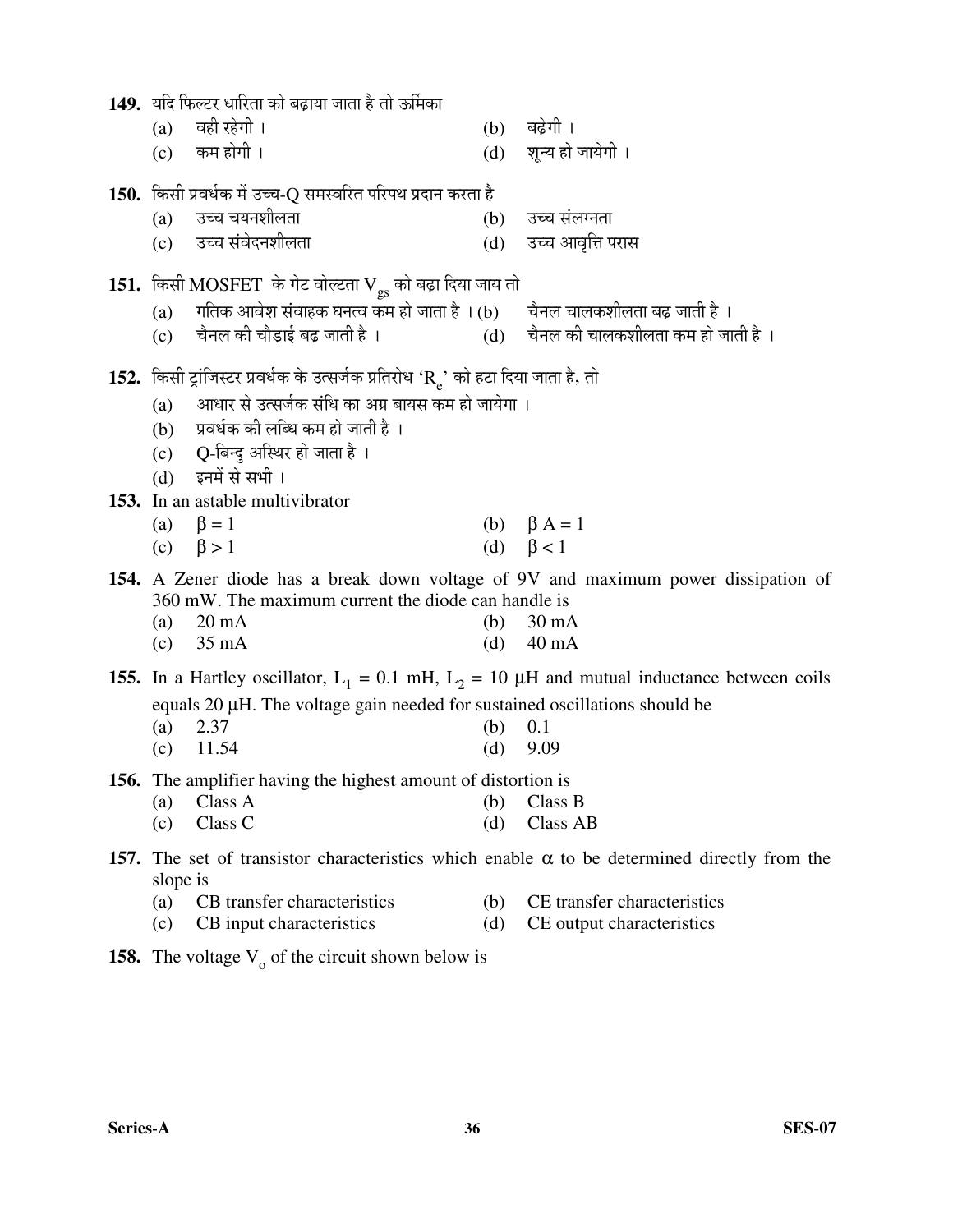

 $\overline{c}$ )  $\overline{c}$ B निवेश अभिलक्षण से ।  $\overline{c}$  and  $\overline{c}$  and  $\overline{c}$  and  $\overline{c}$ 

**SES-07 37 Series-A**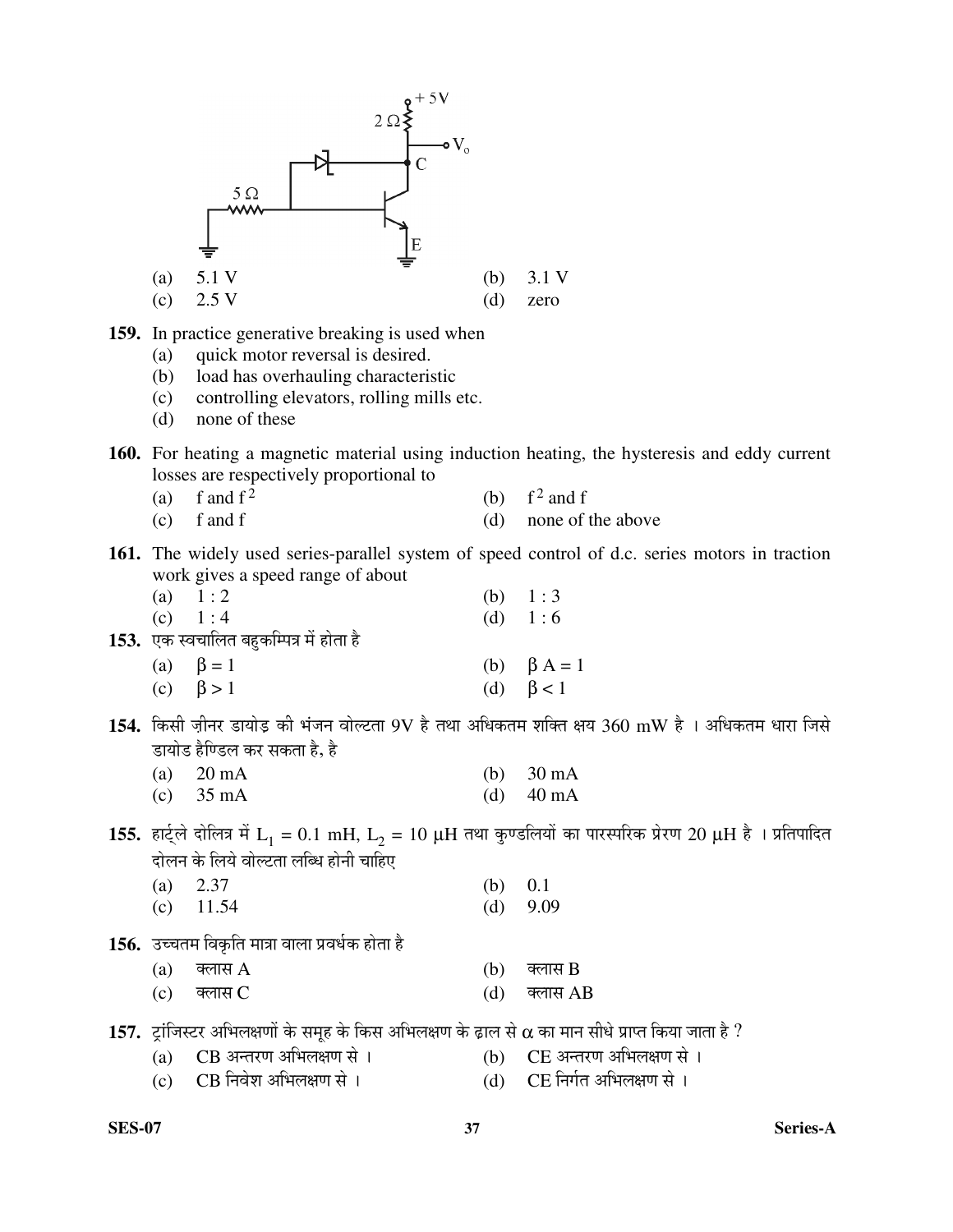$\bf 158.$  नीचे दर्शाये गये परिपथ में  $\bf V_{_O}$  का मान है :



- 1**59.** पुनरुत्पादक ब्रेकिंग सामान्यतया प्रयोग किया जाता है जब<br>(a) शीघ्र मोटर रिवर्सल की आवश्यकता हो ।
	- (a) शीघ्र मोटर रिवर्सल की आवश्यकता हो । (b) भार ओवरहालिंग अभिलक्षण का हो ।<br>(c) एलीवेटर, रोलिंग मिल आदि के नियंत्रण में । (d) इनमें से कोई नहीं ।
	- (c) एलीवेटर, रोलिंग मिल आदि के नियंत्रण में ।
- $\bf 160.~$  प्रेरण तापन का प्रयोग किसी चुम्बकीय तत्त्व के तापन के लिये, हिस्टेरिसिस एवं भँवरधारा हानियाँ समानुपाती होती है, क्रमशः
	- (a)  $f = \sin \left( \frac{f^2}{f} \right)$ <br>(c)  $f = \sin \left( \frac{f^2}{f} \right)$ (b)  $f^2$  और f के
	- $\overline{c}$ )  $f$  और  $f$  के  $\overline{d}$   $\overline{d}$   $\overline{d}$   $\overline{d}$   $\overline{d}$   $\overline{d}$   $\overline{d}$   $\overline{d}$   $\overline{d}$   $\overline{d}$   $\overline{d}$   $\overline{d}$   $\overline{d}$   $\overline{d}$   $\overline{d}$   $\overline{d}$   $\overline{d}$   $\overline{d}$   $\overline{d}$   $\overline{d}$   $\overline{d}$   $\overline{d}$
- 161. ट्रैक्शन कार्य में प्रयुक्त दि.धा. श्रेणी मोटरों की गति नियंत्रण के लिये सामान्यतया प्रयोग होने वाला श्रेणी समानान्तर प्रणाली गति-परास देता है लगभग
	- (a)  $1:2$  (b)  $1:3$
	- (c)  $1:4$  (d)  $1:6$
- **162.** The latching current in the circuit shown below is 4 mA. The minimum width of the gate pulse required to turn on the thyristor is  $0.1 \text{ H}$



- **163.** A thyristor is triggered by a pulse train of 5 kHz. The duty ratio is 0.4. If the allowable average power is 100 W, the maximum allowable gate drive power will be
	- (a)  $50 \text{ W}$  (b)  $150 \text{ W}$ (c)  $100\sqrt{2}W$  (d) 250 W
	-
- **164.** A three phase diode bridge rectifier is fed from a 400 V rms, 50 Hz, three phase a.c. source. For the purely resistive load, the peak instantaneous output voltage is

| (a) $400\sqrt{2}$ V         | (b) | 400 V                         |
|-----------------------------|-----|-------------------------------|
| (c) $\frac{400}{\sqrt{3}}V$ |     | (d) 400 $\sqrt{\frac{2}{3}}V$ |

**Series-A 38 SES-07**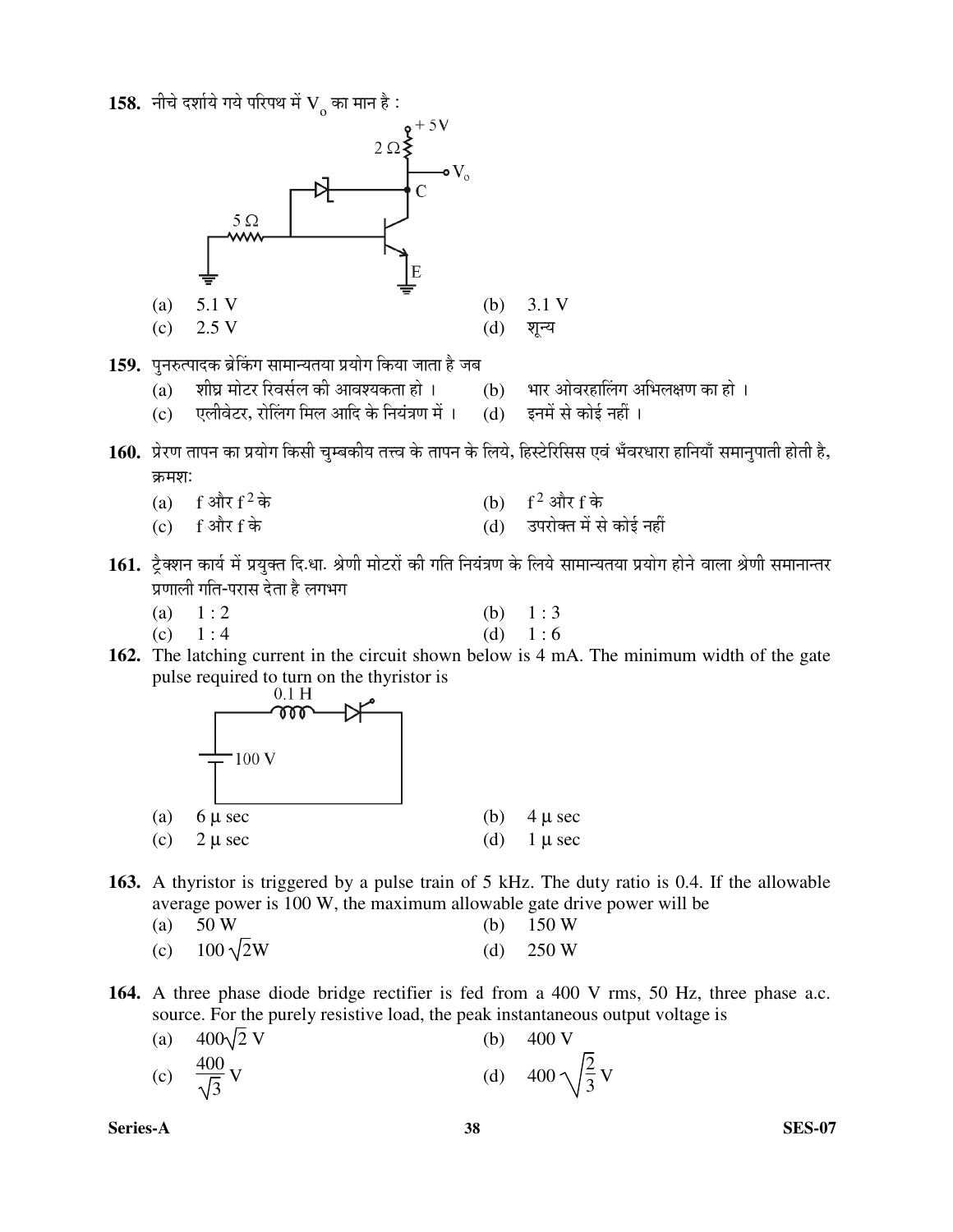- **165.** If a d.c. motor is disconnected from the source and armature circuit is short circuited through a suitable resistance, the process is called
	- (a) regenerative breaking (b) rheostatic breaking
- - (c) dynamic breaking (d) no breaking is possible
- -
- **166.** In single pulse modulation of PWM inverters, third harmonic can be eliminated if pulse width is equal to
- (a)  $180^{\circ}$  (b)  $120^{\circ}$ (c)  $60^{\circ}$  (d)  $30^{\circ}$
- **167.** A single phase full bridge converter supplies a load drawing constant and ripple free load current. If the triggering angle is 30°, the input power factor will be

| (a) $0.65$ | (b) $0.78$  |
|------------|-------------|
| (c) $0.85$ | (d) $0.866$ |

168. A separately excited d.c. motor fed from single phase full converter with firing angle 60<sup>°</sup> runs at 1000 r.p.m. If motor is connected to single phase semiconverter with the same firing angle of 60°, it would run at

| (a) $2000$ rpm | (b) $1850$ rpm |
|----------------|----------------|
| (c) $1500$ rpm | (d) $1000$ rpm |

**169.** The total charge within a sphere of 1 m radius for  $\overrightarrow{D} = x \hat{a}_x C/m^2$  is

- (a)  $4.19 \text{ C}$  (b)  $3.14 \text{ C}$
- (c)  $1.00 \text{ C}$  (d)  $8.38 \text{ C}$
- 162. नीचे दर्शाये गये परिपथ में लैचिंग धारा का मान 4 mA है। थाइरैस्टर को टर्न-ऑन करने के लिये गेट-पल्स की न्यनतम चौडाई ह<u>ै</u>



- 163. एक थाइरैस्टर को 5 kHz की पल्स-ट्रेन से ट्रिगर किया जाता है । ड्यूटी अनुपात 0.4 है । यदि अनुमन्य औसत शक्ति  $100 \text{ W}$  है तो अधिकतम अनुमन्य गेट ड्राइव शक्ति होगी
	- (a)  $50 \text{ W}$  (b)  $150 \text{ W}$ (c)  $100\sqrt{2}W$  (d) 250 W
- $164.$  एक त्रिकला डायोड ब्रिज दिष्टकारी को  $400~\mathrm{V}$  (आर एम एस),  $50~\mathrm{Hz}$  त्रिकलीय प्र.धा. श्रोत से आपत्ति दी जाती है । पूर्णतया प्रतिरोधात्मक भार के लिये शीर्ष तात्क्षणिक निर्गत वोल्टता है
	- (a)  $400\sqrt{2} \text{ V}$  (b)  $400 \text{ V}$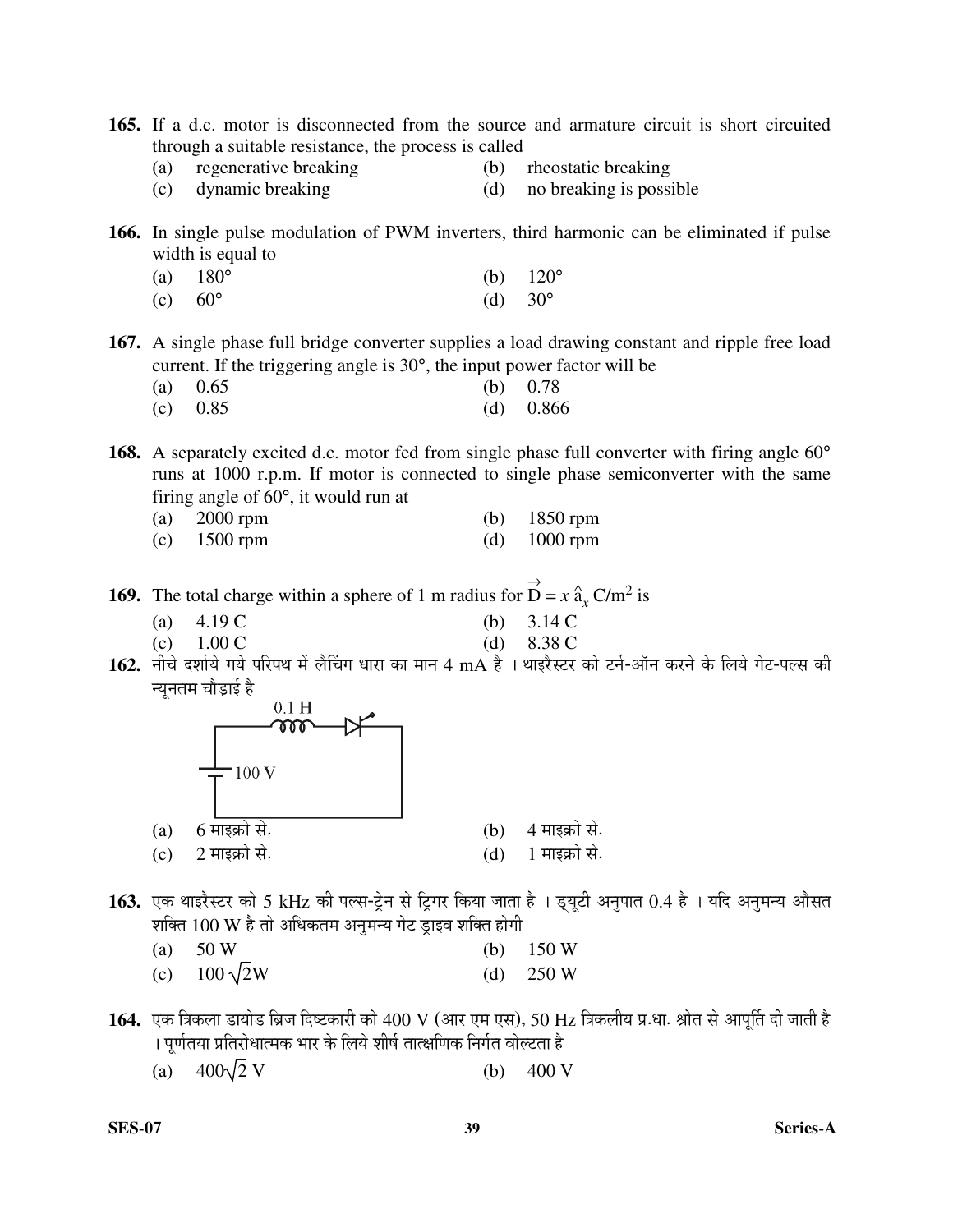|               | (c) $\frac{400}{\sqrt{3}}$ V                                                                                                                    |     | (d) $400\sqrt{2/3}$ V                                                                                                       |
|---------------|-------------------------------------------------------------------------------------------------------------------------------------------------|-----|-----------------------------------------------------------------------------------------------------------------------------|
|               | लघुपथित कर दिया जाय, तो प्रक्रम को कहते हैं                                                                                                     |     | <b>165.</b> यदि किसी दि.धा. मोटर को श्रोत से विच्छेदित कर दिया जाय और आर्मेचर परिपथ को किसी उपयुक्त प्रतिरोध से             |
|               | (a) पुनर्जनित्र ब्रेकिंग                                                                                                                        |     | (b) रिओस्टेटिक ब्रेकिंग                                                                                                     |
|               | (c) डायनामिक ब्रेकिंग                                                                                                                           |     | (d) कोई ब्रेकिंग संभव नहीं                                                                                                  |
|               |                                                                                                                                                 |     |                                                                                                                             |
|               | $166. \,\,$ PWM इनवर्टरों के एकल पल्स माडुलन में तृतीय हारमोनिक को समाप्त किया जा सकता है यदि पल्स की चौड़ाई है                                 |     |                                                                                                                             |
| (a)           | $180^\circ$                                                                                                                                     | (b) | $120^\circ$                                                                                                                 |
| (c)           | $60^{\circ}$                                                                                                                                    | (d) | $30^{\circ}$                                                                                                                |
|               |                                                                                                                                                 |     |                                                                                                                             |
|               |                                                                                                                                                 |     | 167.  एक कलीय पूर्ण ब्रिज परिवर्तक किसी भार को आपूर्ति करते हुए स्थिर और उर्मिका से स्वतंत्र धारा लेता है  । यदि            |
|               | ट्रिगरिंग कोण 30° है तो निवेश शक्ति गुणक होगा                                                                                                   |     |                                                                                                                             |
| (a)           | 0.65                                                                                                                                            | (b) | 0.78                                                                                                                        |
| (c)           | 0.85                                                                                                                                            | (d) | 0.866                                                                                                                       |
|               |                                                                                                                                                 |     |                                                                                                                             |
|               |                                                                                                                                                 |     | $168.$ एक बाह्य उत्तेजित दि.धा. मोटर को एकल कला पूर्ण परिवर्तक जिसका फायरिंग कोण $60^{\circ}$ है, से $1000$ r.p.m. पर चलाया |
|               | जाता है। यदि मोटर को अर्द्ध परिवर्तक जिसका फायरिंग कोण 60° ही है, से संयोजित किया जाय तो यह चलेगी                                               |     |                                                                                                                             |
| (a)           | 2000 rpm पर ।                                                                                                                                   | (b) | $1850$ rpm पर ।                                                                                                             |
|               | (c) $1500$ rpm पर ।                                                                                                                             | (d) | 1000 rpm पर ।                                                                                                               |
|               | ${\bf 169.}\;$ एक मीटर त्रिज्या वाले गोले के अन्दर कुल आवेश $\stackrel{\rightarrow}{\rm D}=x\,\hat{\rm a}_{{}_{\rm r}}\,{\rm C/m^2}$ के लिये है |     |                                                                                                                             |
| (a)           | 4.19 C                                                                                                                                          | (b) | 3.14C                                                                                                                       |
| (c)           | 1.00C                                                                                                                                           |     | (d) $8.38 \text{ C}$                                                                                                        |
|               |                                                                                                                                                 |     | 170. In a parallel plate capacitor of capacitance Co, the electric field is E. If a dielectric slab                         |
|               |                                                                                                                                                 |     | with dielectric constant $= 7$ is introduced to fill capacitor completely, the electric field will                          |
| become<br>(a) | <b>7E</b>                                                                                                                                       | (b) | E/7                                                                                                                         |
| (c)           | E/3.5                                                                                                                                           | (d) | E. Co                                                                                                                       |
|               |                                                                                                                                                 |     |                                                                                                                             |
|               |                                                                                                                                                 |     | 171. If the magnitude of $\vec{H}$ in a plane wave is 1 Amp/meter, the magnitude of $\vec{E}$ for a plane                   |
|               | wave in free space is                                                                                                                           |     |                                                                                                                             |
| (a)           | 367.27 volt/m                                                                                                                                   |     | (b) $637.72$ volt/m                                                                                                         |
|               | $(c)$ 736.27 volt/m                                                                                                                             | (d) | 376.72 volt/m                                                                                                               |
|               | <b>172.</b> The condition for an electric field $\vec{E}$ to be a static field is                                                               |     |                                                                                                                             |
|               | (a) $\overrightarrow{E} \cdot d\overrightarrow{s} = q/\epsilon$ o                                                                               |     | (b) $\overrightarrow{E} \cdot d\overrightarrow{l} = 0$                                                                      |
|               |                                                                                                                                                 |     |                                                                                                                             |
|               | (c) $\nabla \times \vec{E} = 0$                                                                                                                 |     | (d) $\nabla \times \vec{E} = \rho$                                                                                          |
|               |                                                                                                                                                 |     |                                                                                                                             |

- **173.** Piezo electric effect is generally observed in
- (a) conductors and super conductors
	- (b) conductors and semi conductors

**Series-A 40 SES-07**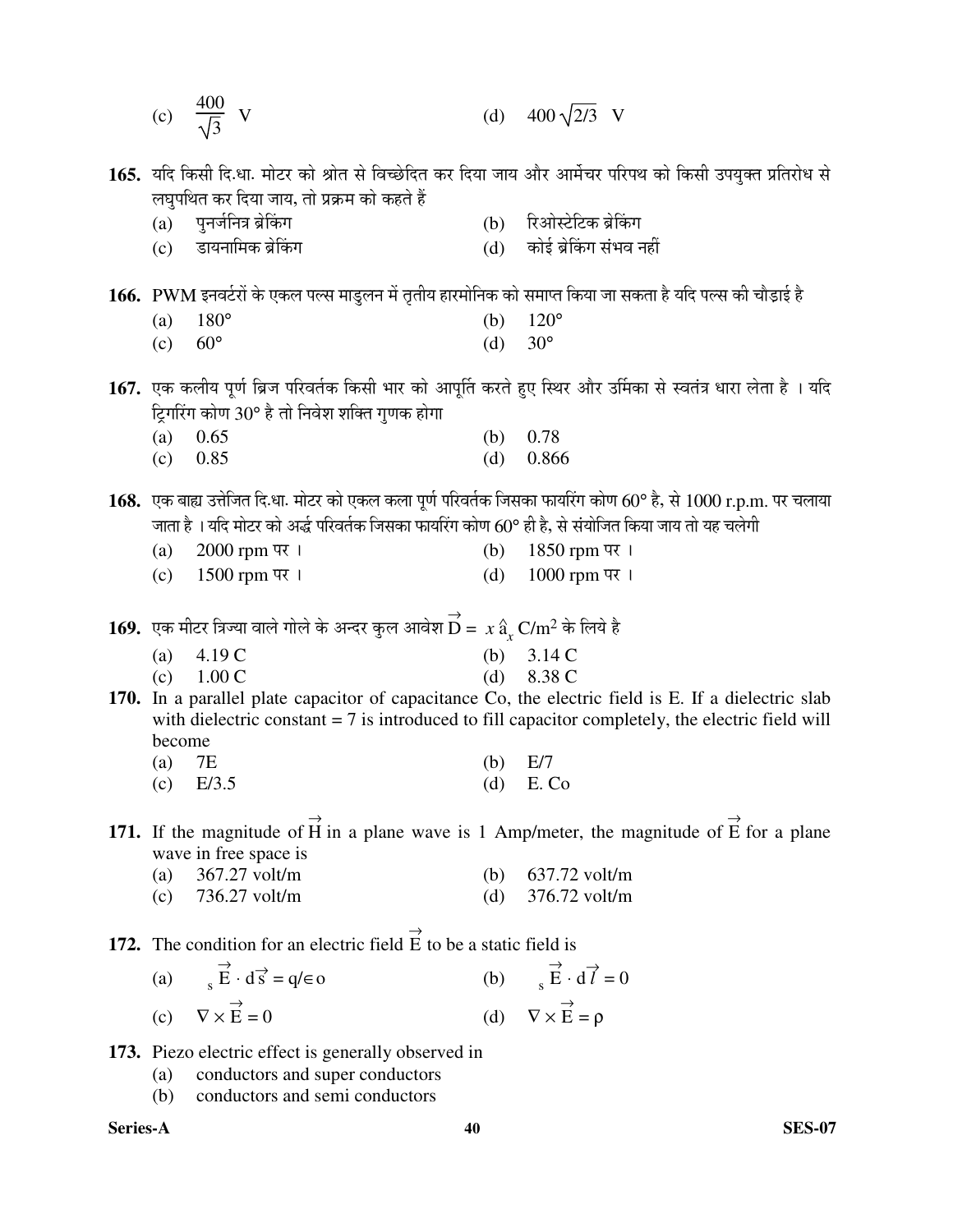- (c) insulators
- (d) insulators and conductors
- **174.** Determine the phase velocity of a plane electro magnetic wave at 10 GHz frequency in polythene. For polythene  $\mu_r = 1, \epsilon_r = 2.3$ .
	- (a)  $1.977 \times 10^8$  m/sec m/sec (b)  $2.917 \times 10^8$  m/sec
	- (c)  $3 \times 10^8$  m/sec m/sec (d)  $7.917 \times 10^8$  m/sec

**175.** The depth of penetration of wave in a lossy dielectric increases with the increase of

- (a) conductivity (b) permeability
- 
- (c) wave length (d) permittivity
- **176.** The transient response of the initially relaxed RC network shown below is



**177.** Fourier series functions of a periodic signal with half wave symmetry contains only

- (a) sine terms (b) cosine terms
- (c) odd harmonics (d) even harmonics
- 170. Co धारिता वाले एक-समानान्तर प्लेट संधारित्र में विद्युत क्षेत्र तीव्रता E है । यदि प्लेटों के बीच एक परावैद्युत जिसका परावैद्युतांक 7 है, से संधारित्र को पूर्णरूप से भर दिया जाता है, तो विद्युत क्षेत्र होगा
	- (a)  $7E$  (b)  $E/7$
	- (c) E/3.5 (d) E.Co

 ${\bf 171.} \;\;$ किसी समतल तरंग में  $\overrightarrow{H}$  ता मान  $1 \;{\rm Amp/meter}$  है, तो स्वतंत्र माध्यम में समतल तरंग के लिये  $\overrightarrow{E}$  का परिमाण है

- (a) 367.27 volt/m (b) 637.72 volt/m
	-
- (c) 736.27 volt/m (d) 376.72 volt/m

# $\bf 172.~$  वैद्युत क्षेत्र  $\overrightarrow{E}$  को स्थैतिक वैद्युत क्षेत्र होने की शर्त है

- (a)  $s \stackrel{\rightarrow}{E} \cdot d\vec{s} = q/\epsilon o$  (b) s (c)  $\nabla \times \vec{E}$  $\vec{E} = 0$  (d)  $\nabla \times \vec{E} = \rho$
- 173. पीज़ों वैद्युत प्रभाव साधारणतया देखा जाता है
	-
	- (c) विद्यत रोधकों में । (d) विद्यत रोधकों एवं चालकों में ।
- $\overrightarrow{E} \cdot d\overrightarrow{l} = 0$ 
	- (a) चालकों और अतिचालकों में । (b) चालकों और अर्द्ध चालकों में ।<br>(c) विद्यत रोधकों में । (d) विद्यत रोधकों एवं चालकों में ।
		-

**SES-07 41 Series-A**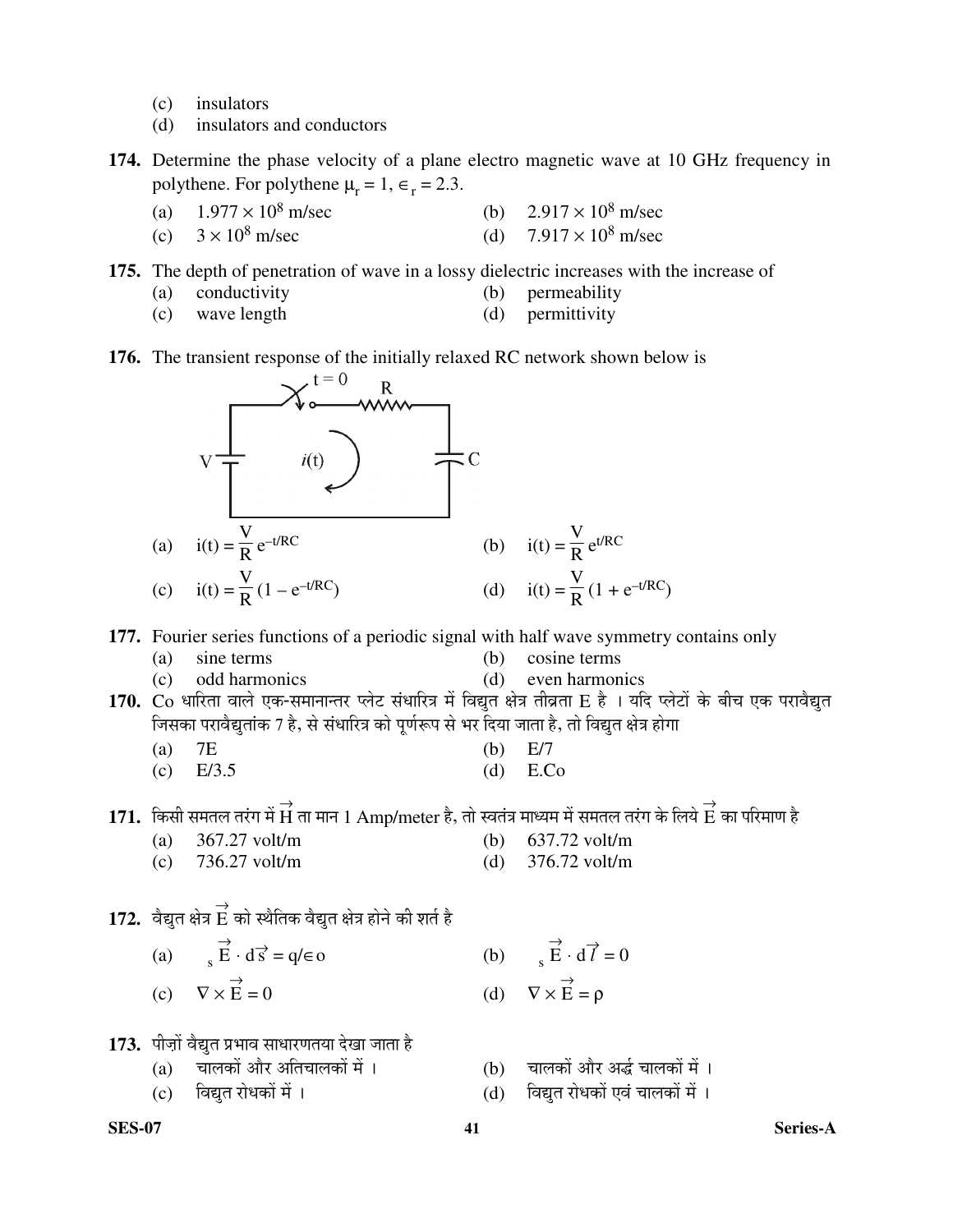- $\bf 174.$  पोलीथीन, जिसका  $\mu_{\rm r} = 1,\, \in_{_{\rm r}}=2.3$  है, में  $10~\rm GHz$  आवृत्ति वाले किसी समतल वैद्युत-चुम्बकीय तरंग के लिये कला वेग है
	- (a)  $1.977 \times 10^8$  m/sec m/sec (b)  $2.917 \times 10^8$  m/sec
	- (c)  $3 \times 10^8$  m/sec m/sec (d)  $7.917 \times 10^8$  m/sec
- 175. क्षययुक्त परावैद्युत में तरंग के प्रवेश की गहरायी बढ़ती है
	- (a) "ÖÖ»ÖÛúŸÖÖ ²ÖœÌü®Öê ÃÖê … (b) ¯ÖÖ¸üÝÖ´µÖŸÖÖ ²ÖœÌü®Öê ÃÖê …
	- (c) तरंगदैर्ध्य बढ़ने से । (d) विद्युतशीलता बढ़ने से ।
- 176. नीचे दर्शाये गए RC परिपथ, जो प्रारम्भ में विश्रामावस्था में है, का क्षणिक अनुक्रिया है



177. अर्द्ध तरंग समरूपता के साथ किसी पीरियाडिक संकेत का फोरियर श्रेणी गुणांकों में केवल होते हैं

- $(a)$  ज्या पद (b) व्युज्या पद
- (c) ×¾ÖÂÖ´Ö ÆüÖ´ÖÖì×®ÖŒÃÖ (d) ÃÖ´Ö ÆüÖ´ÖÖì×®ÖŒÃÖ
- **178.** The current in 1 ohm resistor in the network is



**179.** Transient current in a RLC circuit is oscillatory when

(a) 
$$
R = 2\sqrt{\frac{L}{C}}
$$
 (b)  $R < 2\sqrt{\frac{L}{C}}$ 

**Series-A 42 SES-07**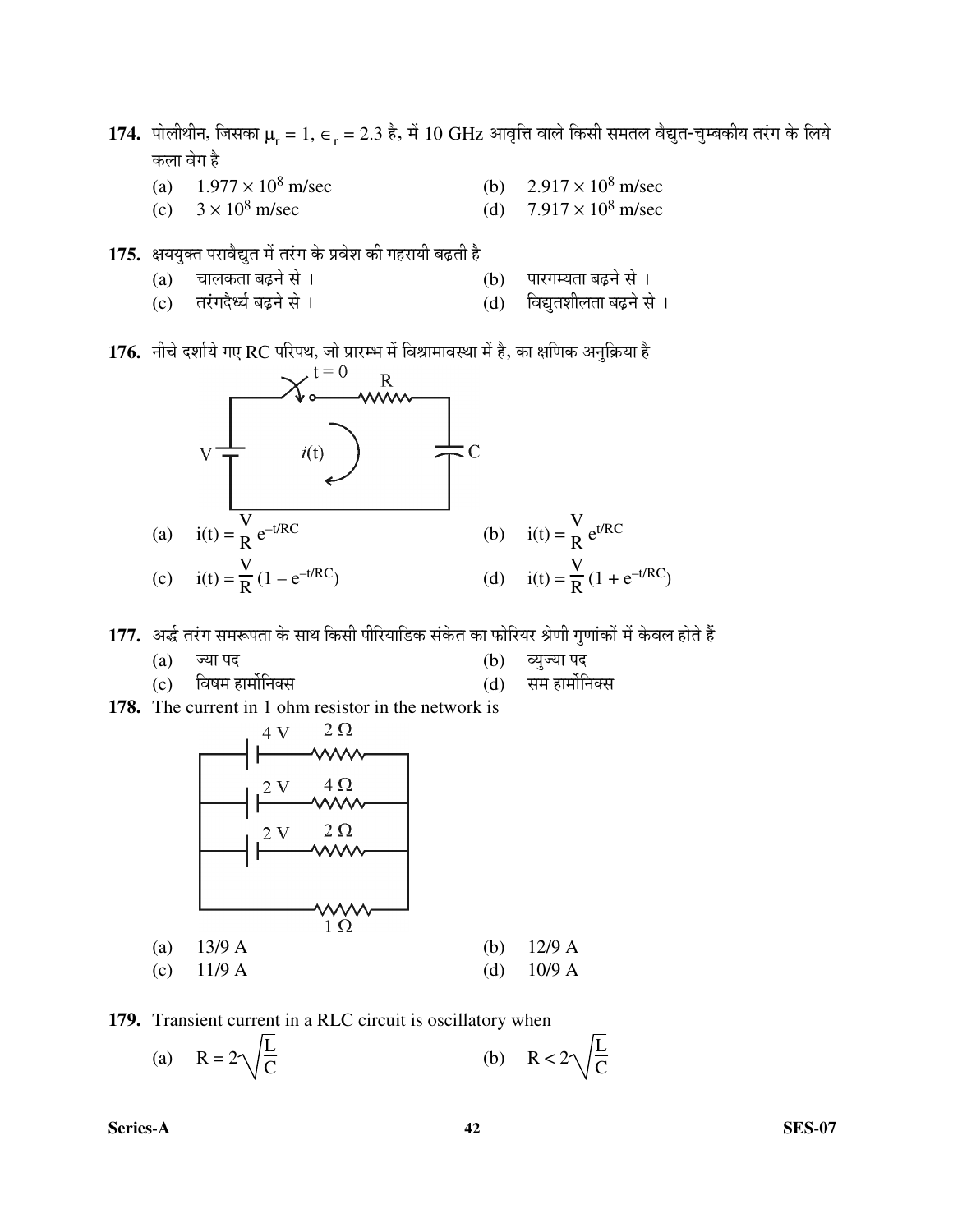(c) 
$$
R > 2\sqrt{\frac{L}{C}}
$$
 (d)  $R = 0$ 

**180.** At half power frequencies the current in a RLC series circuit is

| (a) $\frac{1}{2}$ × the current at resonance | (b) $\frac{1}{\sqrt{2}} \times$ the current at resonance |
|----------------------------------------------|----------------------------------------------------------|
| (c) $\frac{1}{4}$ × the current at resonance | (d) $\frac{1}{\sqrt{2}} \times$ the current at resonance |

- **181.** If the voltage applied across a capacitor is triangular in waveform, the waveform of the current is
	- (a) Triangular (b) Rectangular
	- (c) Sinusoidal (d) Trapezoidal
		-
- **182.** The resonance frequency of the series circuit shown below is  $M = 1H$ .



(d) 
$$
\frac{1}{4\pi\sqrt{2}}\text{Hz}
$$

**178.** नेटवर्क के 1 ओम् प्रतिरोध में धारा का मान है<br> $\frac{4 \text{ V}}{2 \Omega}$ 



179. तात्क्षणिक धारा किसी RLC परिपथ में दोलन करती है, जब

(a) 
$$
R = 2\sqrt{\frac{L}{C}}
$$
 (b)  $R < 2$ 

L  $\bar{\bar{C}}$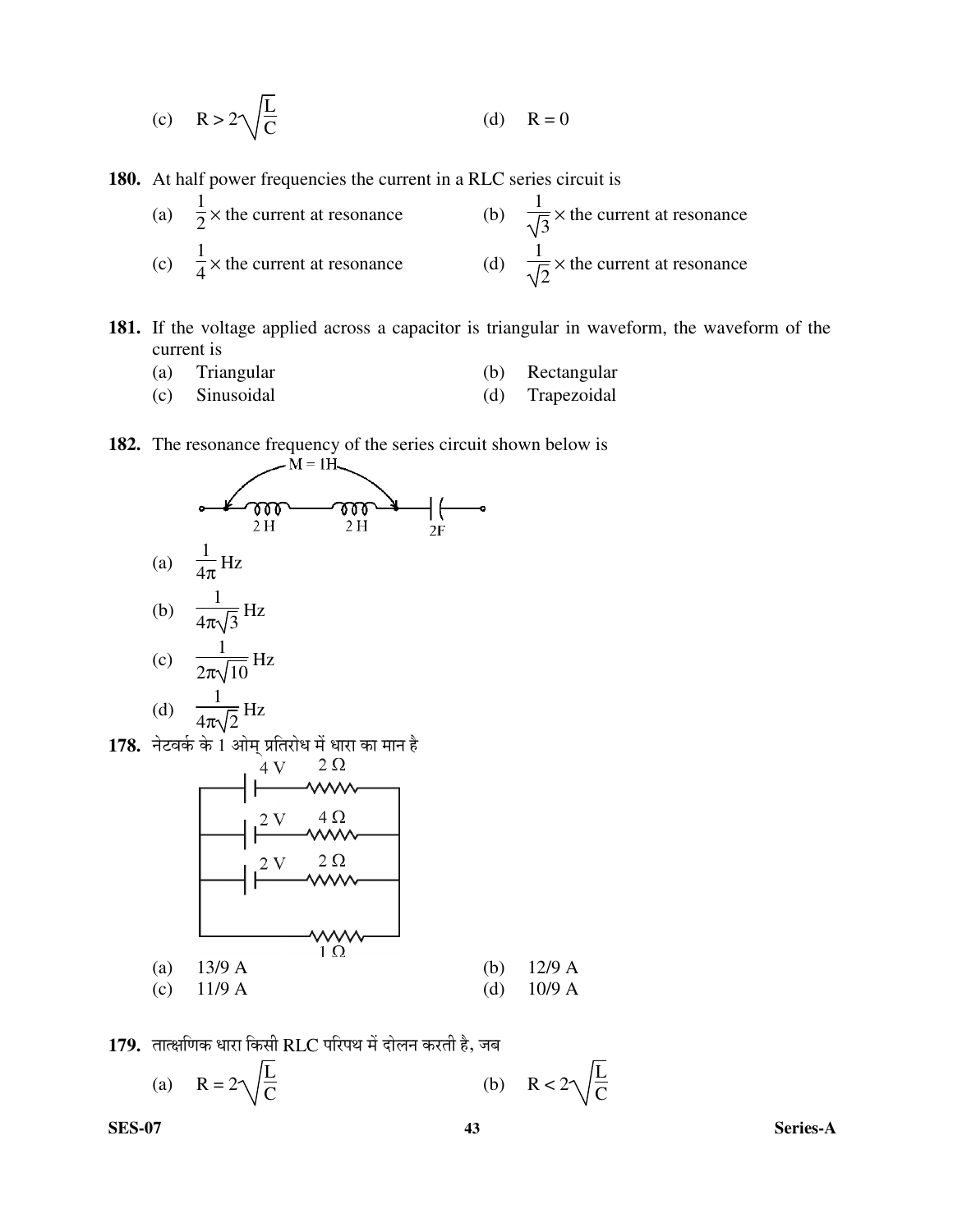(c) 
$$
R > 2\sqrt{\frac{L}{C}}
$$
 (d)  $R = 0$ 

180. अर्द्ध शक्ति आवृत्तियों पर किसी RLC श्रेणी परिपथ में धारा का मान होता है

| (a) $\frac{1}{2}$ × अनुनाद पर धारा         | (b) $\frac{1}{\sqrt{3}} \times 3$ नुनाद पर धारा   |
|--------------------------------------------|---------------------------------------------------|
| (c) $\frac{1}{4} \times 34\pi$ नाद पर धारा | (d) $\frac{1}{\sqrt{2}} \times 34\pi$ नाद पर धारा |

181. यदि किसी संधारित्र पर प्रयुक्त वोल्टता की तरंग आकृति त्रिभुजाकार है तो धारा की तरंग आकृति होती है

- 
- (c) ज्यायी (d) समलम्बाकार

(a) त्रिभुजाकार (b) आयताकार<br>(c) ज्यायी (d) समलम्बाक

1**82.** नीचे दर्शाये गये श्रेणी परिपथ की अनुनादी आवृत्ति है<br>M = IH

![](_page_42_Figure_10.jpeg)

**183.** The admittance parameter  $Y_{12}$  in the following two-port network is

![](_page_42_Figure_12.jpeg)

**184.** The driving point function of the network shown below is

**Series-A 44 SES-07**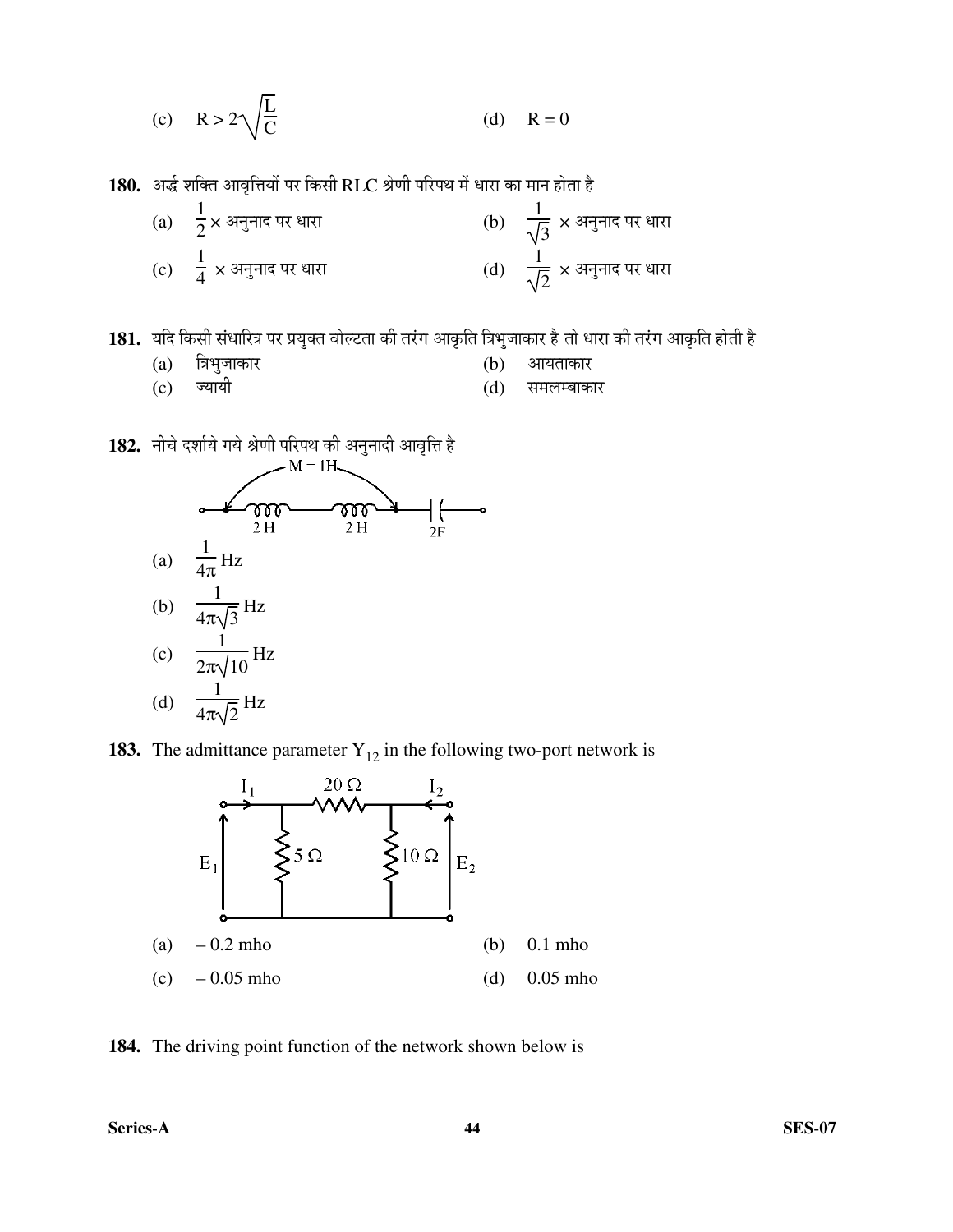$$
Z(s) = \frac{1}{2} \sum_{i=1}^{n} \frac{1}{2} = 0.05 \text{ H} \left\{\frac{1}{2} - 2.5 \text{ F} \right\} \text{ R} = 2.5
$$
  
\n(a)  $\frac{0.2 \text{ s}}{(s^2 + 0.1 \text{ s} + 2)}$   
\n(b)  $\frac{0.2 \text{ s}}{(s^2 + 0.1 \text{ s} + 4)}$   
\n(c)  $\frac{0.2 \text{ s}}{(s^2 + 0.1 \text{ s} + 4)}$   
\n(d)  $\frac{\text{ s}}{(s^2 + 0.1 \text{ s} + 4)}$ 

**185.** Potential difference  $V_{xy}$  in the given circuit is

![](_page_43_Figure_2.jpeg)

 $\bf 183.~$  निम्न द्वि-पोर्ट नेटवर्क में प्रवेश्यता प्राचल  ${\rm Y}_{12}$  है

![](_page_43_Figure_4.jpeg)

**SES-07 45 Series-A** 184. नीचे दर्शाये नेटवर्क का परिचालन बिन्दु फलन है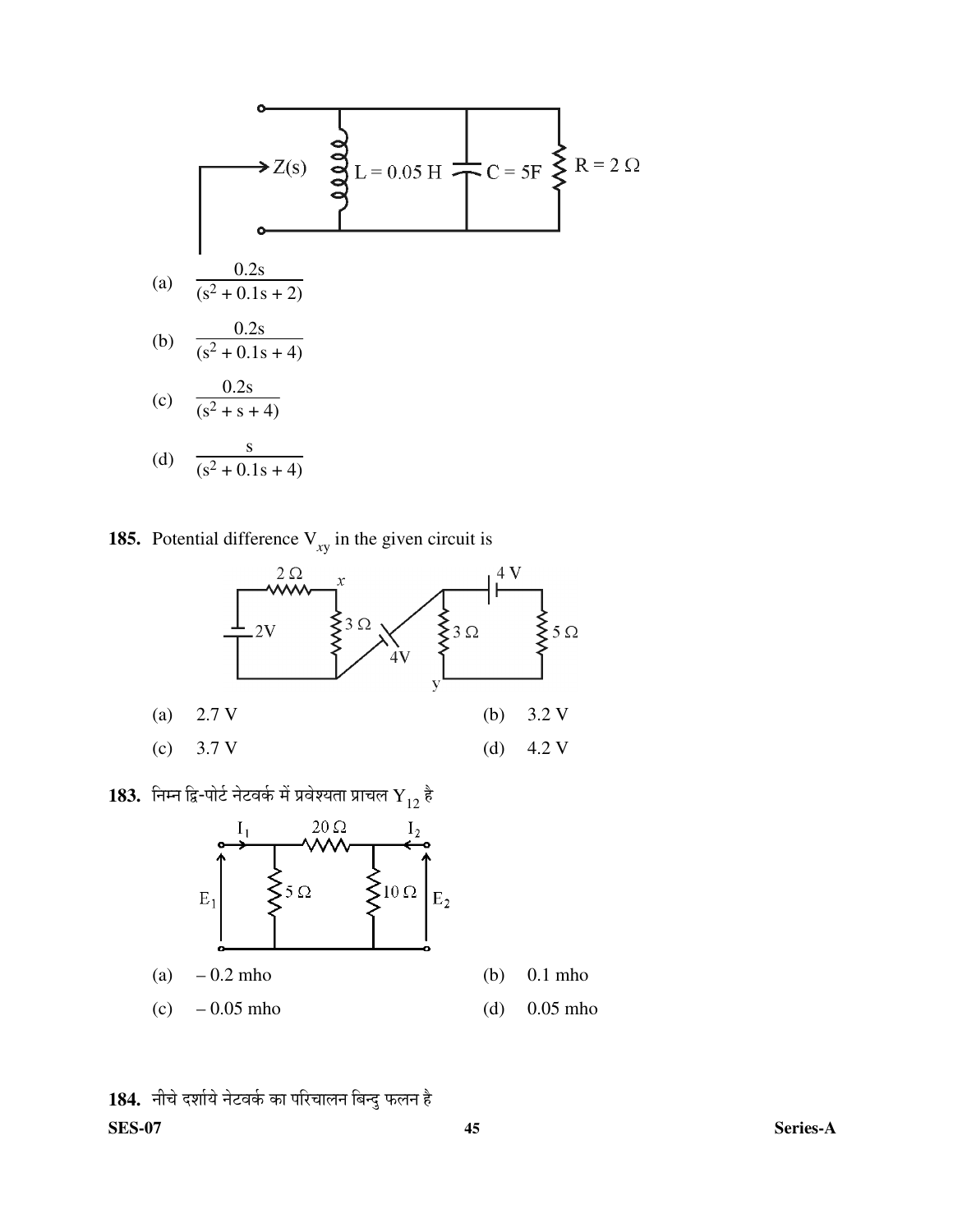(a) 
$$
\frac{0.2s}{(s^2 + 0.1s + 2)}
$$
  
\n(b)  $\frac{0.2s}{(s^2 + 0.1s + 4)}$   
\n(c)  $\frac{0.2s}{(s^2 + 0.1s + 4)}$   
\n(d)  $\frac{s}{(s^2 + 0.1s + 4)}$ 

 ${\bf 185.} \;$  दिये गये परिपथ में विभवान्तर  $\rm V_{_{\chi} p}$  है

![](_page_44_Figure_2.jpeg)

**186.** The effective resistance faced by the voltage source in the circuit shown below is

![](_page_44_Figure_4.jpeg)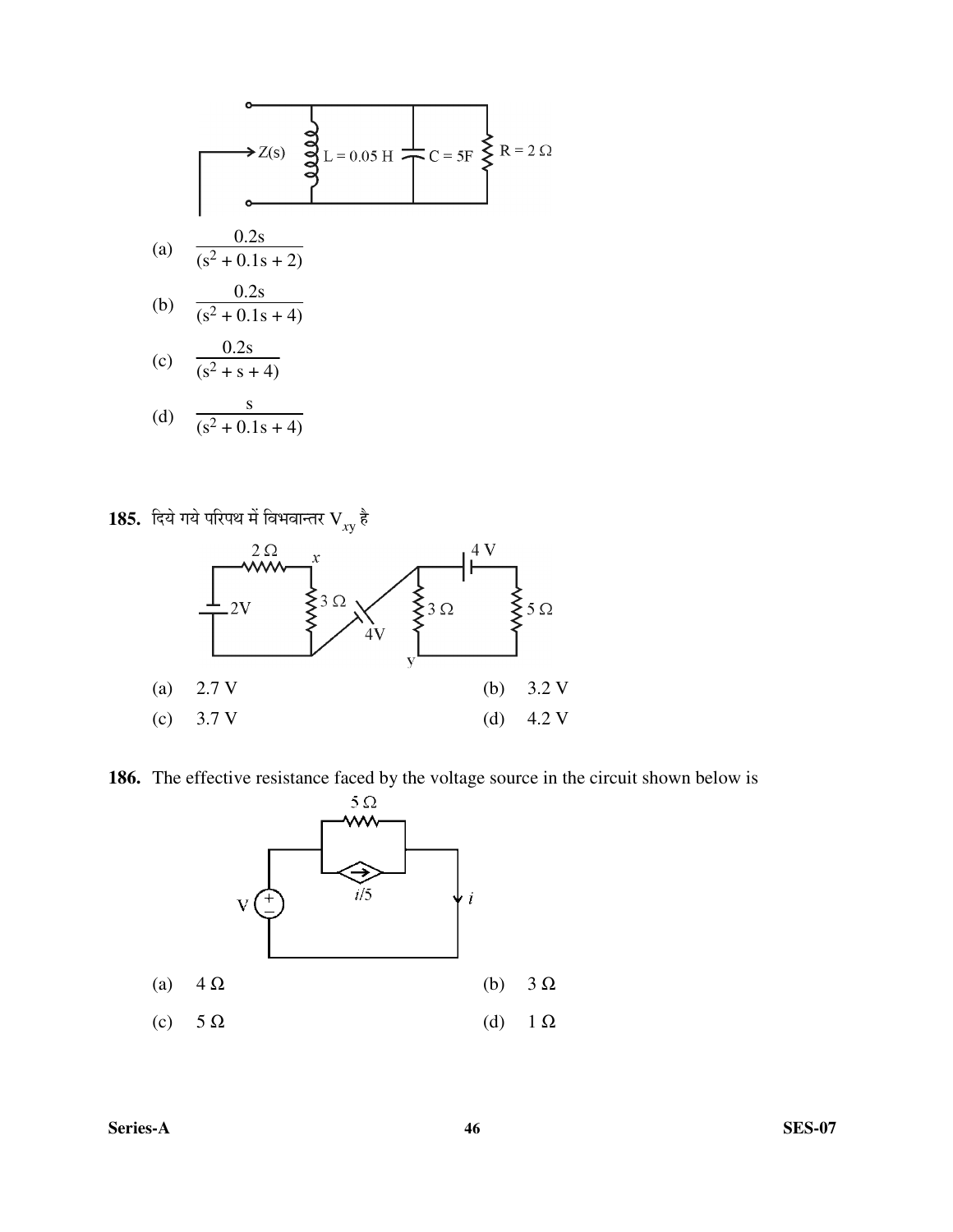**187.** In the circuit shown below, the value of load resistance R<sub>L</sub> to extract maximum power and the maximum power will be respectively

![](_page_45_Figure_1.jpeg)

**188.** The switchs in the circuit has been opened since a very long time. The value of current through resistor  $R_2$  immediately after switch is closed, will be

![](_page_45_Figure_3.jpeg)

186. नीचे दर्शाये गये परिपथ में वोल्टेज श्रोत द्वारा सामना किये जाने वाले प्रभावी प्रतिरोध है:

![](_page_45_Figure_5.jpeg)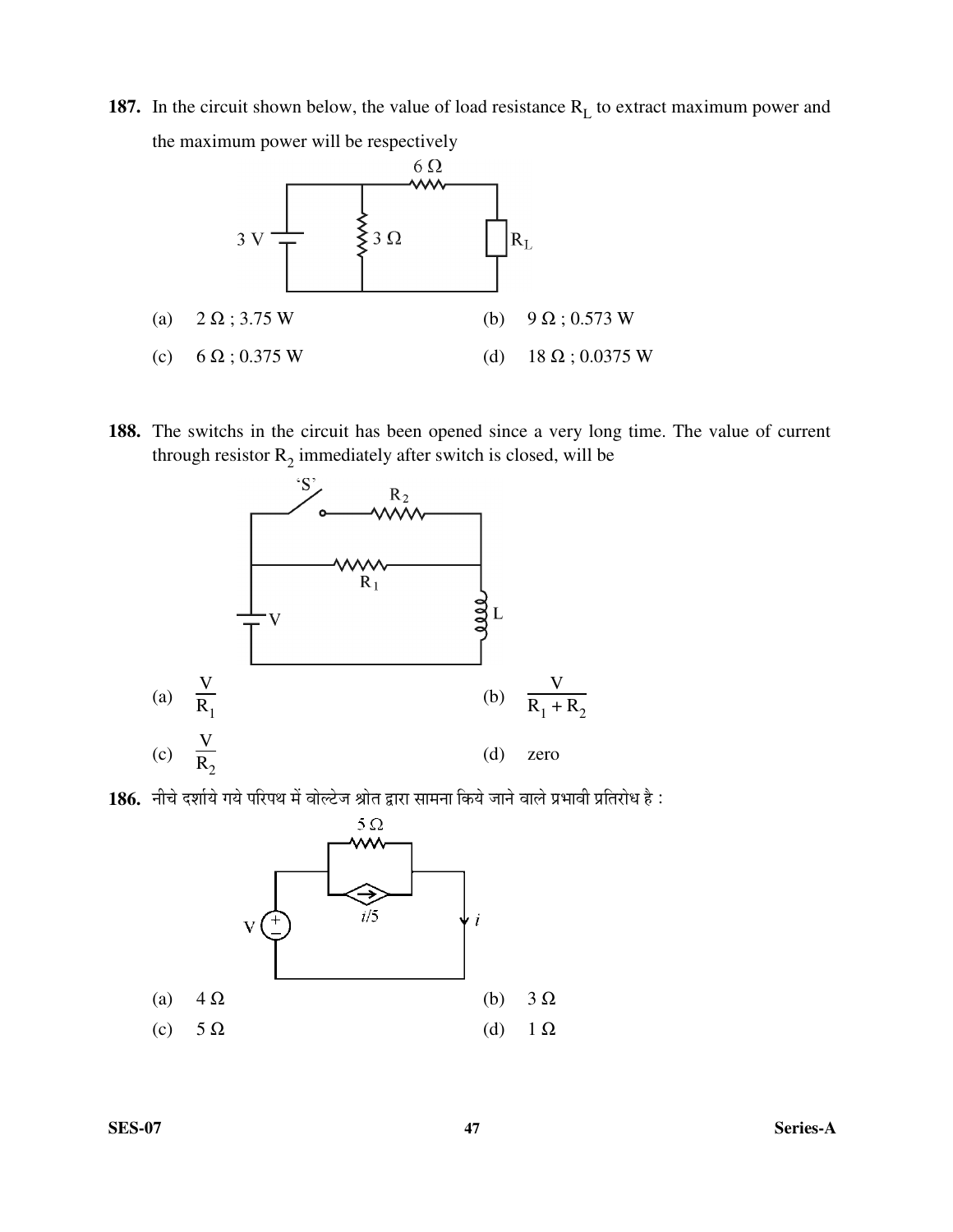${\bf 187.}$  नीचे दर्शाये गये परिपथ में अधिकतम शक्ति प्राप्त करने के लिये भार प्रतिरोध  $\rm R_L$  तथा अधिकतम शक्ति होंगी, क्रमशः

![](_page_46_Figure_1.jpeg)

- (a)  $2 \Omega$ ; 3.75 W
- (b) 9  $\Omega$ ; 0.573 W
- (c) 6  $\Omega$ ; 0.375 W
- (d)  $18 \Omega$ ; 0.0375 W
- ${\bf 188.} \;$  परिपथ के स्विच को लम्बे समय से खुला रखा गया है । स्विच को बन्द किये जाने के तुरन्त बाद प्रतिरोध  ${\bf R}_2$  में धारा का मान होगा

![](_page_46_Figure_7.jpeg)

![](_page_46_Figure_8.jpeg)

![](_page_46_Figure_9.jpeg)

**Series-A 48 SES-07**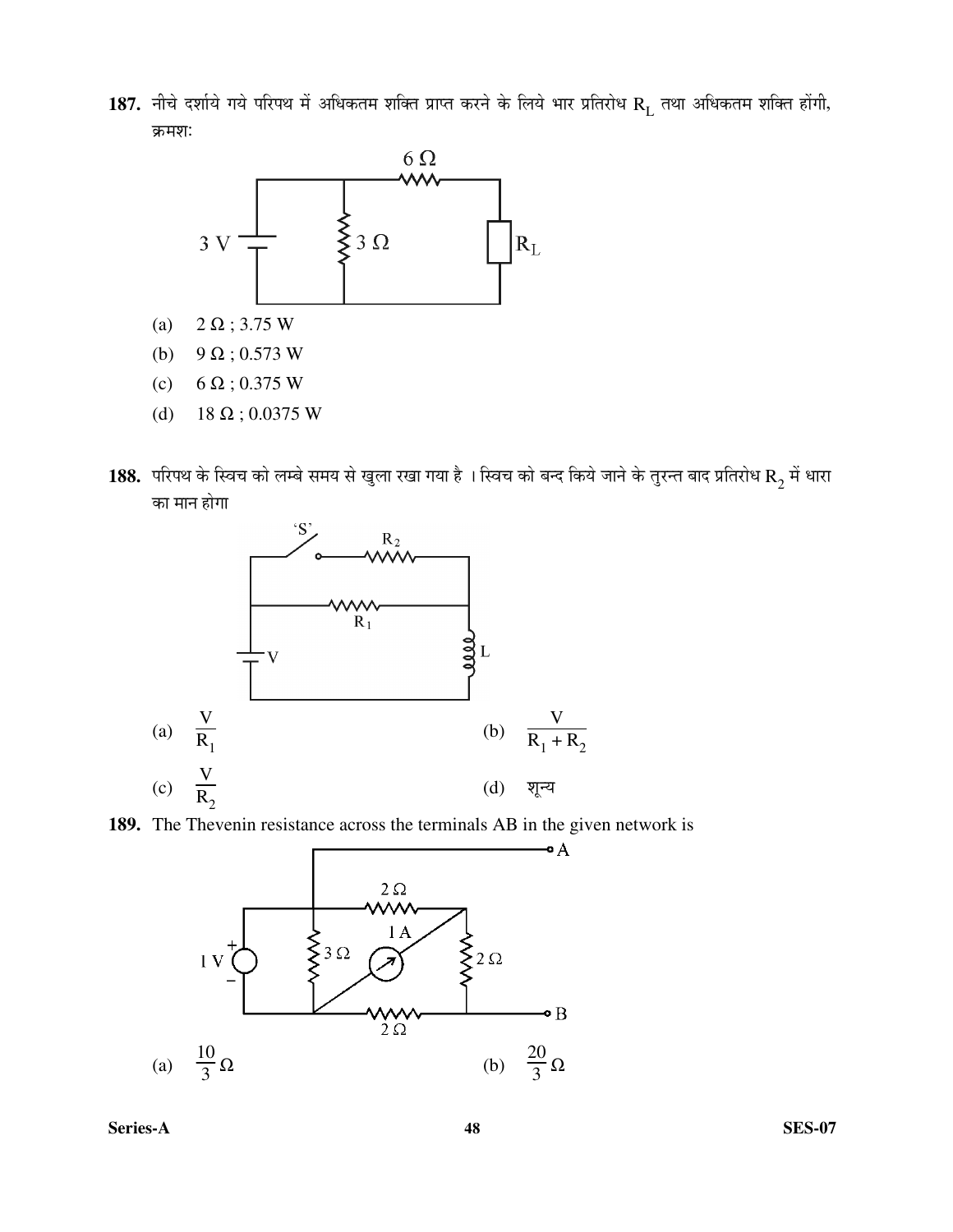(c) 
$$
\frac{13}{4}\Omega
$$
 (d)  $\frac{4}{3}\Omega$ 

**190.** The Norton equivalent circuit for the given network between A and B is

![](_page_47_Figure_2.jpeg)

189. नीचे दिये परिपथ में AB टर्मिनलों के बीच थेवेनिन प्रतिरोध है :

![](_page_47_Figure_4.jpeg)

**SES-07 49 Series-A**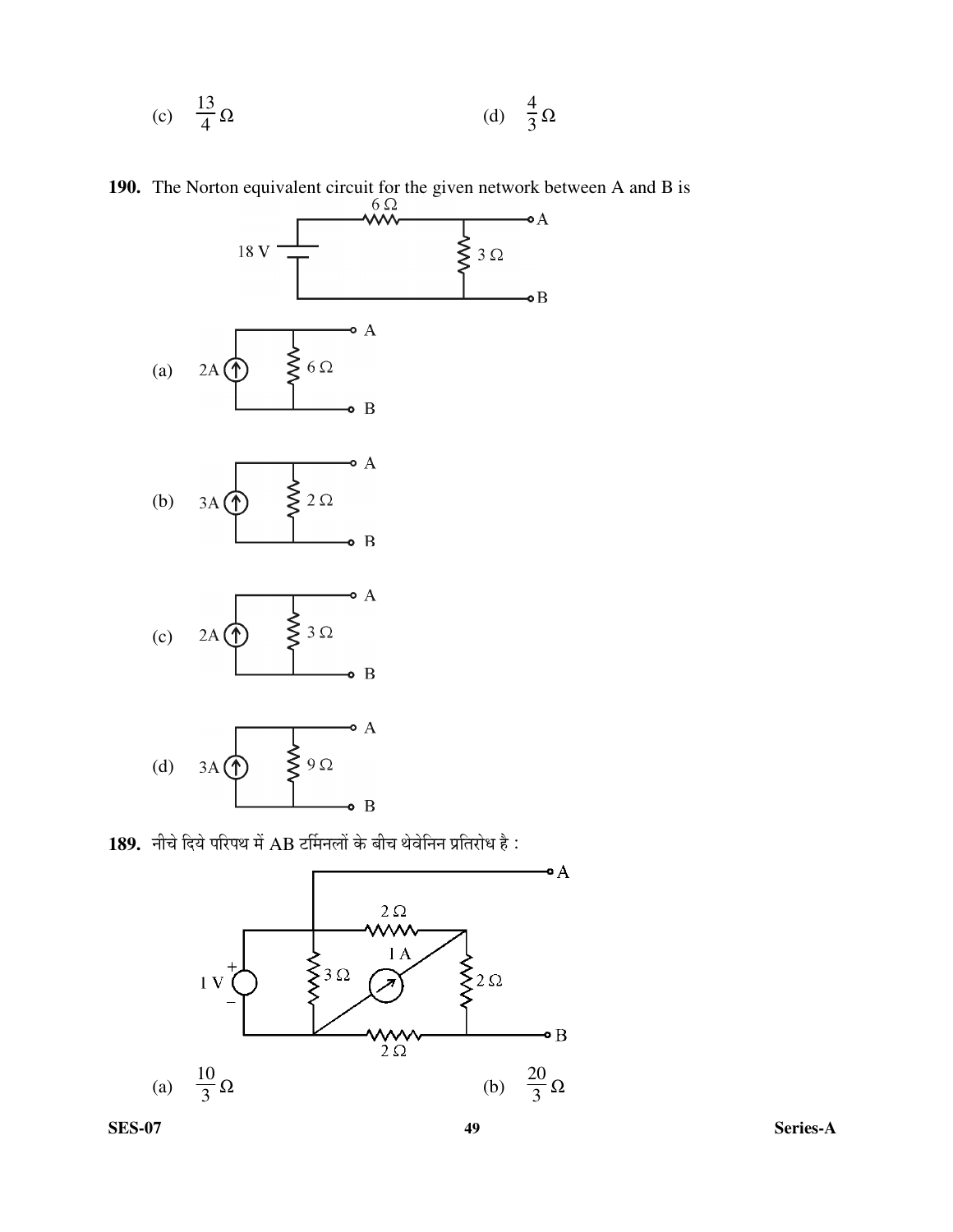(c) 
$$
\frac{13}{4}\Omega
$$
 (d)  $\frac{4}{3}\Omega$ 

190. दिये गये नेटवर्क के लिये A और B के बीच नार्टन समतुल्य परिपथ है

![](_page_48_Figure_2.jpeg)

**191.** Superposition theorem can be applied only to the circuits having

- (a) Non linear elements (b) Passive elements
- (c) Linear bilateral elements (d) Resistive elements
- **192.** Two identical 3 V, 1 Ω batteries are connected in parallel with like polarity. Norton equivalent of the combination is
	- (a)  $3 A$ ,  $0.5 \Omega$  (b)  $6 A$ ,  $1 \Omega$
	- (c) 3 A, 1 Ω (d) 6 A, 0.5 Ω

**Series-A 50 SES-07**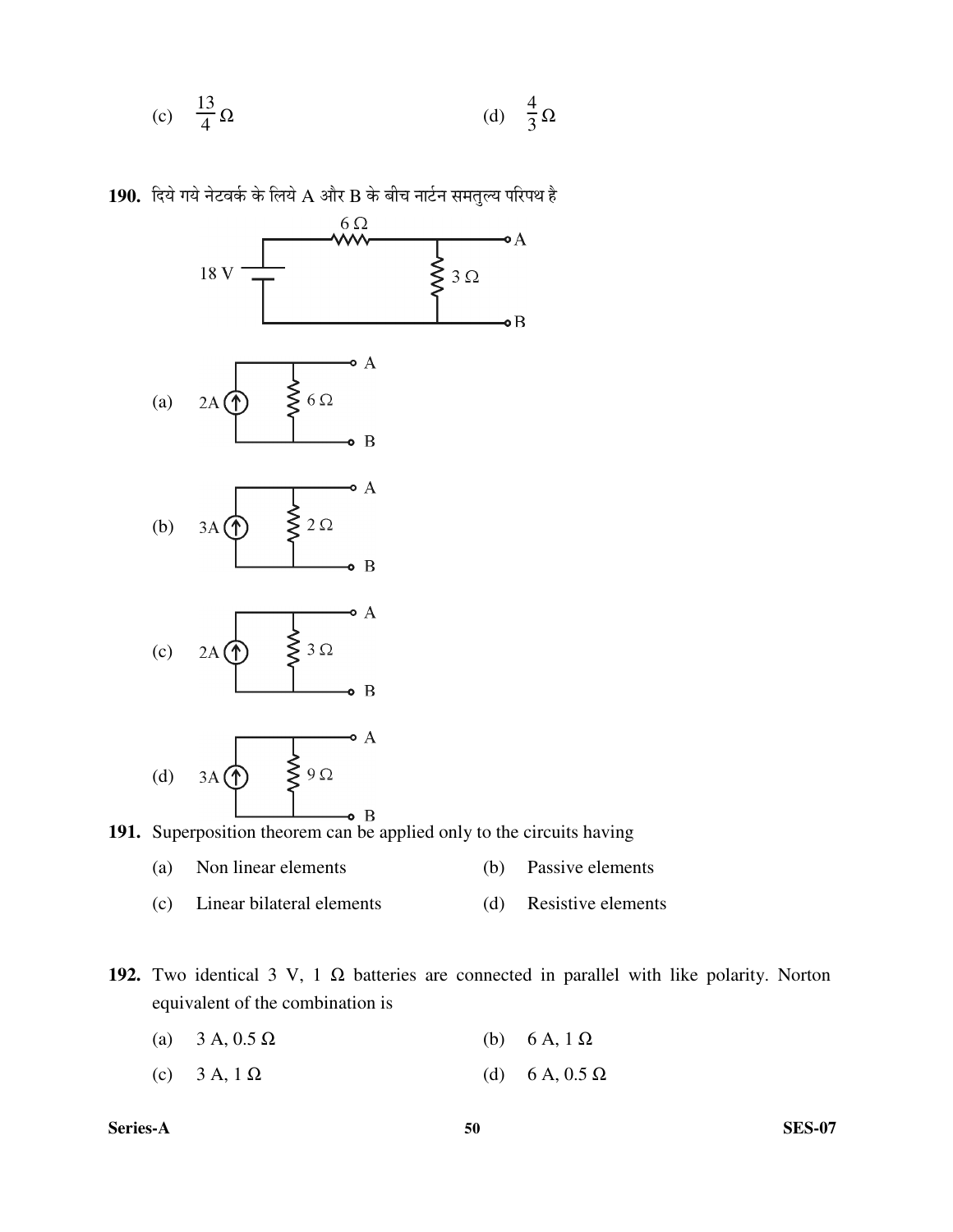**193.** In delta connected load, the zero sequence currents

- (a) are absent (b) circulate locally
- (c) flow through phase wires (d) flow through earthwires

**194.** The current in the resistance  $R<sub>L</sub>$  of the given circuit is

![](_page_49_Figure_4.jpeg)

**195.** A step down chopper as shown below is switched at 1 kHz with duty ratio  $D = 0.5$ . Peak to peak ripple in load current is nearly

![](_page_49_Figure_6.jpeg)

191. सुपरपोजीशन सिद्धान्त लागू हो सकता है उन परिपथों में जो रखते हैं केवल

- (a) †¸êüÜÖßµÖ ŸÖ¢¾Ö (b) †×ÛÎúµÖ ŸÖ¢¾Ö
- (c) रेखीय द्विपाश्विक तत्त्व (d) प्रतिरोधी तत्त्व

 $192.$  दो  $3$  V,  $1$   $\Omega$  के समान बैटरियाँ समध्रुवणता के साथ समानान्तर में संयोजित हैं । संयोजन का नार्टन समतुल्य है

- (a)  $3 \text{ A}$ ,  $0.5 \Omega$  (b) 6 A,  $1 \Omega$
- (c)  $3 \text{ A}$ ,  $1 \Omega$  (d)  $6 \text{ A}$ ,  $0.5 \Omega$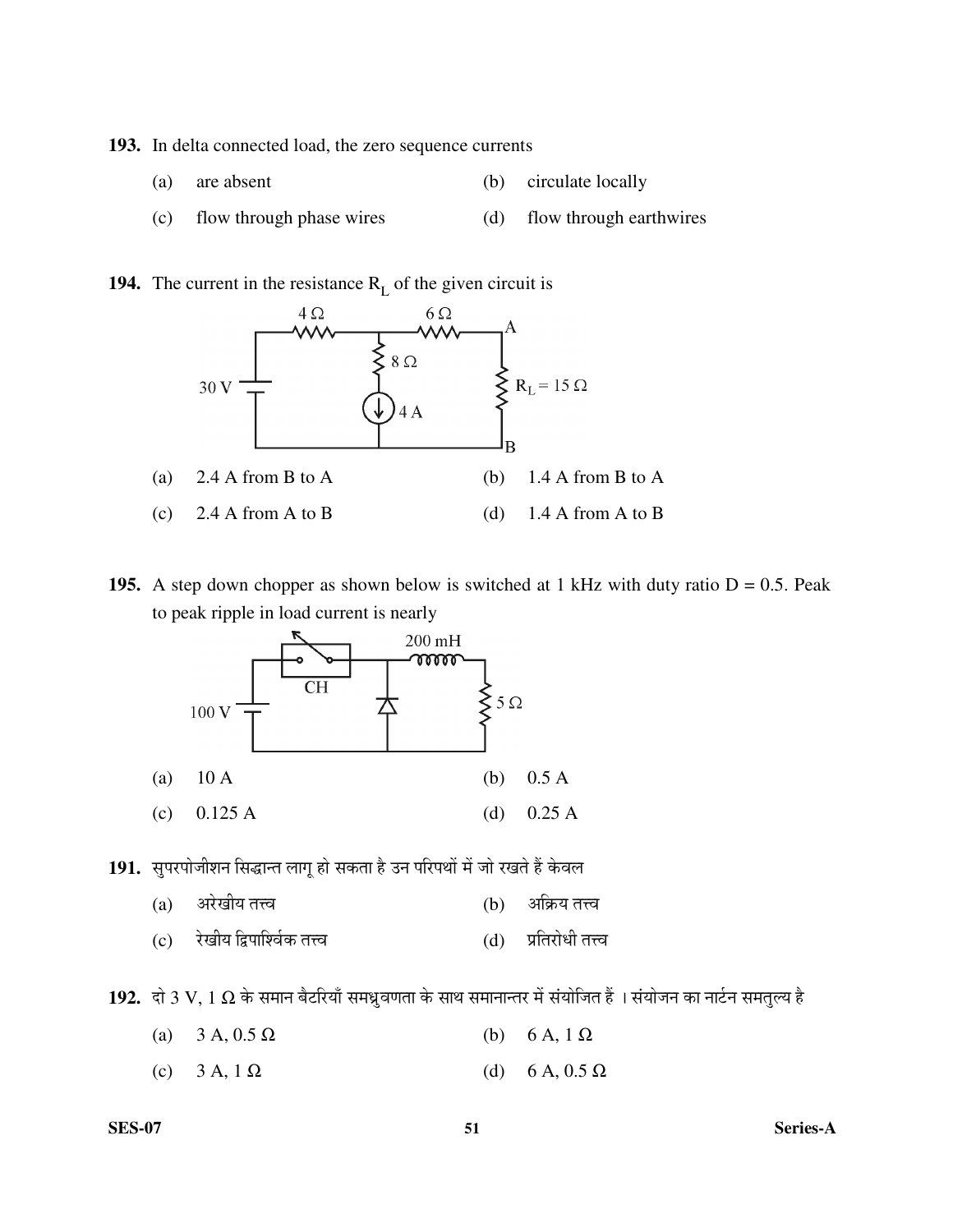193. डेल्टा संयोजित भार में शुन्य अनुक्रम धारा

- $(a)$  अनुपस्थित रहती है।
- (b) स्थानिक परिसंचारित होती है ।
- (c) कला तारों से बहती हैं ।
- (d) भूचालक से बहती हैं ।

 $\bf 194.~$  दिये गये परिपथ के प्रतिरोध  $\rm R_L$  में बहने वाली धारा है

![](_page_50_Figure_6.jpeg)

195. नीचे दर्शाये गये स्टेप डाउन चॉपर को 1 kHz पर स्विच किया जाता है । इसकी ड्यूटी अनुपात D = 0.5 है । शीर्ष से शीर्ष उर्मिका भार धारा में लगभग है

![](_page_50_Figure_8.jpeg)

- **196.** The moving iron voltmeter indicates
	- (a) the same value for dc and ac voltages.
	- (b) lower values for ac voltage than for corresponding dc voltage.
	- (c) higher value for ac voltage than for corresponding dc voltage.
	- (d) none of these.
- **197.** A capacitor is fully charged to 24 V and then connected between points A and B in the network given below with its positive plate connected at A. The current through the  $2 \text{ k}\Omega$ resistor immediately after the capacitor is connected, is

**Series-A 52 SES-07**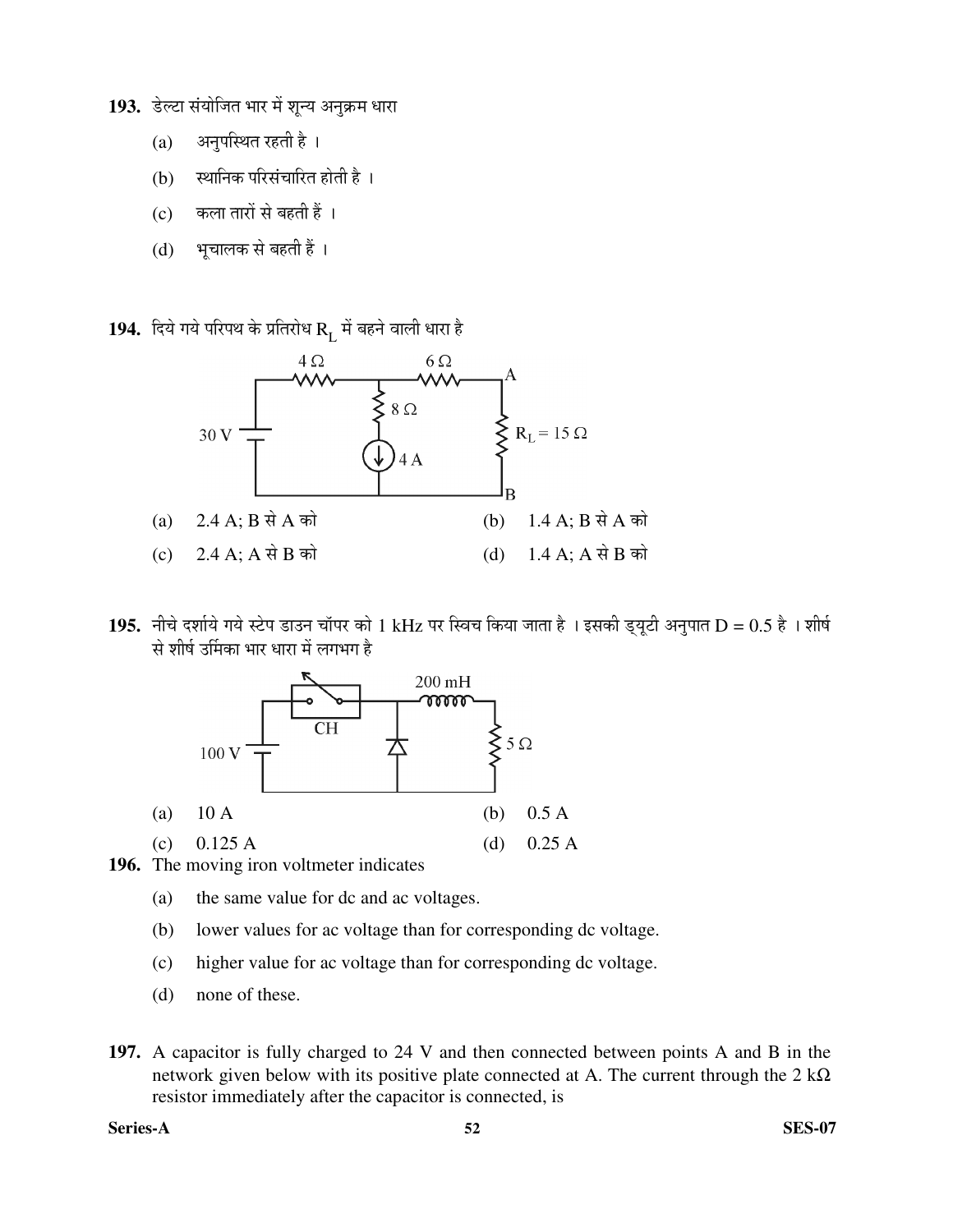![](_page_51_Figure_0.jpeg)

**198.** In a network, if the number of holes is n and number of elements is e, then the number of independent mesh equations required to solve the network is

- (a)  $e-n+1$  (b)  $e+n+1$ (c)  $e + n - 1$  (d)  $e - n - 1$
- **199.** Hot wire ammeter is used

| (a) only for dc circuit    | (b) only for ac circuit |
|----------------------------|-------------------------|
| $(c)$ both $(a)$ and $(b)$ | (d) Either (a) or (b)   |

**200.** In the network shown below, the values of  $Z_{12}$  and  $Z_{21}$  are respectively

![](_page_51_Figure_6.jpeg)

196. घल लौह वोल्टमीटर इंगित करता है

- $(a)$   $\vec{s}$ ी.सी. व ए.सी. वोल्टेज का समान मान
- (b) ए.सी. वोल्टेज का मान डी.सी. वोल्टेज से कम
- $(c)$  ए.सी. वोल्टेज का मान डी.सी. वोल्टेज के मान से अधिक
- (d) इनमें से कोई नहीं
- 1**97.** एक संधारित्र 24 V वोल्ट तक पूर्णतः आवेशित है और तब उसे नीचे दर्शाये गये नेटवर्क में बिन्दुओं A तथा B के बीच धनात्मक प्लेट को A से संयोजित कर दिया जाता है । संधारित्र को संयोजित करने के उपरान्त तुरन्त 2 k $\Omega$ प्रतिरोध में धारा का मान है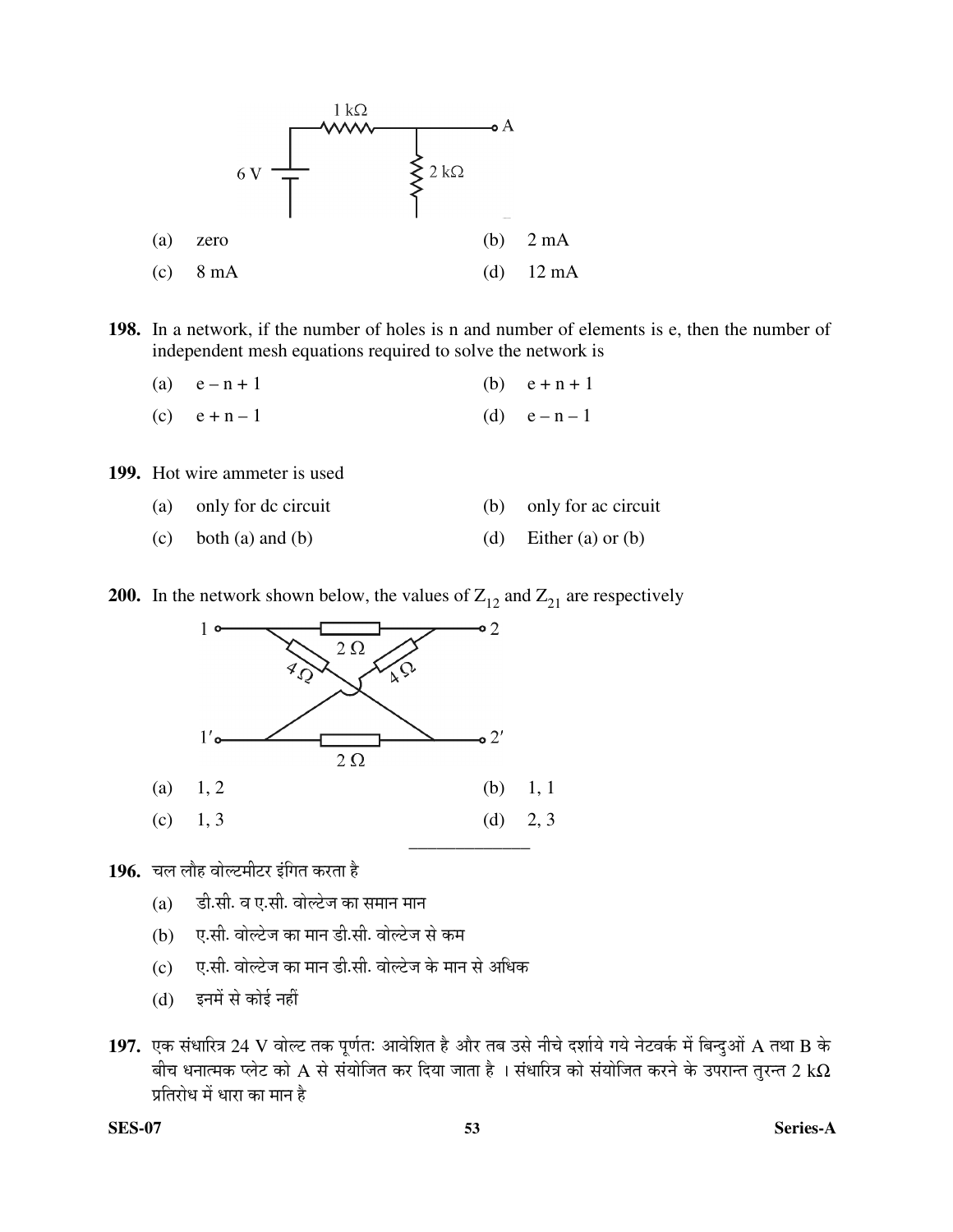![](_page_52_Figure_0.jpeg)

198. किसी नेटवर्क में संधियों की संख्या n है तथा तत्त्वों की संख्या e है । नेटवर्क के विश्लेषण के लिये स्वतन्त्र बन्द पथ समीकरणों की संख्या है

(a)  $e - n + 1$  (b)  $e + n + 1$ 

(c)  $e + n - 1$  (d)  $e - n - 1$ 

199. हाट वायर अम्मीटर का प्रयोग करते हैं

- $(a)$  केवल डी.सी. परिपथ में
- (b) केवल ए.सी. परिपथ में
- (c)  $(a)$  और  $(b)$  दोनों में
- $(d)$   $(a)$  या  $(b)$  किसी एक में
- $200.$  नीचे दर्शाये गये नेटवर्क में  $Z_{12}$  तथा  $Z_{21}$  के मान हैं क्रमशः

![](_page_52_Figure_10.jpeg)

Space For Rough Work / रफ कार्य के लिए जगह